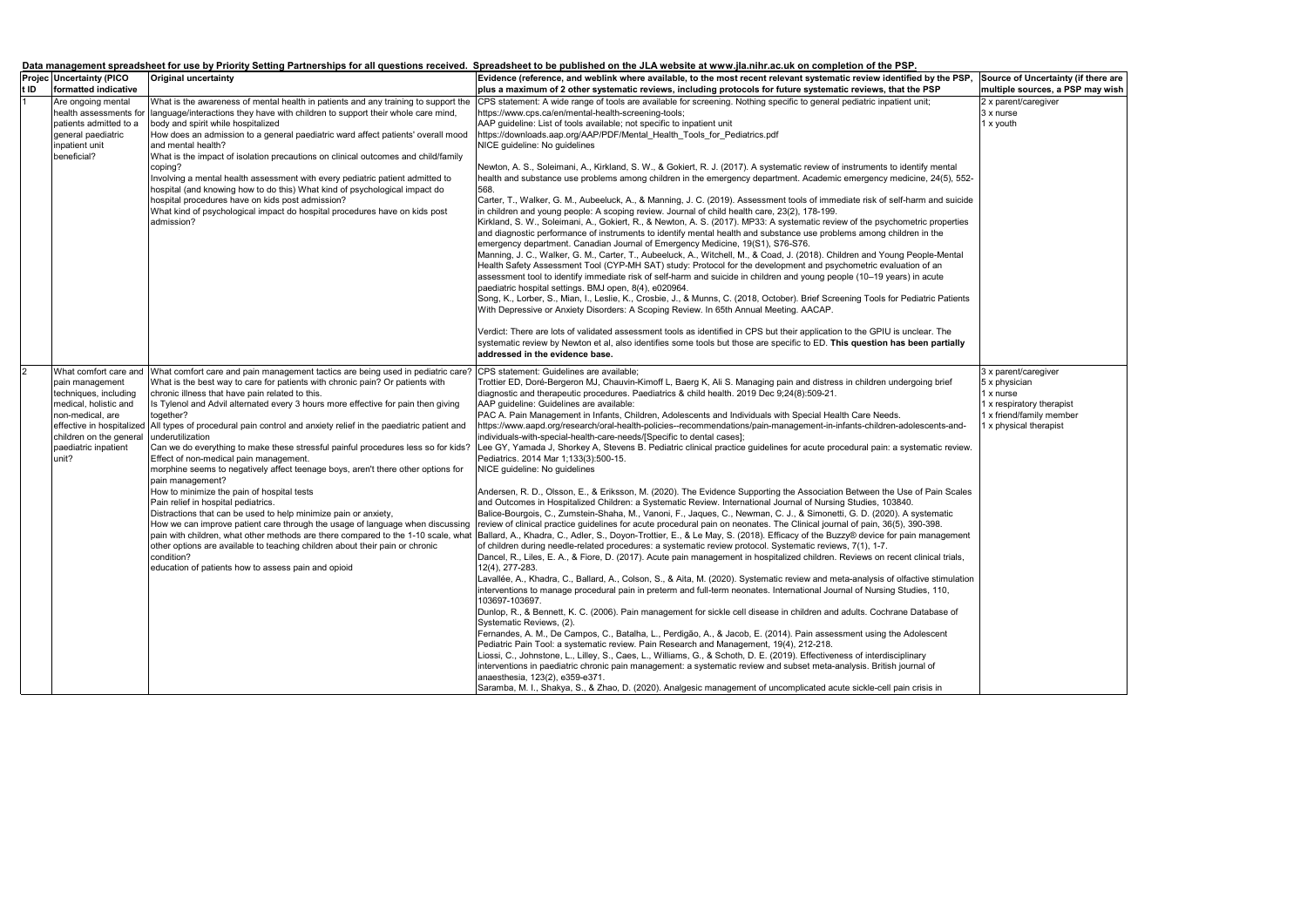| <u>3</u> | What are effective     | When can we go home?                                                                                                                                                    | CPS statement: CPS guidelines on educating parents prior to discharge for healthy infants;                                                                                                                       |
|----------|------------------------|-------------------------------------------------------------------------------------------------------------------------------------------------------------------------|------------------------------------------------------------------------------------------------------------------------------------------------------------------------------------------------------------------|
|          | methods (e.g.          | What role would a step down unit for a rehab unit play in the transition home for a                                                                                     | Lemyre B, Jefferies AL, O'Flaherty P. Facilitating discharge from hospital of the healthy term infant. Paediatrics & child health.                                                                               |
|          | education) to prepare  | family in which their child acquired a significant disability - ie prior to discharge                                                                                   | 2018 Nov 19;23(8):515-22.                                                                                                                                                                                        |
|          | families for discharge | being in a near by apartment like setting in which the parent take full responsibility                                                                                  | Jefferies AL, Canadian Paediatric Society, Fetus and Newborn Committee. Going home: facilitating discharge of the preterm                                                                                        |
|          | from the general       | for care and the acute rehab team simulate community therapy and support.                                                                                               | infant. Paediatrics & child health. 2014 Jan 10;19(1):31-6.                                                                                                                                                      |
|          | paediatric inpatient   | need research and QI to minimize LOS and promote best practice in care and safe AAP guideline: Discusses the discharge process for high risk neonates only;             |                                                                                                                                                                                                                  |
|          | unit?                  | d/c home.                                                                                                                                                               | Committee on Fetus and Newborn. Hospital discharge of the high-risk neonate. Pediatrics. 2008 Nov;122(5):1119-26.                                                                                                |
|          |                        | brain injury or spinal cord to ease the transition home.                                                                                                                | NICE guideline: Guideline on preparing for discharge for mental health practitioners for adults. No guidelines specific to children.                                                                             |
|          |                        | What issues do they encounter after discharge that we should be addressing                                                                                              | NICE. Transition between inpatient mental health settings and community or care home settings.                                                                                                                   |
|          |                        | better during the inpatient stay?                                                                                                                                       |                                                                                                                                                                                                                  |
|          |                        | waiting for family services to find a safe home for discharge etc -                                                                                                     | Hall, K. K., Petsky, H. L., Chang, A. B., & O'grady, K. F. (2018). Caseworker assigned discharge plans to prevent hospital                                                                                       |
|          |                        | All items above and communicating when rounds will be. follow up post release                                                                                           | readmission for acute exacerbations in children with chronic respiratory illness. Cochrane Database of Systematic Reviews,                                                                                       |
|          |                        | from hospital.                                                                                                                                                          | (11).                                                                                                                                                                                                            |
|          |                        |                                                                                                                                                                         | What are the perceptions of patients and families of their inpatient experience after Ronan, S., Brown, M., & Marsh, L. (2020). Parents' experiences of transition from hospital to home of a child with complex |
|          |                        | they have settled at home?                                                                                                                                              | health needs: A systematic literature review. Journal of Clinical Nursing, 29(17-18), 3222-3235.                                                                                                                 |
|          |                        | What issues do they encounter after discharge that we should be addressing                                                                                              | Spittle, A., Orton, J., Anderson, P. J., Boyd, R., & Doyle, L. W. (2015). Early developmental intervention programmes provided                                                                                   |
|          |                        | better during the inpatient stay?                                                                                                                                       | post hospital discharge to prevent motor and cognitive impairment in preterm infants. Cochrane Database of Systematic                                                                                            |
|          |                        | Readmission rates for respiratory illnesses like asthma, bronchiolitis.                                                                                                 | Reviews, (11).                                                                                                                                                                                                   |
|          |                        | Are there barriers to discharge that can be improved?                                                                                                                   |                                                                                                                                                                                                                  |
|          |                        | Optimal management of most common conditions, bronchiolitis, asthma, etc while                                                                                          | Verdict: Importance of discharge preparation has been raised in the systematic reviews, but little evidence has been found on                                                                                    |
|          |                        | maintaining efficiency, safety, patient satisfaction                                                                                                                    | the effective methods specific to the GPIU. The CPS and AAP discuss discharge planning but related to specific pediatric                                                                                         |
|          |                        | It could have been better if they knew it was so urgent to get us a date when we                                                                                        | populations (e.g. term or pretern newborn infants). This question has been partially addressed in the evidence base.                                                                                             |
|          |                        | were leaving so we could have planned as a family.                                                                                                                      |                                                                                                                                                                                                                  |
|          |                        | When will the next follow up be?                                                                                                                                        |                                                                                                                                                                                                                  |
|          |                        | Transition to Home Discharge (Are patients really following our recommendations?                                                                                        |                                                                                                                                                                                                                  |
|          |                        | Lack of discharge planning.                                                                                                                                             |                                                                                                                                                                                                                  |
|          |                        | Admission could have possibly been avoided had more education been provided                                                                                             |                                                                                                                                                                                                                  |
|          |                        | to parents regarding intake/output/breastfeeding and topping up                                                                                                         |                                                                                                                                                                                                                  |
|          |                        | My concerns on my childs stay after being discharged were recognizing the                                                                                               |                                                                                                                                                                                                                  |
|          |                        | symptoms of an attack and knowing when to seek help again or when it was a                                                                                              |                                                                                                                                                                                                                  |
|          | What educational       | All items above and communicating when rounds will be.                                                                                                                  | CPS statement: No relevant guidelines.                                                                                                                                                                           |
|          | content provided at    | Admission could have possibly been avoided had more education been provided                                                                                             | AAP guideline: No relevant guidelines.                                                                                                                                                                           |
|          | discharge can support  | to parents regarding intake/output/breastfeeding and topping up                                                                                                         | NICE guideline: No relevant guidelines.                                                                                                                                                                          |
|          | families and reduce    | Best practices for providing patient education before discharge.                                                                                                        |                                                                                                                                                                                                                  |
|          | hospital re-admissions | Prior to being put on the general ward one time my son had been in the icu and                                                                                          | Auger, K. A., Kenyon, C. C., Feudtner, C., & Davis, M. M. (2014). Pediatric hospital discharge interventions to reduce                                                                                           |
|          | to the general         | after no longer being sedated he was able to talk. Then after being put on a new                                                                                        | subsequent utilization: a systematic review. Journal of hospital medicine, 9(4), 251-260.                                                                                                                        |
|          | paediatric inpatient   | med all of a sudden he couldn't talk and he lost his ability to use the toilet and had                                                                                  | Belanger, R., Leroux, D., & Lefebvre, P. (2021). Supporting caregivers of children born prematurely in the development of                                                                                        |
|          | unit?                  | to wear pull ups. I was concerned about it on the general ward and they said it                                                                                         | language: A scoping review. Paediatrics & Child Health, 26(1), e17-e24.                                                                                                                                          |
|          |                        | was just a side effect and it should go away. He got a referral to an outpatient                                                                                        | Coca, K. P., Pinto, V. L., Westphal, F., Mania, P. N. A., & Abrão, A. C. F. D. V. (2018). Bundle of measures to support                                                                                          |
|          |                        | clinic at medical day treatment to get checked over a few days after being                                                                                              | Intrahospital exclusive breastfeeding: evidence of systematic reviews. Revista Paulista de Pediatria, 36(2), 214-220.                                                                                            |
|          |                        | discharged but still couldn't talk or use the toilet. They ended up diagnosing him                                                                                      | Curran, J. A., Gallant, A. J., Zemek, R., Newton, A. S., Jabbour, M., Chorney, J.,  & Campbell, S. G. (2019). Discharge                                                                                          |
|          |                        | with psychosis from the med through the neuro clinic but I had to deal with a                                                                                           | communication practices in pediatric emergency care: a systematic review and narrative synthesis. Systematic reviews, 8(1),                                                                                      |
|          |                        |                                                                                                                                                                         | 83.                                                                                                                                                                                                              |
|          |                        | giggling crazy kid that was laughing and throwing stuff and peeing on the cat. I<br>don't think he should have been discharged. If he couldn't talk or lost his ability | Hall, K. K., Petsky, H. L., Chang, A. B., & O'grady, K. F. (2018). Caseworker assigned discharge plans to prevent hospital                                                                                       |
|          |                        |                                                                                                                                                                         |                                                                                                                                                                                                                  |
|          |                        | tobuse the toilet that should have been a red flag. It is also a golden opportunity                                                                                     | readmission for acute exacerbations in children with chronic respiratory illness. Cochrane Database of Systematic Reviews,                                                                                       |
|          |                        | to educate about a healthy lifestyle, once they are discharged, including the 4                                                                                         | $(11)$ .                                                                                                                                                                                                         |
|          |                        | Pillars of Health: sleep, nutrition, mental health and exercise.                                                                                                        | Hamline, M. Y., Speier, R. L., Dai Vu, P., Tancredi, D., Broman, A. R., Rasmussen, L. N.,  & Li, S. T. T. (2018). Hospital-to-                                                                                   |
|          |                        | when we can safely bring her home?                                                                                                                                      | home interventions, use, and satisfaction: a meta-analysis. Pediatrics, 142(5).                                                                                                                                  |
|          |                        |                                                                                                                                                                         | Ronan, S., Brown, M., & Marsh, L. (2020). Parents' experiences of transition from hospital to home of a child with complex                                                                                       |
|          |                        |                                                                                                                                                                         | health needs: A systematic literature review. Journal of Clinical Nursing, 29(17-18), 3222-3235.                                                                                                                 |
|          |                        |                                                                                                                                                                         |                                                                                                                                                                                                                  |
|          |                        |                                                                                                                                                                         | Verdict: Systematic review by Auger et al. is the strongest evidence that highlights the benefits of educational content, but it is                                                                              |
|          |                        |                                                                                                                                                                         | related to asthma. Educational content at discharge have been identified by some studies, but it is limited to certain pediatric                                                                                 |
|          |                        |                                                                                                                                                                         | population (e.g. children with chronic illnesses). This question has been partially addressed in the evidence base. Limited                                                                                      |
|          |                        |                                                                                                                                                                         | or no evidence related to discharge preparation to prevent hospital re-admission.                                                                                                                                |

4 x parent/caregiver 1 x recreation therapist 6 x physician 7 x friend/family member 5 x nurse 3 x friend/family member 2 x nurse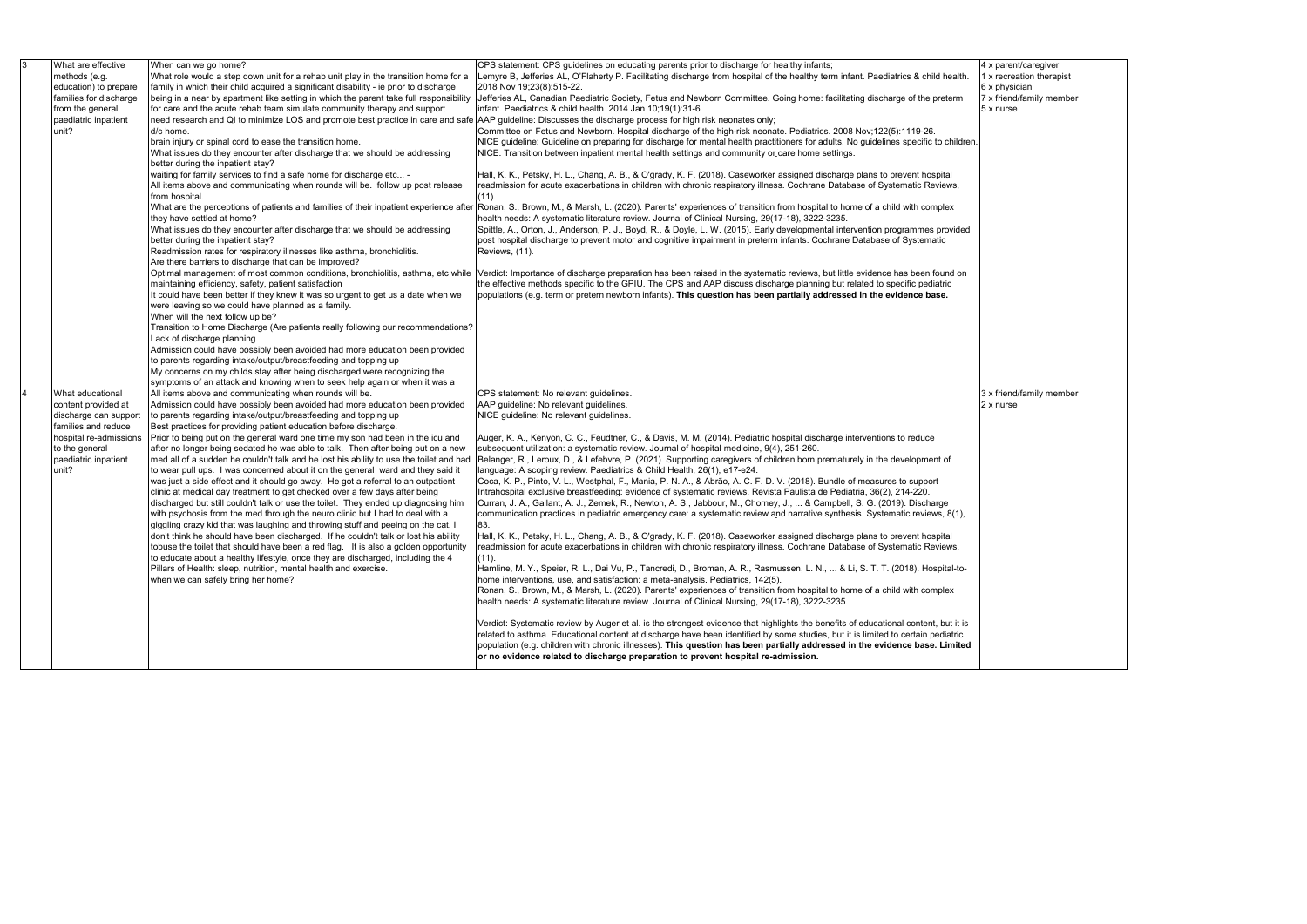|   | What best practices<br>and/or care models<br>exist for inpatient care<br>for children and youth<br>on the general<br>paediatric inpatient<br>unit?                          | For children with medical complexity (CMC), they should have an automatic<br>Ipharmacist and dietician who reviews their care<br>For CMC, I would like to know if we can get feedback from parents on how we<br>could have prevented or shorted the hospitalization stay; how we could have<br>with medical complexity improved the stay (Patient/family oriented outcome measures)<br>How can weekend care be improved for medically complex children?<br>Does avoiding transfer out of NICU or PICU of medically complex children prevent<br>medical errors or lead to better patient care?<br>Children with complexity now comprise a signficant proportion of inpatients - how<br>has "traditional acute care" model been effectively modified to meet the needs of<br>this acute/chronic cohort?<br>What is the best model of care to support children with neurocomplexities where<br>there is no rulebook to follow?<br>Risks to infants and developmental care and management.<br>How do we communicate better with families and caregivers of CMC, particularly<br>with respect to minimizing medical error and increasing quality of care?<br>complex care -best practice and transition common diagnosis<br>common diagnoses are important and some questions remain Most kids in<br>hospital have complex conditions and less usual presentations.<br>How can children/youth with complex issues that combine mental and physical<br>health concerns be best cared for?<br>I would like to see questions about the standard of care for children with advanced<br>technology needs (e.g. ventilators) on a general paediatrics ward. The practice is<br>different across the country.<br>How can weekend care be improved for medically complex children? | CPS statement: Guideline related to possible medication error and its prevention.<br>Huth K, Vandecruys P, Orkin J, Patel H. Medication safety for children with medical complexity. Paediatrics & child health. 2020 2 x nurse<br>Nov; 25(7): 473-.<br>AAP quideline: Recognizes CMC as a special population but does not outline best practices or care models.<br>Kuo DZ, Houtrow AJ. Recognition and management of medical complexity. Pediatrics. 2016 Dec 1;138(6).<br>NICE quideline: No relevant quidelines.<br>Bradshaw, S., Bem, D., Shaw, K., Taylor, B., Chiswell, C., Salama, M.,  & Cummins, C. (2019). Improving health, wellbeing<br>and parenting skills in parents of children with special health care needs and medical complexity-a scoping review. BMC<br>pediatrics, 19(1), 1-11.<br>Verdict: Lack of evidence on best practices for CMC. This question has not been addressed in the evidence base.                                                                                                                                                                                                                                                                                                                                                                                                                                                           | 12 x physician<br>1 x friend/family |
|---|-----------------------------------------------------------------------------------------------------------------------------------------------------------------------------|-----------------------------------------------------------------------------------------------------------------------------------------------------------------------------------------------------------------------------------------------------------------------------------------------------------------------------------------------------------------------------------------------------------------------------------------------------------------------------------------------------------------------------------------------------------------------------------------------------------------------------------------------------------------------------------------------------------------------------------------------------------------------------------------------------------------------------------------------------------------------------------------------------------------------------------------------------------------------------------------------------------------------------------------------------------------------------------------------------------------------------------------------------------------------------------------------------------------------------------------------------------------------------------------------------------------------------------------------------------------------------------------------------------------------------------------------------------------------------------------------------------------------------------------------------------------------------------------------------------------------------------------------------------------------------------------------------------------------------------------------------------------------|---------------------------------------------------------------------------------------------------------------------------------------------------------------------------------------------------------------------------------------------------------------------------------------------------------------------------------------------------------------------------------------------------------------------------------------------------------------------------------------------------------------------------------------------------------------------------------------------------------------------------------------------------------------------------------------------------------------------------------------------------------------------------------------------------------------------------------------------------------------------------------------------------------------------------------------------------------------------------------------------------------------------------------------------------------------------------------------------------------------------------------------------------------------------------------------------------------------------------------------------------------------------------------------------------------------------------------------------------------------------------------------|-------------------------------------|
| 6 | What best practices<br>and/or care models<br>exist around discharge<br>for children and youth<br>with medical complexity<br>on the general<br>paediatric inpatient<br>unit? | For CMC, nurses and team should have training on how to discharge safely back<br>to the community<br>For CMC, I would want a community pharmacy identified so that any new/changed NICE quideline: No relevant quidelines<br>medications are updated and ready to pick up at home.                                                                                                                                                                                                                                                                                                                                                                                                                                                                                                                                                                                                                                                                                                                                                                                                                                                                                                                                                                                                                                                                                                                                                                                                                                                                                                                                                                                                                                                                                    | CPS statement: No relevant quidelines<br>AAP guideline: No relevant guidelines<br>Mantler, T., Jackson, K. T., Baer, J., White, J., Ache, B., Shillington, K., & Ncube, N. (2020). Changes in Care-A Systematic<br>Scoping Review of Transitions for Children with Medical Complexities. Current pediatric reviews, 16(3), 165-175.<br>An Integrated Telemedicine-Home Visitation Program to Increase Outcomes for Children With Medical Complexity<br>https://clinicaltrials.gov/ct2/show/NCT03590509<br>Bradshaw, S., Bem, D., Shaw, K., Taylor, B., Chiswell, C., Salama, M.,  & Cummins, C. (2019). Improving health, wellbeing<br>and parenting skills in parents of children with special health care needs and medical complexity-a scoping review. BMC<br>pediatrics, 19(1), 1-11.<br>Breneol, S., Belliveau, J., Cassidy, C., & Curran, J. A. (2017). Strategies to support transitions from hospital to home for<br>children with medical complexity: a scoping review. International journal of nursing studies, 72, 91-104.<br>Verdict: There are some evidences for potential interventions, but there is not clarity around which intervention should be<br>implemented. The issue of medical complexity and their safe discharge has received attention, but concrete evidences are not<br>available. This question has been partially addressed in the evidence base. | 2 x physician                       |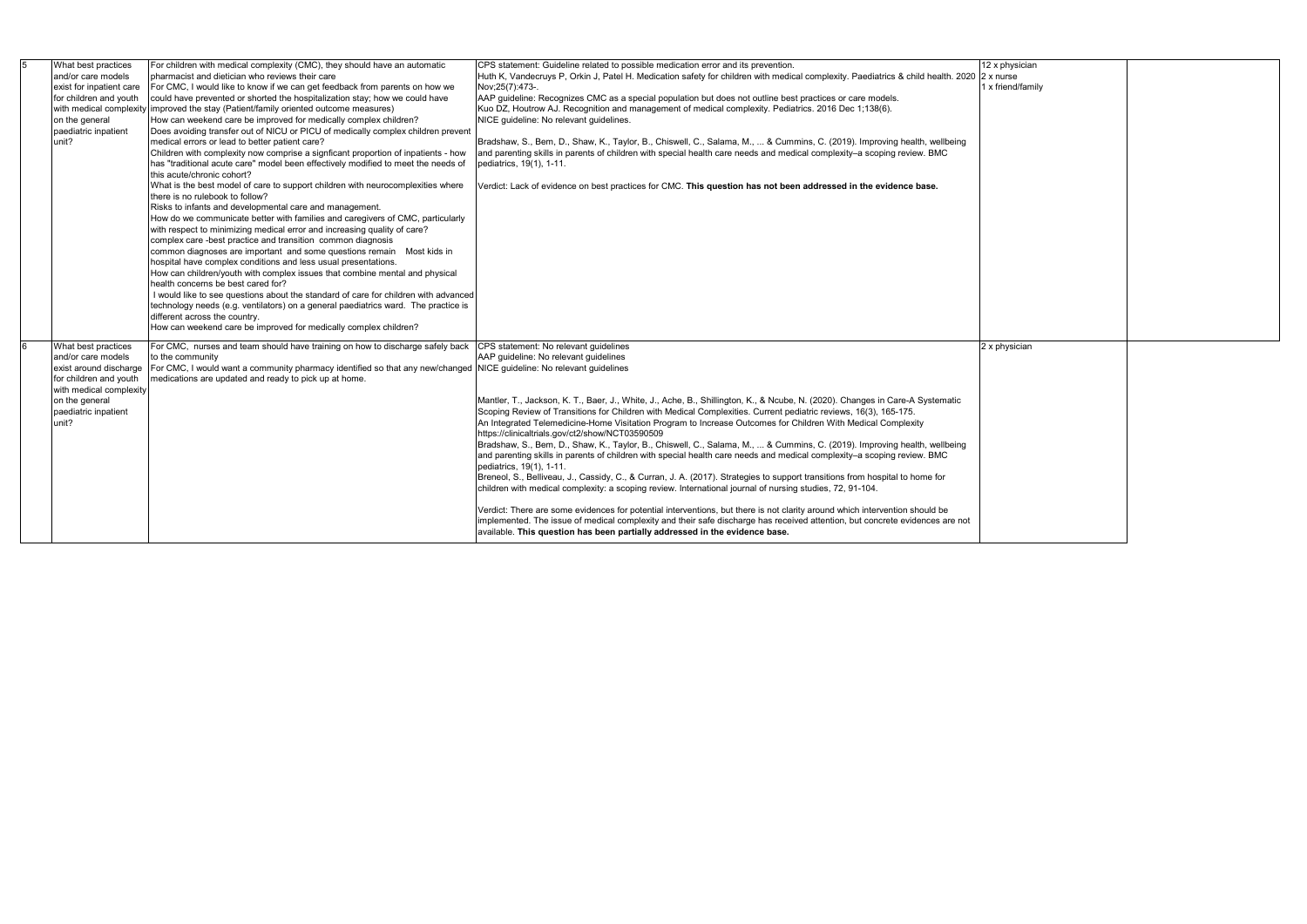|   | What methods of          | Every interaction was very quick. The information would be relayed so quickly that   | CPS statement: Guidelines are available (using interpreters for cross-cultural communication)                                      |
|---|--------------------------|--------------------------------------------------------------------------------------|------------------------------------------------------------------------------------------------------------------------------------|
|   | communication are        | I couldn't think of a response until after the physician/ nurse left the room.       | Ladha T, Zubairi M, Hunter A, Audcent T, Johnstone J. Cross-cultural communication: Tools for working with families and            |
|   | most effective between   | Why do i only see my child's doctor randomly when I sit by their bedside? It is      | children. Paediatrics & child health. 2018 Feb 15;23(1):66-9.                                                                      |
|   | patients, caregivers and | hard to be there all the time.                                                       | Williams RC, Biscaro A, Clinton J. Relationships matter: How clinicians can support positive parenting in the early years.         |
|   | health care providers    | It would be great to do research that streamlines communication, or perhaps,         | Paediatrics & child health. 2019 Jul 25:24(5):340-7.                                                                               |
|   | on a general paediatric  | enhance communication by being transparent with patients and families as to why      | Hendson L, Davies D. Supporting and communicating with families experiencing a perinatal loss. Paediatrics & child health.         |
|   | inpatient unit?          | you need to here the same information over and over, and how the information is      | 2018 Nov 19;23(8):549-.                                                                                                            |
|   |                          | used to inform care.                                                                 | AAP quideline: Guidelines are available.                                                                                           |
|   |                          | Would like to be told in advance about the risks of Botox with green tendon          | Levetown M. Communicating with children and families: from everyday interactions to skill in conveying distressing information.    |
|   |                          | transfer Also No one could explain why hair on the arm under the cast grew so        | Pediatrics. 2008 May 1;121(5):e1441-60.                                                                                            |
|   |                          | long                                                                                 | NICE quideline: No relevant quidelines.                                                                                            |
|   |                          | How can we decrease hospital duration in medically complex children by               |                                                                                                                                    |
|   |                          |                                                                                      |                                                                                                                                    |
|   |                          | coordinating care by multiple specialists in a more timely manner?                   | Xafis, V., Wilkinson, D., & Sullivan, J. (2015). What information do parents need when facing end-of-life decisions for their      |
|   |                          | feel that there needs to be better communication between healthcare                  | child? A meta-synthesis of parental feedback. BMC palliative care, 14(1), 1-11.                                                    |
|   |                          | professionals in regards to their patients.                                          | Chan, H. K., Hassali, M. A., Lim, C. J., Saleem, F., & Tan, W. L. (2015). Using pictograms to assist caregivers in liquid          |
|   |                          | What are the barriers and enablers to providing assessment, treatment planning       | medication administration: a systematic review. Journal of clinical pharmacy and therapeutics, 40(3), 266-272.                     |
|   |                          | and the communication is this to the patient +/- family in an integrated ways?       | Brett, J., Staniszewska, S., Newburn, M., Jones, N., & Taylor, L. (2011). A systematic mapping review of effective interventions   |
|   |                          | Communication between HCPS and patients and families                                 | for communicating with, supporting and providing information to parents of preterm infants. BMJ open, 1(1).                        |
|   |                          | Would care be better and would families learn more from informal interactions with   | Henderson, A., Young, J., Herbert, A., Bradford, N., & Pedersen, L. A. (2017). Preparing pediatric healthcare professionals for    |
|   |                          | other families if children with similar conditions were grouped together-even if all | end-of-life care discussions: an exploratory study. Journal of palliative medicine, 20(6), 662-666.                                |
|   |                          | on a general paeds unit?                                                             | Oja, C., Edbom, T., Nager, A., Månsson, J., & Ekblad, S. (2020). Informing children of their parent's illness: A systematic review |
|   |                          | How does a community doctor knows when their patient is hospitalized and how         | of intervention programs with child outcomes in all health care settings globally from inception to 2019. PloS one, 15(5),         |
|   |                          | can they best align their care in continuity with the hospital care?                 | e0233696.                                                                                                                          |
|   |                          | More opportunities to talk to doctors                                                | Ekberg, S., Bradford, N., Herbert, A., Danby, S., & Yates, P. (2015). Healthcare users' experiences of communicating with          |
|   |                          | l Always found that we were asked the same questions over and over again, and it     | healthcare professionals about children who have life-limiting conditions: a qualitative systematic review protocol. JBI Evidence  |
|   |                          | seemed that no one was communicating information with one another or that the        | Synthesis, 13(11), 33-42.                                                                                                          |
|   |                          | information that was communicated wasn't trusted.                                    | Gentles, S. J., Lokker, C., & McKibbon, K. A. (2010). Health information technology to facilitate communication involving health   |
|   |                          | Miscommunication leading to longer hospital stays, incorrect treatments, unsafe      | care providers, caregivers, and pediatric patients: a scoping review. Journal of medical Internet research, 12(2), e22.            |
|   |                          | patient care, frustrated families and inefficient care.                              | Ye, J., Rust, G., Fry-Johnson, Y., & Strothers, H. (2010). E-mail in patient–provider communication: A systematic review.          |
|   |                          | how to communicate with families in a teaching environment that does not add         | Patient education and counseling, 80(2), 266-273.                                                                                  |
| 8 | Do communication         | How do we connect community providers better to these wards as follow up care        | CPS statement: No unique system was mentioned other than use of interpreters.                                                      |
|   | systems or tools that    | We need to do better in communication with community professionals who are par       | Ladha T, Zubairi M, Hunter A, Audcent T, Johnstone J. Cross-cultural communication: Tools for working with families and            |
|   | connect healthcare       | of the child's health sphere.                                                        | children. Paediatrics & child health. 2018 Feb 15;23(1):66-9.                                                                      |
|   | providers on the         | How can we communicate more effectively as a health care team for seamless           | AAP guideline: Guidelines on the use of telemedicine and audiotapes                                                                |
|   | general paediatric       | transition to the community?                                                         | Levetown M. Communicating with children and families: from everyday interactions to skill in conveying distressing information.    |
|   | inpatient unit with      | How well to we communicate with primary care providers and could there be an         | Pediatrics. 2008 May 1;121(5):e1441-60.                                                                                            |
|   | community providers      | intervention to do better                                                            | NICE guideline: No relevant guidelines.                                                                                            |
|   | improve care of          |                                                                                      |                                                                                                                                    |
|   | patients?                |                                                                                      | Gentles, S. J., Lokker, C., & McKibbon, K. A. (2010). Health information technology to facilitate communication involving health   |
|   |                          |                                                                                      | care providers, caregivers, and pediatric patients: a scoping review. Journal of medical Internet research, 12(2), e22.            |
|   |                          |                                                                                      | Ye, J., Rust, G., Fry-Johnson, Y., & Strothers, H. (2010). E-mail in patient-provider communication: A systematic review.          |
|   |                          |                                                                                      | Patient education and counseling, 80(2), 266-273.                                                                                  |
|   |                          |                                                                                      |                                                                                                                                    |
|   |                          |                                                                                      | Goyal, A. A., Tur, K., Mann, J., Townsend, W., Flanders, S. A., & Chopra, V. (2017). Do Bedside Visual Tools Improve Patient       |
|   |                          |                                                                                      | and Caregiver Satisfaction? A Systematic Review of the Literature. Journal of hospital medicine, 12(11), 930-936.                  |
|   |                          |                                                                                      | Chan, H. K., Hassali, M. A., Lim, C. J., Saleem, F., & Tan, W. L. (2015). Using pictograms to assist caregivers in liquid          |
|   |                          |                                                                                      | medication administration: a systematic review. Journal of clinical pharmacy and therapeutics, 40(3), 266-272.                     |
|   |                          |                                                                                      | Brett, J., Staniszewska, S., Newburn, M., Jones, N., & Taylor, L. (2011). A systematic mapping review of effective interventions   |
|   |                          |                                                                                      | for communicating with, supporting and providing information to parents of preterm infants. BMJ open, 1(1).                        |
|   |                          |                                                                                      |                                                                                                                                    |
|   |                          |                                                                                      | Verdict: Some communication systems have been identified, but none of them seem to be designed to connect inpatient                |
|   |                          |                                                                                      | healthcare providers with community providers. This question has been not been addressed in the evidence base.                     |

12 x friend/family 6 x parent/caregiver 5 x physcian 3 x nurse

2 x physician 1 x occupational therapist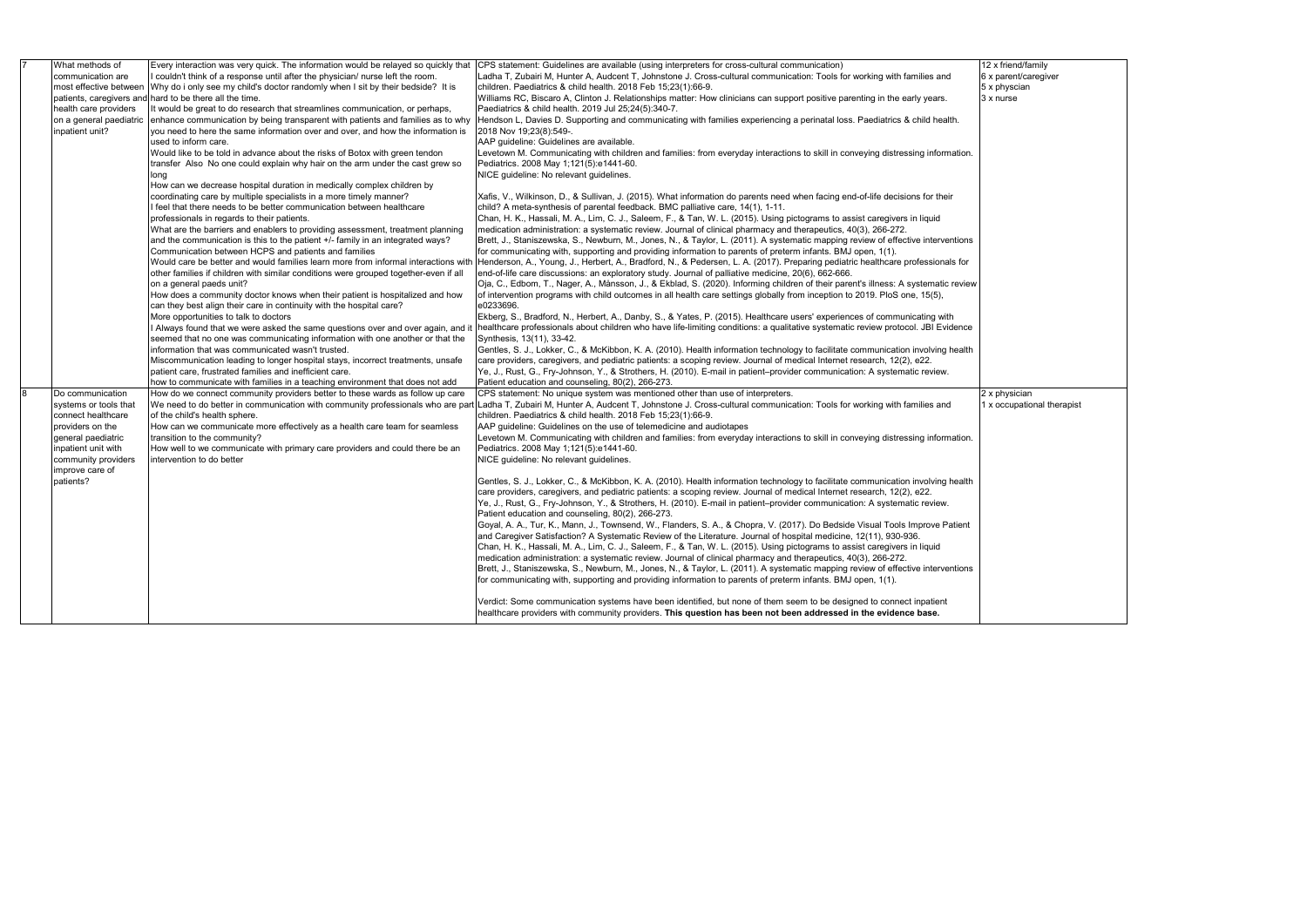| 9  | What are the most       | lack of communication between specialists                                                                              | CPS statement: No relevant quidelines.                                                                                           |  |
|----|-------------------------|------------------------------------------------------------------------------------------------------------------------|----------------------------------------------------------------------------------------------------------------------------------|--|
|    | effective               | lack of communication between nursing staff post surgery and specialist team                                           | AAP guideline: No relevant guidelines.                                                                                           |  |
|    | communication           | Many! There is a very big lack of communication between doctors and nurses.                                            | NICE guideline: No relevant guidelines.                                                                                          |  |
|    | methods (e.g.           | Nurses at the same time don't communicate effectively to parents and just give                                         |                                                                                                                                  |  |
|    | handover, rounds, etc.) | orders. When it comes to children, surgery and anesthesia it is extremely                                              | Brett, J., Staniszewska, S., Newburn, M., Jones, N., & Taylor, L. (2011). A systematic mapping review of effective interventions |  |
|    | between healthcare      | important to educate the parent and build a plan together as per meals including                                       | for communicating with, supporting and providing information to parents of preterm infants. BMJ open, 1(1).                      |  |
|    | providers on a general  | water and other drinks. Nurses don't like to give information to parents and it's                                      |                                                                                                                                  |  |
|    | paediatric inpatient    | cruel to ask a parent not to feed their children for days specially when they still                                    | Verdict: Did not find evidence that looks at communication between provider teams in the GPIU. While there is some evidence      |  |
|    | unit?                   | breast feed and are in pain.                                                                                           | related to the IPASS handover system, there are no systematic reviews that include this stool. This question has not been        |  |
|    |                         |                                                                                                                        |                                                                                                                                  |  |
|    |                         | Lack of professional communication between staff RN to RN and also to other                                            | addressed in the evidence base                                                                                                   |  |
|    |                         | members of health care teams and disciplines                                                                           |                                                                                                                                  |  |
|    |                         | The nurses were incredible. They obviously cared greatly for our child and what                                        |                                                                                                                                  |  |
|    |                         | she was going through. They were the biggest source of information for us                                              |                                                                                                                                  |  |
|    |                         | throughout the week we were staying in hospital, and made sure we understood                                           |                                                                                                                                  |  |
|    |                         | everything they were doing, and why.  They explained everything they were doing                                        |                                                                                                                                  |  |
|    |                         | and WHY, often detailing different research information while explaining things to                                     |                                                                                                                                  |  |
|    |                         | us.                                                                                                                    |                                                                                                                                  |  |
|    |                         | How efficient is Epic compared to other systems used in hospitals?                                                     |                                                                                                                                  |  |
|    |                         | How can we utilize connect care for communication between teams?                                                       |                                                                                                                                  |  |
|    |                         | Since Covid, opportunities for interprofessional discussion at rounds is more                                          |                                                                                                                                  |  |
|    |                         | difficult. Is there a way to improve this?                                                                             |                                                                                                                                  |  |
|    |                         |                                                                                                                        |                                                                                                                                  |  |
|    |                         | How can we have better processes/structures to ensure better flow of information                                       |                                                                                                                                  |  |
|    |                         | (between staff and families) throughout a hospital stay and beyond (after                                              |                                                                                                                                  |  |
|    |                         | discharge)?                                                                                                            |                                                                                                                                  |  |
|    |                         | Longitudinal discussion can help clarify what works/doesn't work in real life and                                      |                                                                                                                                  |  |
|    |                         | help incorporate new evidence where applicable                                                                         |                                                                                                                                  |  |
|    |                         | multiD handover and rounds how it is run and the best way to run to incorp family                                      |                                                                                                                                  |  |
|    |                         | centered care                                                                                                          |                                                                                                                                  |  |
|    |                         | Why do most centres claim to offer "family centred care" but spend most of their                                       |                                                                                                                                  |  |
|    |                         | time speaking for and about patients on rounds?                                                                        |                                                                                                                                  |  |
| 10 |                         | What communication or Most tests are not explained before they are done. What are they looking for?                    | CPS statement: No relevant guidelines.                                                                                           |  |
|    | information sharing     | What could be the implications? An x-ray machine was wheeled into our room, but AAP guideline: No relevant guidelines. |                                                                                                                                  |  |
|    | methods are effective   | no one had told us it was coming, or why. When the results were received, we                                           | NICE guideline: No relevant guidelines.                                                                                          |  |
|    | at explaining tests to  | were only told it was "clear", but never informed as to what they were looking for.                                    |                                                                                                                                  |  |
|    | patients and caregivers | Tests should be explained before they happen, in order to prepare the family                                           | Verdict: Evidence is limited to communication around testing. This question has not been addressed in the evidence base          |  |
|    |                         |                                                                                                                        |                                                                                                                                  |  |
|    | on the general          | ahead of time, especially those who have children who will have questions                                              |                                                                                                                                  |  |
|    | paediatric inpatient    | themselves. If our baby hadn't been pre-verbal, explaining why the giant machine                                       |                                                                                                                                  |  |
|    | unit?                   | was there to look at her insides with no information would've been quite difficult,                                    |                                                                                                                                  |  |
|    |                         | and possibly scary.                                                                                                    |                                                                                                                                  |  |
|    |                         | Most of the doctors were very quickly in and out, with little time for explanation,                                    |                                                                                                                                  |  |
|    |                         | except to tell us they'd ordered tests.  Only one stayed to give us a more in-depth                                    |                                                                                                                                  |  |
|    |                         | reason as to the testing they were requesting, and what it might mean for our                                          |                                                                                                                                  |  |
|    |                         | baby's health in future.  This took all of five minutes, but was incredibly                                            |                                                                                                                                  |  |
|    |                         | reassuring.                                                                                                            |                                                                                                                                  |  |
|    |                         | Due to poor communication, there have been unnecessary tests ordered, delays in                                        |                                                                                                                                  |  |
|    |                         | patient care and poor plan of care execution.                                                                          |                                                                                                                                  |  |
|    |                         | Many! There is a very big lack of communication between doctors and nurses.                                            |                                                                                                                                  |  |
|    |                         | Nurses at the same time don't communicate effectively to parents and just give                                         |                                                                                                                                  |  |
|    |                         | orders. When it comes to children, surgery and anesthesia it is extremely                                              |                                                                                                                                  |  |
|    |                         |                                                                                                                        |                                                                                                                                  |  |
|    |                         | important to educate the parent and build a plan together as per meals including                                       |                                                                                                                                  |  |
|    |                         | water and other drinks. Nurses don't like to give information to parents and it's                                      |                                                                                                                                  |  |
|    |                         | cruel to ask a parent not to feed their children for days specially when they still                                    |                                                                                                                                  |  |
|    |                         | breast feed and are in pain.                                                                                           |                                                                                                                                  |  |
|    |                         | I felt some doctors/nurses would explain why certain test were done or what my                                         |                                                                                                                                  |  |
|    |                         | child's Illness was exactly. I always felt like I was rushed and couldn't ask my                                       |                                                                                                                                  |  |
|    |                         | questions.                                                                                                             |                                                                                                                                  |  |
|    |                         |                                                                                                                        |                                                                                                                                  |  |

3 x friend/family member

- 2 x nurse
- 1 x parent/caregiver
- 1 x youth
- 1 x occupational therapist
- 4 x physician

2 x parent/caregiver 1 x nurse

1 x friend/family member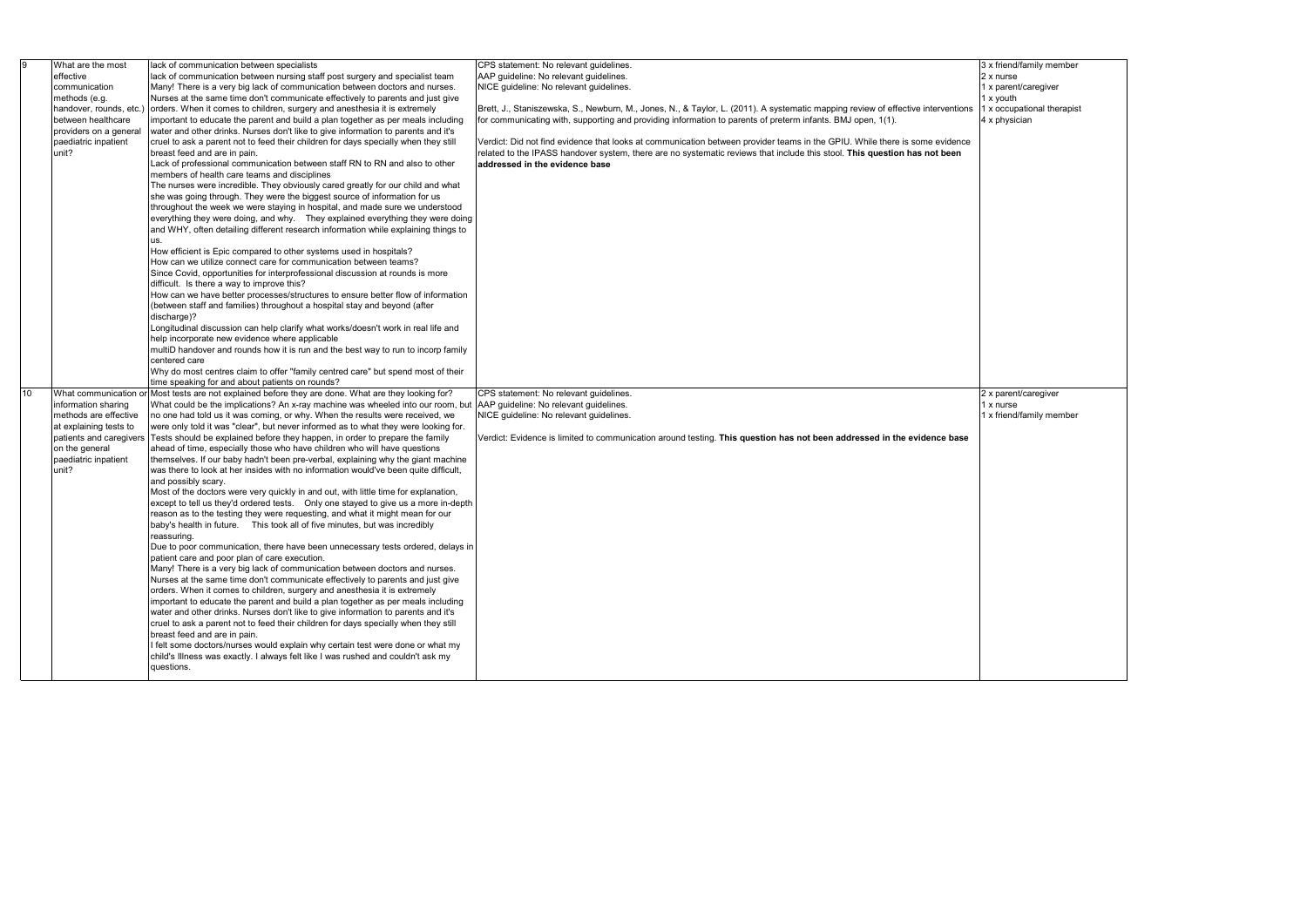| 11              | What is the most<br>effective route (i.e. IV<br>vs PO) and duration of<br>antibiotic therapy for<br>bacteremia (of known<br>origin e.g. UTI vs<br>unknown source) on a<br>general paediatric<br>inpatient unit? | duration of treatment for neonatal UTI<br>Treatment of neonatal febrile UTI. IV vs PO and duration of treatment<br>2) Use of oral antibiotics in neonates with urinary tract infections<br>Treatment for infants with bacteremic UTI<br>children and youth with Duration of intravenous antibiotics for infant under 30 days of ager with urinary<br>tract infection.<br>UTI prophylaxis - still wide variation in practice especially between urology and<br>pediatrics - who needs prophylaxis?<br>2) Use of oral antibiotics in neonates with urinary tract infections<br>Treatment of neonatal febrile UTI. IV vs PO and duration of treatment<br>duration of IV/total Rx for pyelo<br>duration of treatment for neonatal UTI | CPS statement: Management guidelines focused on optimum antibiotic use<br>Gerber JS, Jackson MA, Tamma PD, Zaoutis TE, COMMITTEE ON INFECTIOUS DISEASES. Antibiotic stewardship in<br>pediatrics. Pediatrics. 2021 Jan 1:147(1).<br>Le Saux N, Canadian Paediatric Society, Infectious Diseases and Immunization Committee. Antimicrobial stewardship in daily<br>practice: Managing an important resource. Paediatrics & child health. 2014 May 1;19(4):261-5.<br>Le Saux N, Robinson JL, Canadian Paediatric Society, Infectious Diseases and Immunization Committee. Uncomplicated<br>pneumonia in healthy Canadian children and youth: practice points for management. Paediatrics & child health. 2015 Dec<br>4;20(8):441-5.<br>AAP guideline: Specific instructions suggesting oral over IV antibiotic therapy (for CAP)<br>Kronman MP, Hersh AL, Newland JG, Gerber JS. Getting over our inpatient oral antibiotic aversion. Pediatrics. 2018 Dec<br>$1:142(6)$ .<br>NICE guideline: No relevant guidelines.<br>Havey, T. C., Fowler, R. A., & Daneman, N. (2011). Duration of antibiotic therapy for bacteremia: a systematic review and meta-<br>analysis. Critical Care, 15(6), 1-11.<br>Verdict: Evidence is limited to specific clinical conditions; the overall evidence is unclear. Systematic review by Havey et al, is<br>the best available evidence. This question has been partially addressed in the evidence base                                                                                                                                                                                                                                                                                                                                                                                                                                                                                                                                                                                                                                                                                                                                                                                                                                                                                                                                                                                                                                                                                                                                                                                                                                                                                                                                                                                                                                                   |
|-----------------|-----------------------------------------------------------------------------------------------------------------------------------------------------------------------------------------------------------------|-----------------------------------------------------------------------------------------------------------------------------------------------------------------------------------------------------------------------------------------------------------------------------------------------------------------------------------------------------------------------------------------------------------------------------------------------------------------------------------------------------------------------------------------------------------------------------------------------------------------------------------------------------------------------------------------------------------------------------------|------------------------------------------------------------------------------------------------------------------------------------------------------------------------------------------------------------------------------------------------------------------------------------------------------------------------------------------------------------------------------------------------------------------------------------------------------------------------------------------------------------------------------------------------------------------------------------------------------------------------------------------------------------------------------------------------------------------------------------------------------------------------------------------------------------------------------------------------------------------------------------------------------------------------------------------------------------------------------------------------------------------------------------------------------------------------------------------------------------------------------------------------------------------------------------------------------------------------------------------------------------------------------------------------------------------------------------------------------------------------------------------------------------------------------------------------------------------------------------------------------------------------------------------------------------------------------------------------------------------------------------------------------------------------------------------------------------------------------------------------------------------------------------------------------------------------------------------------------------------------------------------------------------------------------------------------------------------------------------------------------------------------------------------------------------------------------------------------------------------------------------------------------------------------------------------------------------------------------------------------------------------------------------------------------------------------------------------------------------------------------------------------------------------------------------------------------------------------------------------------------------------------------------------------------------------------------------------------------------------------------------------------------------------------------------------------------------------------------------------------------------------------------------------------------------------------------------------------------------------------------------------|
| 12 <sup>2</sup> | What is the most<br>effective route (i.e. IV<br>vs PO) and duration of<br>antibiotic therapy for<br>urinary tract infections<br>(UTIs) with and without tract infection.<br>a negative blood<br>culture?        | duration of treatment for neonatal UTI<br>Treatment of neonatal febrile UTI. IV vs PO and duration of treatment<br>2) Use of oral antibiotics in neonates with urinary tract infections<br>Treatment for infants with bacteremic UTI<br>Duration of intravenous antibiotics for infant under 30 days of ager with urinary<br>UTI prophylaxis - still wide variation in practice especially between urology and<br>pediatrics - who needs prophylaxis?<br>2) Use of oral antibiotics in neonates with urinary tract infections<br>Treatment of neonatal febrile UTI. IV vs PO and duration of treatment<br>duration of IV/total Rx for pyelo<br>duration of treatment for neonatal UTI                                             | CPS statement: No significant difference between IV and PO antibiotics; no difference between short and along-course<br>antibiotics $(> 2$ months of age)<br>Robinson JL, Finlay JC, Lang ME, Bortolussi R, Canadian Paediatric Society, Community Paediatrics Committee, Infectious<br>Diseases and Immunization Committee. Prophylactic antibiotics for children with recurrent urinary tract infections. Paediatrics &<br>child health. 2015 Feb 6;20(1):45-7.<br>Robinson JL, Finlay JC, Lang ME, Bortolussi R, Canadian Paediatric Society, Community Paediatrics Committee, Infectious<br>Diseases and Immunization Committee. Urinary tract infection in infants and children: Diagnosis and management. Paediatrics<br>& child health. 2014 Jun 13;19(6):315-9.<br>AAP guideline: Clinician should base the choice of route of administration on practical considerations: initiating treatment orally<br>or parenterally is equally efficacious.<br>Subcommittee on Urinary Tract Infection. Reaffirmation of AAP clinical practice guideline: the diagnosis and management of the<br>initial urinary tract infection in febrile infants and young children 2-24 months of age. Pedatrics. 2016 Dec; 138(6):e20163026<br>NICE guideline: Recommends VI for <3 months; PO as first line for > 3 months, if vomiting exists then IV. Recommends 7-10-<br>day antibiotic course also identifies that no difference between IV and PO routes.<br>National Institute for Clinical Excellence. Pyelonephritis (acute): antimicrobial prescribing. England: Public Health England.<br>2018.<br>Fitzgerald, A., Mori, R., Lakhanpaul, M., & Tullus, K. (2012). Antibiotics for treating lower urinary tract infection in children.<br>Cochrane Database of Systematic Reviews, (8).<br>Nickavar, A., & Sotoudeh, K. (2011). Treatment and prophylaxis in pediatric urinary tract infection. International journal of<br>preventive medicine, 2(1), 4.<br>Sutton, A. G., Chandler, N., & Roberts, K. B. (2017). Recent studies on the care of first febrile urinary tract infection in infants<br>and children for the pediatric hospitalist. Reviews on recent clinical trials, 12(4), 269-276.<br>Havey, T. C., Fowler, R. A., & Daneman, N. (2011). Duration of antibiotic therapy for bacteremia: a systematic review and meta-<br>analysis. Critical Care, 15(6), 1-11.<br>Schroeder, A. R., Lucas, B. P., Garber, M. D., McCulloh, R. J., Joshi-Patel, A. A., Neuman, M. I., & Chaudhari, P. P. Diagnosis<br>and Management of UTI in Febrile Infants Age 0-2 Months: Applicability of the AAP Guideline.<br>Verdict: The strongest evidence in this area is likely to be the study by Fitzgeral et al - this is a systematic review currently<br>registered with Cochrane. Uncertainty related to less than 2 months of age for both positive and negative blood culture; iover 2 |

6 x physician 9 x physician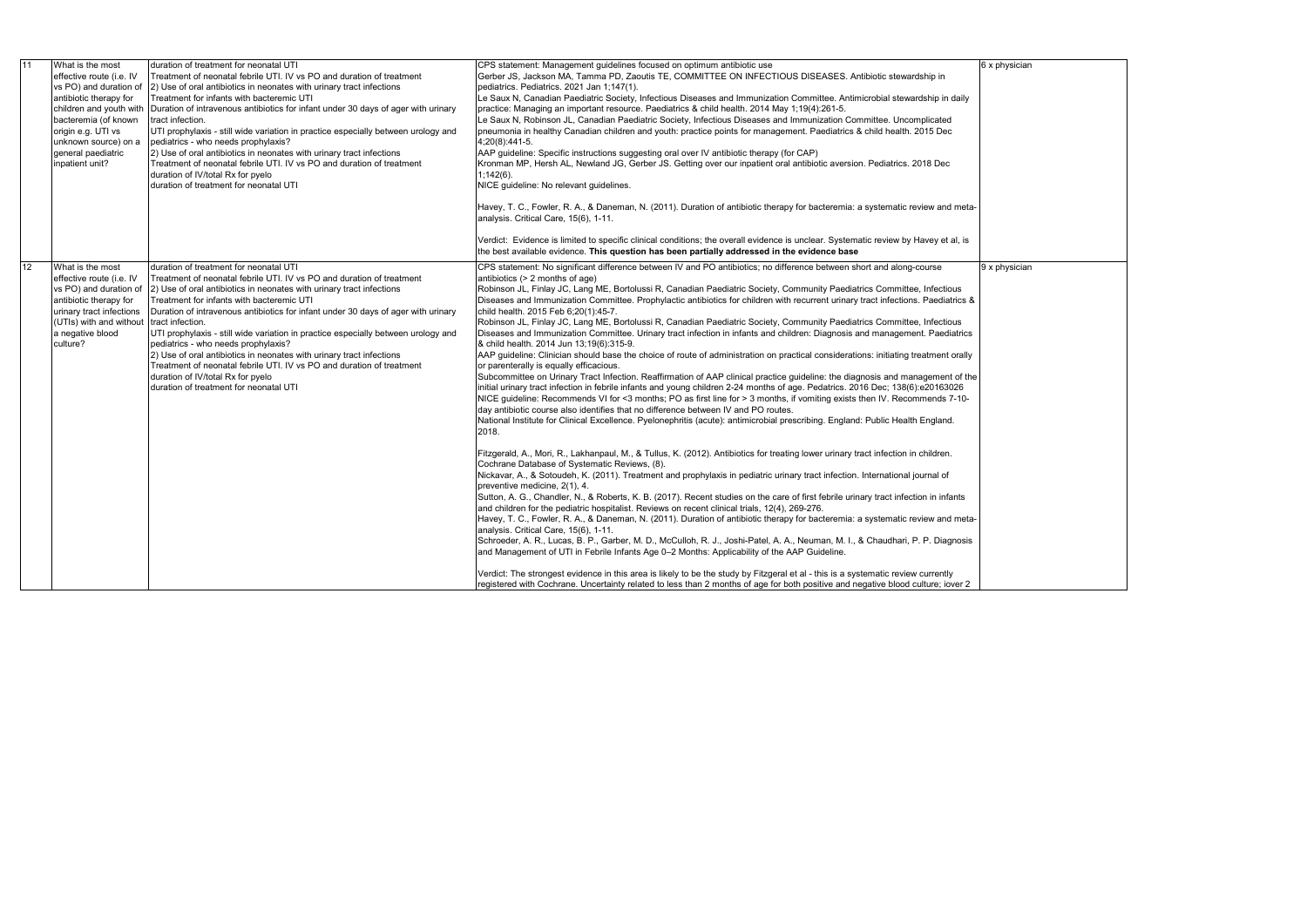| 13 | What is the most<br>effective way to use<br>oxygen monitoring (e.g.<br>intermittent,<br>continuous) for<br>hospitalized children<br>with common<br>respiratory illnesses<br>(e.g. bronchiolitis) on<br>the general peadiatric<br>inpatient unit?                             | Continuous oximetry monitoring has become commonplace on the pediatric ward.<br>Kids move around a lot and there can be a lot of false 'desats' and these can lead<br>to alarm fatigue and missed real 'desats.' I'm curious about whether routine<br>continuous oximetry is overused on the general pediatric ward. We know from ICU<br>experience that it can lead to alarm fatigue (especially evidence in NICU.)<br>Should this target be different on admission, during signs of significant respiratory<br>distress, and later, when hospital discharge is considered? Is it 95%, 92%, 90%?<br>Also there is a huge discrepancy in SpO2 monitoring with the current patient room<br>monitors vs the model used for overnight oximetries. This was brought to<br>Respirology's attention. look at the procurement of hospital equipment  does it<br>involve the right professions for feedback at purchase time. An example  new<br>ventilators just recently purchased  is cheaper always better ????<br>Are there adverse events related to alarm fatigue where we would be better off<br>using continuous SpO2 monitoring more judiciously?<br>What is the oxygen saturation to aim for in the case of acute respiratory failure<br>(acute viral bronchiolitis in infants, pneumonia, asthma attack,<br>Are we intervening before adverse events because of this monitoring?<br>Do the monitors get over used?<br>Intermittent vs continuous oxygen use<br>When does a child really need to be given oxygen as an intervention for<br>desaturation - different views by physicians.<br>Readmission rates for respiratory illnesses like asthma, bronchiolitis.<br>Optimal management of most common conditions, bronchiolitis, asthma, etc while<br>maintaining efficiency, safety, patient satisfaction | CPS statement: Topic of continuous versus intermittent monitoring of oxygen saturation is controversial, with lack of clear<br>recommendations.<br>Friedman JN, Rieder MJ, Walton JM, Canadian Paediatric Society, Acute Care Committee, Drug Therapy and Hazardous<br>Substances Committee. Bronchiolitis: recommendations for diagnosis, monitoring and management of children one to 24<br>months of age. Paediatrics & child health. 2014 Nov 3,19(9):485-91.<br>AAP guideline: Clinicians may choose not to use continuous pulse oximetry for infants and children with a diagnosis of<br>bronchiolitis (Evidence Quality: C; Recommendation Strength: Weak Recommendation [based on lower level evidence]).<br>Ralston SL, Lieberthal AS, Meissner HC, Alverson BK, Baley JE, Gadomski AM, Johnson DW, Light MJ, Maraqa NF, Mendonca<br>EA, Phelan KJ. Clinical practice guideline: the diagnosis, management, and prevention of bronchiolitis. Pediatrics. 2014 Nov<br>1;134(5):e1474-502.<br>NICE guideline: No relevant guidelines.<br>Verdict: Could not find any relevant systematic reviews that addresses this query. Checked references from CPS statement and<br>AAP guideline, but references are either outdated or inconclusive. Also checked a recently published clinical trial (Mahant et al.<br>2021) but no systematic review.<br>Mahant S, Wahi G, Giglia L, Pound C, Kanani R, Bayliss A, Roy M, Sakran M, Kozlowski N, Breen-Reid K, Lavigne M.<br>Intermittent versus continuous oxygen saturation monitoring for infants hospitalised with bronchiolitis: study protocol for a<br>pragmatic randomised controlled trial. BMJ open. 2018 Apr 1;8(4):e022707.<br>his question has not been addressed in the evidence base.                                                                                                                                                                                                                                                                           |
|----|------------------------------------------------------------------------------------------------------------------------------------------------------------------------------------------------------------------------------------------------------------------------------|------------------------------------------------------------------------------------------------------------------------------------------------------------------------------------------------------------------------------------------------------------------------------------------------------------------------------------------------------------------------------------------------------------------------------------------------------------------------------------------------------------------------------------------------------------------------------------------------------------------------------------------------------------------------------------------------------------------------------------------------------------------------------------------------------------------------------------------------------------------------------------------------------------------------------------------------------------------------------------------------------------------------------------------------------------------------------------------------------------------------------------------------------------------------------------------------------------------------------------------------------------------------------------------------------------------------------------------------------------------------------------------------------------------------------------------------------------------------------------------------------------------------------------------------------------------------------------------------------------------------------------------------------------------------------------------------------------------------------------------------------------------------------------------------------------------|--------------------------------------------------------------------------------------------------------------------------------------------------------------------------------------------------------------------------------------------------------------------------------------------------------------------------------------------------------------------------------------------------------------------------------------------------------------------------------------------------------------------------------------------------------------------------------------------------------------------------------------------------------------------------------------------------------------------------------------------------------------------------------------------------------------------------------------------------------------------------------------------------------------------------------------------------------------------------------------------------------------------------------------------------------------------------------------------------------------------------------------------------------------------------------------------------------------------------------------------------------------------------------------------------------------------------------------------------------------------------------------------------------------------------------------------------------------------------------------------------------------------------------------------------------------------------------------------------------------------------------------------------------------------------------------------------------------------------------------------------------------------------------------------------------------------------------------------------------------------------------------------------------------------------------------------------------------------------------------------------------------------------------|
| 14 | What is the most<br>effective way to wean<br>respiratory support (e.g.<br>oxygen, heated high<br>flow nasal cannula) in<br>hospitalized children<br>and youth with<br>respiratory illnesses<br>(e.g. bronchiolitis,<br>asthma) on a general<br>paediatric inpatient<br>unit? | 4. Standardizing weaning of O2: we all too frequently leave O2 prongs on the<br>child/infant when the O2 has been turned off. This increases resistance to<br>breathing which may decrease the likelihood that they will manage well on room<br>air. Could we test weaning with and without the prongs on a see if it makes a<br>difference?                                                                                                                                                                                                                                                                                                                                                                                                                                                                                                                                                                                                                                                                                                                                                                                                                                                                                                                                                                                                                                                                                                                                                                                                                                                                                                                                                                                                                                                                     | CPS statement: No relevant guidelines.<br>AAP statement: Discussed weaning from continuous positive airway pressure (CPAP) to heated high flow nasal cannula<br>(HHFNC) but no specific recommendations on weaning from HFFNC.<br>Cummings JJ, Polin RA. Noninvasive respiratory support. Pediatrics. 2016 Jan 1;137(1).<br>NICE guideline: No relevant guidelines.<br>Morris, L., Cook, N., Ramsey, A., Alacapa, J. V., Smith, L. E., Gray, C.,  & Christensen, M. (2020). Weaning humidified high<br>flow oxygen therapy among paediatric patients: an integrative review of literature. Journal of pediatric nursing, 50, 37-45.<br>Rose, L., Schultz, M. J., Cardwell, C. R., Jouvet, P., McAuley, D. F., & Blackwood, B. (2013). Automated versus non automated<br>weaning for reducing the duration of mechanical ventilation for critically ill adults and children. Cochrane Database of<br>Systematic Reviews, (6).<br>van Delft, B., Van Ginderdeuren, F., Lefevere, J., van Delft, C., & Cools, F. (2020). Weaning strategies for the withdrawal of non-<br>invasive respiratory support applying continuous positive airway pressure in preterm infants: a systematic review and meta-<br>analysis. BMJ paediatrics open, 4(1).<br>Verdict: The evidence available is based on ICU level care and not the GPIU or inpatient ward; limited evidence to answer the<br>question. This question has NOT been addressed in the evidence base                                                                                                                                                                                                                                                                                                                                                                                                                                                                                                                                                                            |
| 15 | What is the most<br>effective way (i.e.<br>population, illness,<br>initiation, weaning) to<br>utilize heated high flow<br>nasal cannula (HHFNC)<br>in hospitalized children<br>and youth on the<br>general paediatric<br>inpatient unit?                                     | High Flow Nasal Cannula needs a closer look as there is belief that due to a lack<br>of RT resources able to attend rounds, there is a delay in weaning of O2 and<br>transition to Nasal prongs to room airagain not cost effective and delay in<br>patient discharge.<br>who benefits from high flow                                                                                                                                                                                                                                                                                                                                                                                                                                                                                                                                                                                                                                                                                                                                                                                                                                                                                                                                                                                                                                                                                                                                                                                                                                                                                                                                                                                                                                                                                                            | CPS: There is one guideline available that outlines some instructions on how to use heated high flow nasal cannula (HHFNC)<br>effectively.<br>Chauvin-Kimoff L, DeCaen A. Use of high-flow nasal cannula oxygen therapy in infants and children. Paediatrics & child health.<br>2018 Nov 19;23(8):555-.<br>AAP: No relevant guidelines. only one paper that looked at HFNC practices in pediatric ward<br>Kalburgi S, Halley T. High-flow nasal cannula use outside of the ICU setting. Pediatrics. 2020 Nov 1;146(5).<br>NICE: No relevant quidelines.<br>Beggs, S., Wong, Z. H., Kaul, S., Ogden, K. J., & Walters, J. A. (2014). High flow nasal cannula therapy for infants with<br>bronchiolitis. Cochrane Database of Systematic Reviews, (1).<br>Lin, J., Zhang, Y., Xiong, L., Liu, S., Gong, C., & Dai, J. (2019). High-flow nasal cannula therapy for children with bronchiolitis: a<br>systematic review and meta-analysis. Archives of disease in childhood, 104(6), 564-576.<br>Moreel, L., & Proesmans, M. (2020). High flow nasal cannula as respiratory support in treating infant bronchiolitis: a systematic<br>review. European journal of pediatrics, 179(5), 711-718.<br>Ma, L., Liu, C. Q., Gu, X. H., & Liu, X. J. (2014). The efficacy and safety of heated humidified high-flow nasal cannula for<br>prevention of extubation failure in neonates. J Matern Fetal Neonatal Med, 27, 208-209. (ARTICLE IN CHINESE)<br>Feng, Z. T., Yang, Z. M., Gu, D. F., & Yang, X. L. (2015). Clinical efficacy of heated humidified high-flow nasal cannula in<br>preventing extubation failure in neonates: a meta analysis. Zhongguo Dang dai er ke za zhi= Chinese Journal of Contemporary<br>Pediatrics, 17(12), 1327-1332. (ARTICLE IN CHINESE)<br>Verdict: Studies identified focused on effectiveness of HHFNC and not on why it is effective, or which way is most effective.<br>Evidence is present but not sufficient to answer the question. This question has NOT been addressed in the evidence base. |

|  | 4 x respiratory therapist<br>5 x physician<br>1 x nurse |
|--|---------------------------------------------------------|
|  |                                                         |
|  |                                                         |
|  |                                                         |
|  |                                                         |
|  |                                                         |
|  |                                                         |
|  |                                                         |
|  |                                                         |
|  |                                                         |
|  |                                                         |
|  | 1 x physical therapist                                  |
|  |                                                         |
|  |                                                         |
|  |                                                         |
|  |                                                         |
|  |                                                         |
|  |                                                         |
|  | 1 x respiratory therapist                               |
|  | 1 x physician                                           |
|  |                                                         |
|  |                                                         |
|  |                                                         |
|  |                                                         |
|  |                                                         |
|  |                                                         |
|  |                                                         |
|  |                                                         |
|  |                                                         |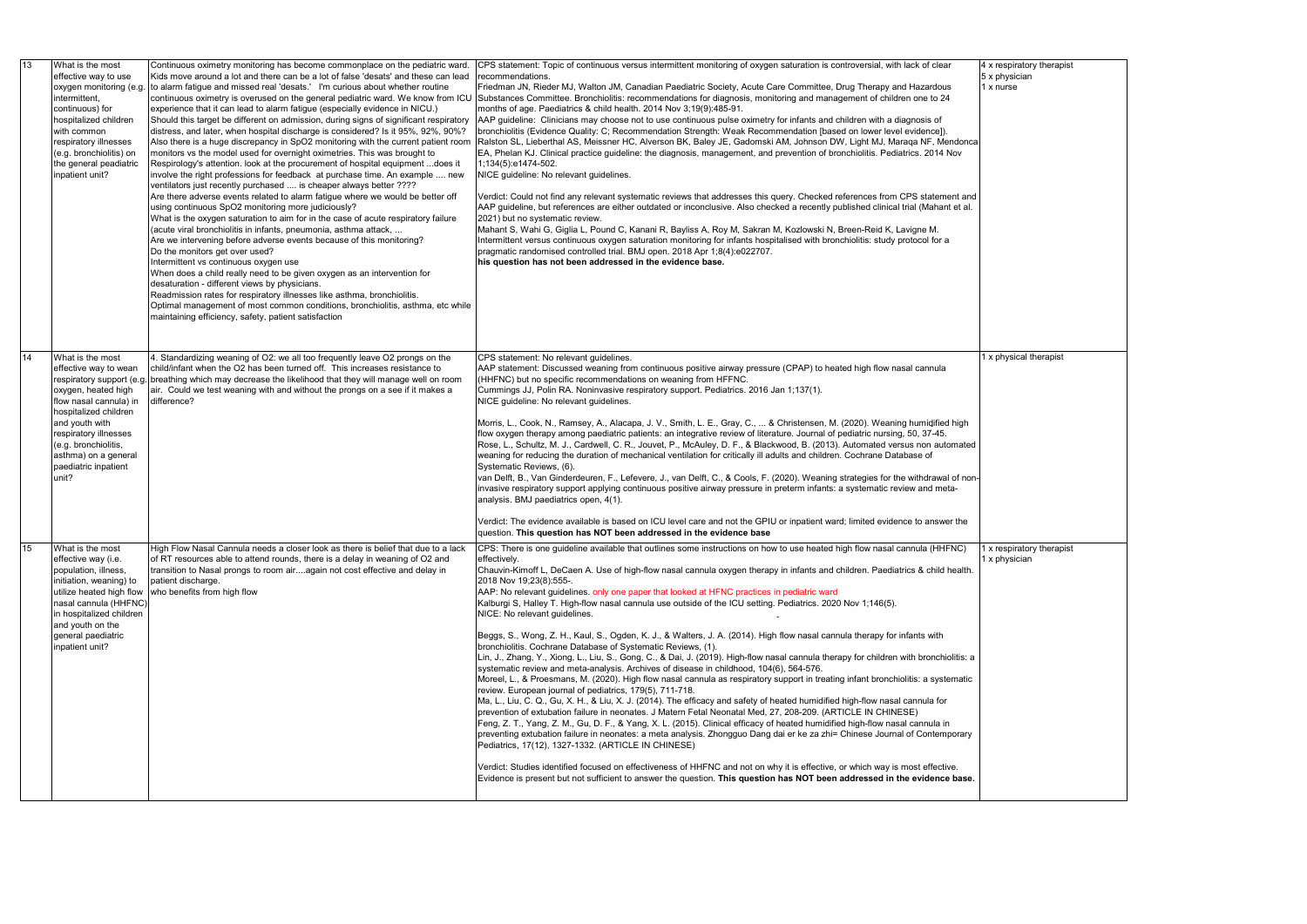| 16 | What is the most<br>appropriate way to<br>provide fluid therapy<br>(e.g. IV, nasogastric<br>tube) to children and<br>youth hospitalized with<br>bronchiolitis on a<br>general paediatric<br>inpatient unit?                  | How long should an infant with bronchiolitis have sats >= 90 on room air prior to<br>discharge, to prevent readmission - one night, one nap, 4 hours, 12 hours?<br>What is the most appropriate way to provide fluids to hospitalized children with<br>bronchiolitis?<br>2. Bronchiolitis care: is NG hydration superior to IV hydration? Seems plausible<br>that it should be preferred (generally fewer attempts, less hyponatremia, no need<br>to do daily lytes and provides calories). But is it better, or at least non-inferior to<br>IV? (in terms of clinical outcomes, LOS, weight loss during hospital stay, etc)<br>an unnecessary step?<br>Are there negative outcomes associated with the use of nebulized bronchodilators<br>in treatment of children admitted for acute bronchiolitis?<br>Also there is a huge discrepancy in SpO2 monitoring with the current patient room  Cochrane Database of Systematic Reviews, (3). [protocol]<br>monitors vs the model used for overnight oximetries. This was brought to<br>Respirology's attention. look at the procurement of hospital equipment does it<br>involve the right professions for feedback at purchase time. An example  new<br>ventilators just recently purchased  is cheaper always better ???? | CPS: Bronchiolitis quideline available which states that both routes of fluid therapy equally effective.<br>Ralston SL, Lieberthal AS, Meissner HC, Alverson BK, Baley JE, Gadomski AM, Johnson DW, Light MJ, Maraqa NF, Mendonca<br>EA, Phelan KJ. Clinical practice guideline: the diagnosis, management, and prevention of bronchiolitis. Pediatrics. 2014 Nov<br>1;134(5):e1474-502.<br>AAP: Guideline available, but does not clarify which route is superior.<br>Friedman JN, Rieder MJ, Walton JM, Canadian Paediatric Society, Acute Care Committee, Drug Therapy and Hazardous<br>Substances Committee. Bronchiolitis: recommendations for diagnosis, monitoring and management of children one to 24<br>months of age. Paediatrics & child health. 2014 Nov 3, 19(9): 485-91.<br>The effectiveness of hypertonic saline in secretion clearance of bronchiolitis. Is this NICE: Guideline suggests using enteral tube fluid, but if not possible then parental fluids.<br>https://www.nice.org.uk/guidance/ng9<br>Gill, P. J., Parkin, P., & Mahant, S. (2020). Parenteral versus enteral fluid therapy for children hospitalised with bronchiolitis.<br>Verdict: There are no systematic reviews, only 1 published protocol. This question has NOT been addressed in the evidence<br>base.                                                                                                                                                                                                                                                                                                                                                                                                                                                                                                                                                                                                                                                                                                                                                                                                                                                                                                                                                                                                                                                                                                                                                                                                                                                                                                                                                                                                                                                                                                                                                                                                                                                                                                                                                                                                                                                                                                   |
|----|------------------------------------------------------------------------------------------------------------------------------------------------------------------------------------------------------------------------------|---------------------------------------------------------------------------------------------------------------------------------------------------------------------------------------------------------------------------------------------------------------------------------------------------------------------------------------------------------------------------------------------------------------------------------------------------------------------------------------------------------------------------------------------------------------------------------------------------------------------------------------------------------------------------------------------------------------------------------------------------------------------------------------------------------------------------------------------------------------------------------------------------------------------------------------------------------------------------------------------------------------------------------------------------------------------------------------------------------------------------------------------------------------------------------------------------------------------------------------------------------------------------|--------------------------------------------------------------------------------------------------------------------------------------------------------------------------------------------------------------------------------------------------------------------------------------------------------------------------------------------------------------------------------------------------------------------------------------------------------------------------------------------------------------------------------------------------------------------------------------------------------------------------------------------------------------------------------------------------------------------------------------------------------------------------------------------------------------------------------------------------------------------------------------------------------------------------------------------------------------------------------------------------------------------------------------------------------------------------------------------------------------------------------------------------------------------------------------------------------------------------------------------------------------------------------------------------------------------------------------------------------------------------------------------------------------------------------------------------------------------------------------------------------------------------------------------------------------------------------------------------------------------------------------------------------------------------------------------------------------------------------------------------------------------------------------------------------------------------------------------------------------------------------------------------------------------------------------------------------------------------------------------------------------------------------------------------------------------------------------------------------------------------------------------------------------------------------------------------------------------------------------------------------------------------------------------------------------------------------------------------------------------------------------------------------------------------------------------------------------------------------------------------------------------------------------------------------------------------------------------------------------------------------------------------------------------------------------------------------------------------------------------------------------------------------------------------------------------------------------------------------------------------------------------------------------------------------------------------------------------------------------------------------------------------------------------------------------------------------------------------------------------------------------------------------------------------------------------------------|
| 17 | What is the most<br>effective route (i.e. IV<br>vs PO), optimal<br>indications, duration of<br>antibiotic therapy for<br>children and youth<br>hospitalized with<br>cellulitis on a general<br>paediatric inpatient<br>unit? | Early step down to oral in cellulitis.<br>How long should children with orbital cellulitis treated with IV antibiotics?<br>2) Duration of antibiotics for almost every infection we commonly treat (e.g.<br>pneumonia, osteomyelitis/septic arthritis, UTI, mastoiditis, orbital/periorbital<br>cellulitis, other skin/soft tissue infections (e.g. adenitis))<br>Prolonged courses of antibiotics when there is no evidence to the contrary.<br>Broadly, under what circumstances can antibiotics safely be minimized or<br>withheld?<br>Optimal treatment durations.                                                                                                                                                                                                                                                                                                                                                                                                                                                                                                                                                                                                                                                                                                    | CPS: Guideline focused on management of methacillin resistant Staph aureus (MRSA)<br>Robinson JL, Salvadori MI, Canadian Paediatric Society, Infectious Diseases and Immunization Committee. Management of<br>community-associated methicillin-resistant Staphylococcus aureus skin abscesses in children. Paediatrics & child health. 2011<br>Feb 1:16(2):115-6.<br>AAP: No relevant guidelines. The one found is specific to orbital cellulitis<br>Seltz LB, Smith J, Durairaj VD, Enzenauer R, Todd J. Microbiology and antibiotic management of orbital cellulitis. Pediatrics.<br>2011 Mar 1;127(3):e566-72.<br>NICE: No relevant quidelines.<br>Verdict: There are no systematic reviews. The only relevant evidence found was a guideline specific to orbital cellulitis. The<br>gudieline also doesn't clarify if IV or PO is the effective route . The question has NOT been ddressed in the evidence base.                                                                                                                                                                                                                                                                                                                                                                                                                                                                                                                                                                                                                                                                                                                                                                                                                                                                                                                                                                                                                                                                                                                                                                                                                                                                                                                                                                                                                                                                                                                                                                                                                                                                                                                                                                                                                                                                                                                                                                                                                                                                                                                                                                                                                                                                                   |
| 18 | What are effective<br>treatments for children<br>and youth hospitalized<br>with an acute asthma<br>exacerbation on a<br>general paediatric<br>inpatient unit?                                                                | more efficatious medications for asthma relief;<br>Duration of oral corticosteroïdes for patients admitted for acute asthma<br>exacerbation<br>Withdrawal protocol for administration of ventolin during asthma exacerbation<br>attacks.<br>Several: - treatment of asthma -<br>Best Treatments for Asthma Screening<br>new asthma guidelines.<br>Some patient care pathways (ex. asthma pathway used at CHEO) can be difficult<br>to understand and follow, especially for new nurses, and sometimes this leads to<br>improper treatment and increased time for recovery/discharge.<br>and oxygen. There are many exercises that staff try to get him to do to open his<br>lungs. The most I have ever seen him improve though, due to laughter, and<br>opening his lungs, was when child life specialists or the clown have come and<br>played in a silly way. Are there studies that support the use of these programs? I<br>firmly believe that they had a large impact on the speed of my son's recovery.                                                                                                                                                                                                                                                            | CPS statement: Available, but no specific recommendations focused on inpatient management; mainly focuses on ED care.<br>Ortiz-Alvarez O, Mikrogianakis A, Canadian Paediatric Society, Acute Care Committee. Managing the paediatric patient with an<br>acute asthma exacerbation. Paediatrics & child health. 2012 May 1;17(5):251-5.<br>AAP guideline: No relevant guideline.<br>NICE guideline: People admitted to hospital with an acute exacerbation of asthma should have a structured review by a member<br>of a specialist respiratory team before discharge. No other details have been provided.<br>National Institute for Health and Care Excellence (Great Britain). Asthma: diagnosis, monitoring and chronic asthma<br>management. National Institute for Health and Care Excellence (NICE); 2017.<br>Albuali, W. H. (2014). The use of intravenous and inhaled magnesium sulphate in management of children with bronchial<br>asthma. The Journal of Maternal-Fetal & Neonatal Medicine, 27(17), 1809-1815.<br>my son has asthma and has been hospitalized many times with a need for steroids Castro Rodriguez, J. A., Pincheira, M. A., Escobar Serna, D. P., Sossa Briceño, M. P., & Rodriguez Martinez, C. E. (2020).<br>Adding nebulized corticosteroids to systemic corticosteroids for acute asthma in children: A systematic review with<br>meta analysis. Pediatric Pulmonology, 55(10), 2508-2517.<br>Gray, C. S., Powell, C. V., Babl, F. E., Dalziel, S. R., & Craig, S. (2019). Variability of outcome measures in trials of intravenous<br>therapy in acute severe paediatric asthma: a systematic review. Emergency Medicine Journal, 36(4), 225-230.<br>Jat, K. R., & Chawla, D. (2012). Ketamine for management of acute exacerbations of asthma in children. Cochrane Database of<br>Systematic Reviews, (11). (insufficient evidence)<br>Lin, C. Y., Yeh, T. L., Liu, S. J., Lin, H. H., Cheng, Y. J., Hung, H. H.,  & Lei, W. T. (2018). Effects of macrolide treatment<br>during the hospitalization of children with childhood wheezing disease: a systematic review and meta-analysis. Journal of<br>clinical medicine, 7(11), 432. (insufficient evidence)<br>Normansell, R., Sayer, B., Waterson, S., Dennett, E. J., Del Forno, M., & Dunleavy, A. (2018). Antibiotics for exacerbations of<br>asthma. Cochrane Database of Systematic Reviews, (6). (insufficient evidence)<br>Rodrigo, G. J., & Castro-Rodriguez, J. A. (2014). Heliox-driven β2-agonists nebulization for children and adults with acute<br>asthma: a systematic review with meta-analysis. Annals of Allergy, Asthma & Immunology, 112(1), 29-34.<br>Sawanyawisuth, K., Chattakul, P., Khamsai, S., Boonsawat, W., Ladla, A., Chotmongkol, V.,  & Sawanyawisuth, K. (2020).<br>Role of inhaled corticosteroids for asthma exacerbation in children: An updated meta-analysis. Journal of Emergencies,<br>Trauma, and Shock, 13(2), 161.<br>Travers, A. H., Jones, A. P., Camargo Jr, C. A., Milan, S. J., & Rowe, B. H. (2012). Intravenous beta 2 agonists versus<br>intravenous aminophylline for acute asthma. Cochrane Database of Systematic Reviews, (12). (insufficient evidence) |

|   | 2 x physician                             |  |
|---|-------------------------------------------|--|
| a | 2 x nurse<br>1 x respiratory therapist    |  |
|   |                                           |  |
|   |                                           |  |
|   |                                           |  |
|   |                                           |  |
|   |                                           |  |
|   |                                           |  |
|   |                                           |  |
|   |                                           |  |
| e |                                           |  |
|   |                                           |  |
|   |                                           |  |
|   | 6 x physician                             |  |
|   |                                           |  |
|   |                                           |  |
|   |                                           |  |
|   |                                           |  |
|   |                                           |  |
|   |                                           |  |
|   |                                           |  |
|   |                                           |  |
|   | 2 x friend/family member<br>4 x physician |  |
|   | 2 x nurse                                 |  |
| r |                                           |  |
|   |                                           |  |
|   |                                           |  |
|   |                                           |  |
|   |                                           |  |
|   |                                           |  |
|   |                                           |  |
|   |                                           |  |
|   |                                           |  |
| f |                                           |  |
|   |                                           |  |
|   |                                           |  |
|   |                                           |  |
|   |                                           |  |
|   |                                           |  |
|   |                                           |  |
|   |                                           |  |
|   |                                           |  |
|   |                                           |  |
|   |                                           |  |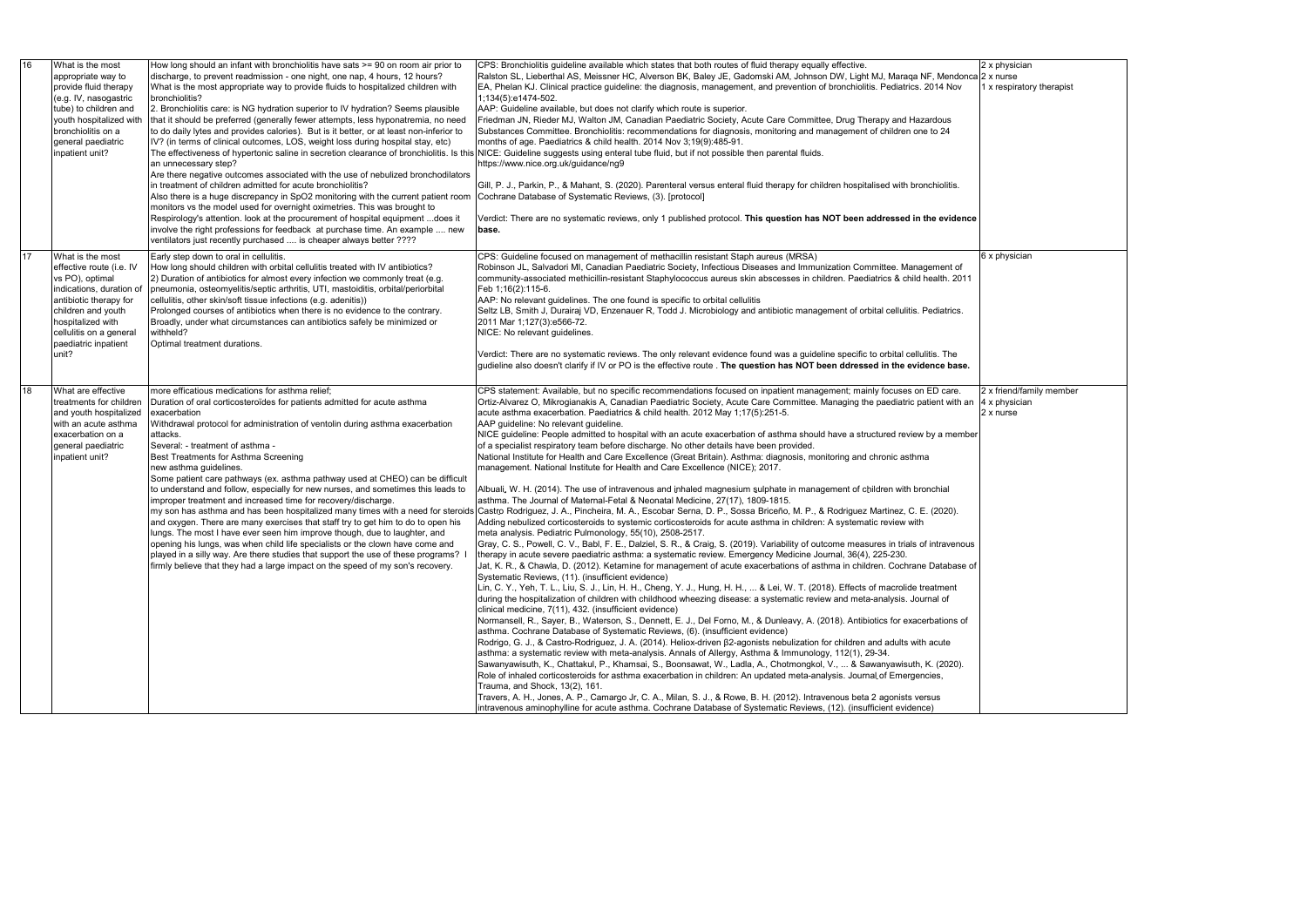| 19 | corticosteroids effective of steroid;?<br>in hospitalized children<br>and youth with croup on<br>a general paediatric<br>inpatient unit?                         | Are additional doses of Treatment of a patient with croup hospitalized in general pediatrics (after first dose                                                                                                                                                                                                                                                                                                                                                                                                                                                                                                                                                                                                                                                                                                                                                                                                                                                                                                      | CPS: Guideline discussed first dose of corticosteroid (ED based management)<br>Ortiz-Alvarez O. Acute management of croup in the emergency department. Paediatrics & child health. 2017 Jun 1;22(3):166-9.<br>AAP: Guideline discussed only single dose of corticosteroid.<br>Malhotra A, Krilov LR. Viral croup. Pediatrics in review. 2001 Jan 1;22(1):5-12.<br>NICE: No relevant guidelines.<br>Russell KF, Liang Y, O'Gorman K, Johnson DW, Klassen TP. Glucocorticoids for croup. Cochrane Database of Systematic<br>Reviews. 2011(1).<br>Roked F, Atkinson M, Hartshorn S. G95 (P) Best practice: one or two doses of dexamethasone for the treatment of croup?.<br>Gates A, Gates M, Vandermeer B, Johnson C, Hartling L, Johnson DW, Klassen TP. Glucocorticoids for croup in children.<br>Cochrane Database of Systematic Reviews. 2018(8).<br>Verdict: Evidence exists on the use of corticosteroid on croup focused on the initial dose. It does not suggest if an additional<br>dose is effective. The question has NOT been addressed in the evidence base.                                                                                                                                                                                                                                                                                                                                                                                                                                                                                                                                                                                                                                                                                                                                                                                                                                                                                                                                                                                                                                                                                                                                                                                                                                                                                                                                                                                                                                                                                                                                                                                                                                                         |
|----|------------------------------------------------------------------------------------------------------------------------------------------------------------------|---------------------------------------------------------------------------------------------------------------------------------------------------------------------------------------------------------------------------------------------------------------------------------------------------------------------------------------------------------------------------------------------------------------------------------------------------------------------------------------------------------------------------------------------------------------------------------------------------------------------------------------------------------------------------------------------------------------------------------------------------------------------------------------------------------------------------------------------------------------------------------------------------------------------------------------------------------------------------------------------------------------------|----------------------------------------------------------------------------------------------------------------------------------------------------------------------------------------------------------------------------------------------------------------------------------------------------------------------------------------------------------------------------------------------------------------------------------------------------------------------------------------------------------------------------------------------------------------------------------------------------------------------------------------------------------------------------------------------------------------------------------------------------------------------------------------------------------------------------------------------------------------------------------------------------------------------------------------------------------------------------------------------------------------------------------------------------------------------------------------------------------------------------------------------------------------------------------------------------------------------------------------------------------------------------------------------------------------------------------------------------------------------------------------------------------------------------------------------------------------------------------------------------------------------------------------------------------------------------------------------------------------------------------------------------------------------------------------------------------------------------------------------------------------------------------------------------------------------------------------------------------------------------------------------------------------------------------------------------------------------------------------------------------------------------------------------------------------------------------------------------------------------------------------------------------------------------------------------------------------------------------------------------------------------------------------------------------------------------------------------------------------------------------------------------------------------------------------------------------------------------------------------------------------------------------------------------------------------------------------------------------------------------------------------------------------------------------------------------------------------------------|
| 20 | What are the most<br>effective and safe<br>intravenous fluids to<br>use on children and<br>youth hospitalized in<br>the general paediatric<br>inpatient unit?    | At what age is it acceptable to have kids NPO without having IV fluids running ?<br>Use of plasmalyte in DKA or more broadly in Pediatrics, Diabetes<br>Guidelines regarding IV fluids.<br>what type of fluid and rate, in each age.<br>Are we monitoring patients with IV fluids for electrolytes imbalances.<br>Do IVs need to be TKVO or can they be saline locked (small study in London ON<br>already)?<br>Utility of daily electrolytes for children on IV fluids.<br>improvement of being able to offer outpatient IV management of longer courses of<br>antibiotics, say 7 days, at home instead of in hospital,<br>we are starting to use Kitelok in our outpatients with long term central lines, I think www.nice.org.uk/guidance/ng29<br>this would be worth a multicentre randomized trial in inpatients re outcomes of line<br>infection and occlusion even for shorter term in patient use. If you do this project<br>then please reach out to me to participate as I would like to be collaborator. | CPS: Guidelines are present<br>Beck CE, Choong K, Puligandla PS, Hartfield D, Holland J, Lacroix J, Friedman JN. Avoiding hypotonic solutions in paediatrics:<br>Keeping our patients safe. Paediatrics & child health. 2013 Feb 1,18(2):94-5.<br>Friedman JN, Canadian Paediatric Society, Acute Care Committee. Risk of acute hyponatremia in hospitalized children and<br>youth receiving maintenance intravenous fluids. Paediatrics & child health. 2013 Feb 1;18(2):102-4.<br>AAP: Guidelines is present<br>Feld LG, Neuspiel DR, Foster BA, Leu MG, Garber MD, Austin K, Basu RK, Conway EE, Fehr JJ, Hawkins C, Kaplan RL.<br>Clinical practice guideline: maintenance intravenous fluids in children. Pediatrics. 2018 Dec 1;142(6).<br>NICE: Guideline does recommend use of IV fluid but does not specify the type that is appropriate.<br>National Institute for Health and Care Excellence. Intravenous fluid therapy in children and young people in hospital. NG29.<br>Foster, B. A., Tom, D., & Hill, V. (2014). Hypotonic versus isotonic fluids in hospitalized children: a systematic review and meta-<br>analysis. The Journal of pediatrics, 165(1), 163-169.<br>Padua, A. P., Macaraya, J. R. G., Dans, L. F., & Anacleto, F. E. (2015). Isotonic versus hypotonic saline solution for<br>maintenance intravenous fluid therapy in children: a systematic review. Pediatric nephrology, 30(7), 1163-1172.<br>Wang, J., Xu, E., & Xiao, Y. (2014). Isotonic versus hypotonic maintenance IV fluids in hospitalized children: a meta-analysis.<br>Pediatrics, 133(1), 105-113.<br>McNab, S., Ware, R. S., Neville, K. A., Choong, K., Coulthard, M. G., Duke, T.,  & Dorofaeff, T. (2014). Isotonic versus<br>hypotonic solutions for maintenance intravenous fluid administration in children. Cochrane Database of Systematic Reviews,<br>$(12)$ .<br>Moritz ML, Ayus JC. Maintenance intravenous fluids in acutely ill patients. New England Journal of Medicine. 2015 Oct<br>1;373(14):1350-60.<br>Maisa Saddik, Salwa Farooqi. Systematic review and meta-analysis of low-chloride versus normal saline IV fluids in pediatric<br>patients. PROSPERO 2017 CRD42017058633 Available from:<br>https://www.crd.york.ac.uk/prospero/display_record.php?ID=CRD42017058633 [PROSPERO- in progress]<br>Verdict: In the ICU, hypotonic fluid leads to increased rates of hyponatremia compared to isotonic. For the GPIU, there is some<br>evidence of similar increases in hyponatremia. Although there is no single IV fluid composition that is ideal for all children, an<br>isotonic saline solution does appear to be the safer choice when maintenance IV fluid therapy is used in the general pediatric |
| 21 | What is the utility of<br>routine blood cultures<br>children and youth in<br>hospitalized with<br>common condition on a<br>general paediatric<br>inpatient unit? | The yield, and thus the usefulness of blood culture in different context, like urinary<br>track infection, pneumonia, fever,,,,                                                                                                                                                                                                                                                                                                                                                                                                                                                                                                                                                                                                                                                                                                                                                                                                                                                                                     | CPS: No relevant guidelines.<br>AAP: No relevant guidelines.<br>NICE: No relevant guidelines.<br>Tam, P. Y. I., Bernstein, E., Ma, X., & Ferrieri, P. (2015). Blood culture in evaluation of pediatric community-acquired<br>pneumonia: a systematic review and meta-analysis. Hospital pediatrics, 5(6), 324-336.<br>Verdict: Evidence on benefits of routine blood culture is limited. The only evidence found was focused on community acquire<br>pneumonia (CAP). The question has NOT been addressed in the evidence base.                                                                                                                                                                                                                                                                                                                                                                                                                                                                                                                                                                                                                                                                                                                                                                                                                                                                                                                                                                                                                                                                                                                                                                                                                                                                                                                                                                                                                                                                                                                                                                                                                                                                                                                                                                                                                                                                                                                                                                                                                                                                                                                                                                                                  |
| 22 | What is the most<br>effective way to obtain<br>and maintain IV access<br>in children and youth<br>hospitalized on the<br>general paediatric<br>inpatient unit?   | Do patient/families prefer blood work/IV starts to be done in their rooms or in a<br>separate treatment room?<br>Or why they didn't use NICU butterfly iv?<br>Why NICU nurses weren't putting the iv in my 4 week old?<br>What is the most appropriate IV maintenance fluid?<br>Which method to preserve IVs, saline lock or TKVO, is more effective?<br>age?                                                                                                                                                                                                                                                                                                                                                                                                                                                                                                                                                                                                                                                       | CPS: Guideline makes recommendations on positioning of child, but is limited overall.<br>Trottier ED, Doré-Bergeron MJ, Chauvin-Kimoff L, Baerg K, Ali S. Managing pain and distress in children undergoing brief<br>diagnostic and therapeutic procedures. Paediatrics & child health. 2019 Dec 9;24(8):509-21.<br>AAP: No relevant guidelines.<br>NICE: No relevant guidelines.<br>Does IV TKVO improve PIV patency vs saline lock in children less than 2 years of  Parker, S. I., Benzies, K. M., & Hayden, K. A. (2017). A systematic review: effectiveness of pediatric peripheral intravenous<br>catheterization strategies. Journal of advanced nursing, 73(7), 1570-1582.<br>Qin, K. R., Ensor, N., Barnes, R., Englin, A., Nataraja, R. M., & Pacilli, M. (2020). Long peripheral catheters for intravenous<br>access in adults and children: A systematic review of the literature. The Journal of Vascular Access, 1129729820927272.<br>Verdict: There was insufficient evidence to support the use of ultrasound, infrared light or transillumination. Interventions to<br>reduce children's pain did not decrease first attempt success. The question has NOT been addressed in the evidence base.                                                                                                                                                                                                                                                                                                                                                                                                                                                                                                                                                                                                                                                                                                                                                                                                                                                                                                                                                                                                                                                                                                                                                                                                                                                                                                                                                                                                                                                                                                                 |

|       | 1 x physician                           |
|-------|-----------------------------------------|
| 6-9.  |                                         |
|       |                                         |
|       |                                         |
|       |                                         |
|       |                                         |
|       |                                         |
|       |                                         |
|       |                                         |
|       |                                         |
| I     |                                         |
|       |                                         |
|       |                                         |
|       | $\frac{1}{1}$ x nurse                   |
| rics: | 8 x physician                           |
|       |                                         |
|       |                                         |
|       |                                         |
|       |                                         |
|       |                                         |
|       |                                         |
|       |                                         |
|       |                                         |
| eta-  |                                         |
|       |                                         |
|       |                                         |
|       |                                         |
| is.   |                                         |
|       |                                         |
| ;,    |                                         |
|       |                                         |
|       |                                         |
|       |                                         |
| ic    |                                         |
|       |                                         |
|       |                                         |
| ome   |                                         |
| In    |                                         |
| ic    |                                         |
|       | 1 x physician                           |
|       |                                         |
|       |                                         |
|       |                                         |
|       |                                         |
|       |                                         |
| e     |                                         |
|       |                                         |
|       | 3 x nurse                               |
|       | 1 x physician<br>1 friend/family member |
|       |                                         |
|       |                                         |
|       |                                         |
|       |                                         |
|       |                                         |
|       |                                         |
|       |                                         |
|       |                                         |
| ise.  |                                         |
|       |                                         |
|       |                                         |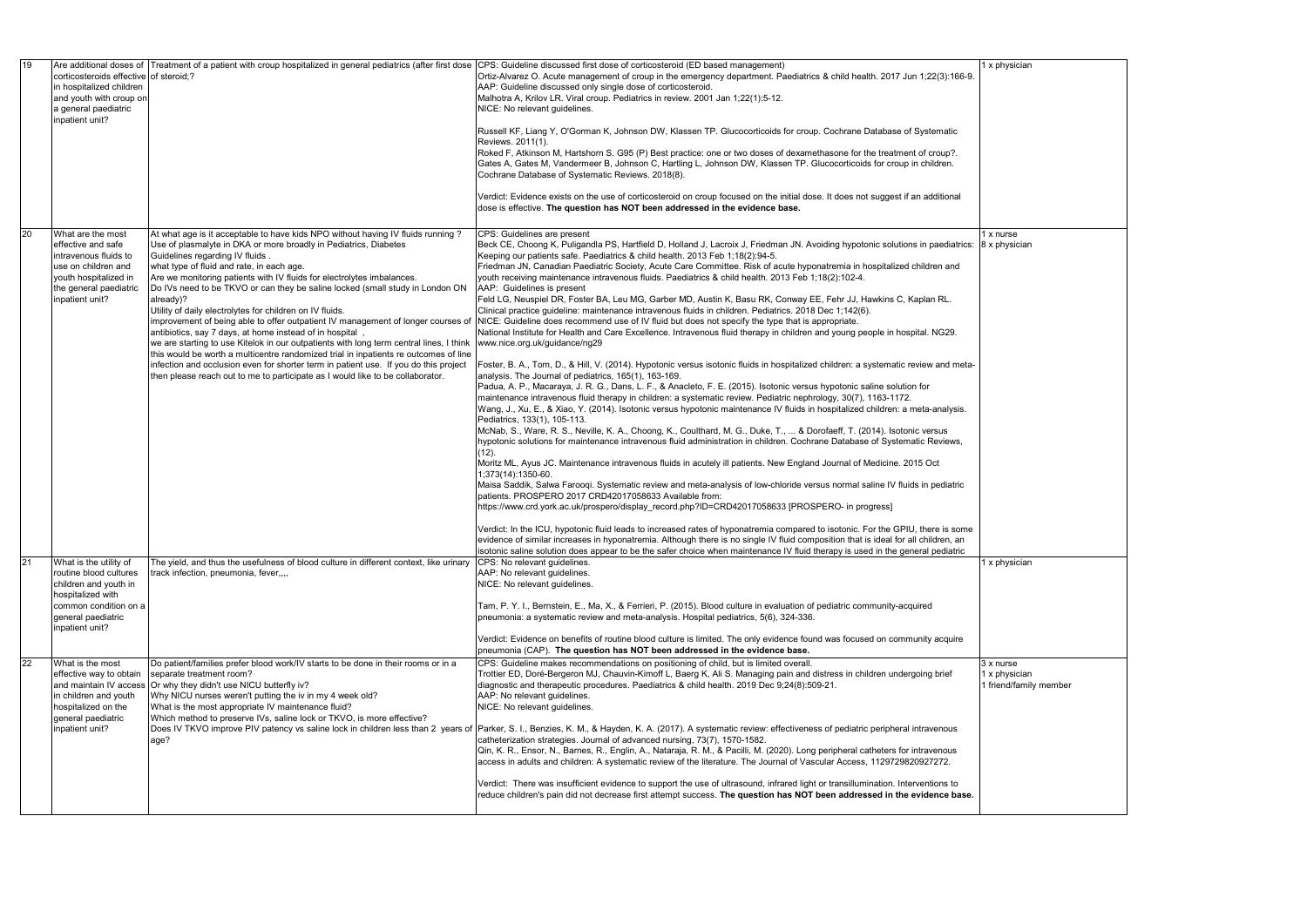| 23 | of point of care<br>ultrasound in the<br>general paediatric<br>inpatient unit? | What are potential uses Potential uses of pocus in the pediatric inpatient setting<br>Applications of point of care ultrasound<br>introduction of POCUS ultrasound for IV insertion, PICC lines and LPs<br>Point of Care Ultrasound (POCUS) - training, national module.            | CPS: No relevant guidelines.<br>AAP: Policy statement focused on pediatric emergency medicine but not GPIU care<br>American Academy of Pediatrics, Committee on Pediatric Emergency Medicine, American College of Emergency Physicians,<br>Pediatric Emergency Medicine Committee. Point-of-care ultrasonography by pediatric emergency medicine physicians.<br>Pediatrics. 2015 Apr 1;135(4):e1097-104.<br>NICE: No relevant guidelines.                                                                                                                                                                                                                                                                                                                                                                                                                                                    |  |
|----|--------------------------------------------------------------------------------|-------------------------------------------------------------------------------------------------------------------------------------------------------------------------------------------------------------------------------------------------------------------------------------|----------------------------------------------------------------------------------------------------------------------------------------------------------------------------------------------------------------------------------------------------------------------------------------------------------------------------------------------------------------------------------------------------------------------------------------------------------------------------------------------------------------------------------------------------------------------------------------------------------------------------------------------------------------------------------------------------------------------------------------------------------------------------------------------------------------------------------------------------------------------------------------------|--|
|    |                                                                                |                                                                                                                                                                                                                                                                                     | Benabbas, R., Hanna, M., Shah, J., & Sinert, R. (2017). Diagnostic Accuracy of History, Physical Examination, Laboratory<br>Tests, and Point of care Ultrasound for Pediatric Acute Appendicitis in the Emergency Department: A Systematic Review and<br>Meta analysis. Academic Emergency Medicine, 24(5), 523-551.<br>Hom, J., Kaplan, C., Fowler, S., Messina, C., Chandran, L., & Kunkov, S. (2020). Evidence-Based Diagnostic Test Accuracy of<br>History, Physical Examination, and Imaging for Intussusception: A Systematic Review and Meta-analysis. Pediatric Emergency<br>Care.                                                                                                                                                                                                                                                                                                   |  |
|    |                                                                                |                                                                                                                                                                                                                                                                                     | Lin-Martore, M., Kornblith, A. E., Kohn, M. A., & Gottlieb, M. (2020). Diagnostic Accuracy of Point-of-Care Ultrasound for<br>Intussusception in Children Presenting to the Emergency Department: A Systematic Review and Meta-analysis. Western<br>Journal of Emergency Medicine, 21(4), 1008.<br>MacMillan, B. (2018). Is point-of-care lung ultrasound more accurate than chest radiography for diagnosis of community<br>acquired pneumonia in acutely dyspneic pediatric patients?. Canadian Journal of Respiratory Therapy, 54(2).<br>Simba, J., Sinha, I., Mburugu, P., Kaleem, M., Emadau, C., Harave, K., & Nabwera, H. (2020). Effect of point-of-care lung<br>ultrasound on treatment outcomes in children: A systematic review. (DID NOT FIND)<br>Wang, Y. H., Lee, C. C., Tsou, P. Y., & Ma, Y. K. (2019). Diagnostic accuracy of abdominal ultrasonography for intussusception |  |
|    |                                                                                |                                                                                                                                                                                                                                                                                     | in children: a systematic review and meta-analysis. (DID NOT FIND)<br>Verdict: A larger number of studiets and relevant evidence was identified which mostly focuses on POCUS use in the ED. There<br>appears to be some evidence on the benefits of wide range of conditions but limited evidence focused on its use in the GPIU.<br>The question has NOT been ddressed in the evidence base.                                                                                                                                                                                                                                                                                                                                                                                                                                                                                               |  |
| 24 | What are effective<br>strategies to mitigate                                   | Understanding the impact of prolonged hospitalization of Inuit children and youth<br>from Nunavut on their families and especially on the caregivers. Isuues include:                                                                                                               | CPS: No relevant guideline.<br>AAP: No relevant guideline.                                                                                                                                                                                                                                                                                                                                                                                                                                                                                                                                                                                                                                                                                                                                                                                                                                   |  |
|    | the impacts of<br>prolonged inpatient                                          | family separation due to the 1 escort policy, isolation, mental health challenges,<br>emotional breakdown due to displacement and lack of support etc).                                                                                                                             | NICE: No relevant guideline.                                                                                                                                                                                                                                                                                                                                                                                                                                                                                                                                                                                                                                                                                                                                                                                                                                                                 |  |
|    | hospitalizations on<br>general paediatric<br>inpatient units?                  | What unmet needs do long term patients/families have<br>Does length of stay affect functional and rehabilitation outcomes?<br>How can healthcare providers best limit that negative impact or change<br>hospitalization into a positive experience for children and their families? | Hahn, E., Seltzer, R., Wright-Sexton, L., Boss, R., & Henderson, C. (2017). The Intensive Care Unit Isn't Right, but There Is<br>Nowhere Else to Go: Family Experience of Recurrent and Prolonged Pediatric Hospitalizations: A Systematic Review (S766).<br>Journal of Pain and Symptom Management, 53(2), 446-447.                                                                                                                                                                                                                                                                                                                                                                                                                                                                                                                                                                         |  |
|    | e.g. addressing unmet<br>needs, prolonged<br>separation from family            | What are the perceptions of patients and families of their inpatient experience after<br>they have settled at home?<br>8) What are the experiences and needs of hospitalized families, especially those                                                                             | Verdict: Only one systematic review was identified, but it is the abstract only and focused on care based in the ICU. The<br>question has NOT been addressed in the evidence base.                                                                                                                                                                                                                                                                                                                                                                                                                                                                                                                                                                                                                                                                                                           |  |
| 25 | What warning                                                                   | who experience multiple hospitalizations?<br>Standardization of Paediatric Early Warning Systems (PEWS) across the country                                                                                                                                                          | CPS: No relevant guideline.                                                                                                                                                                                                                                                                                                                                                                                                                                                                                                                                                                                                                                                                                                                                                                                                                                                                  |  |
|    | systems/monitoring<br>tools are effective at                                   | innovative models to move patients into the community and shorten stays and<br>expediate discharges                                                                                                                                                                                 | AAP: No relevant guideline.<br>NICE: No relevant guideline.                                                                                                                                                                                                                                                                                                                                                                                                                                                                                                                                                                                                                                                                                                                                                                                                                                  |  |
|    | hospitalized children                                                          | improving outcomes for (b) Best practices for early recognition of the deteriorating child<br>How often children under specialized services (ENT, ortho, ) require SPOT team                                                                                                        | Lambert, V., Matthews, A., MacDonell, R., & Fitzsimons, J. (2017). Paediatric early warning systems for detecting and                                                                                                                                                                                                                                                                                                                                                                                                                                                                                                                                                                                                                                                                                                                                                                        |  |
|    |                                                                                | and youth on a general assistance for management as compared to patients under gen peds (ratios).                                                                                                                                                                                   | responding to clinical deterioration in children: a systematic review. BMJ open, 7(3).                                                                                                                                                                                                                                                                                                                                                                                                                                                                                                                                                                                                                                                                                                                                                                                                       |  |
|    | paediatric inpatient<br>unit?                                                  | educator and lack of accountability of MRP when recommendations are made.                                                                                                                                                                                                           | Overuse of the SPOT team (CCRT) for basics that should be covered with Nursing Le Lagadec, M. D., & Dwyer, T. (2017). Scoping review: the use of early warning systems for the identification of in-hospital<br>patients at risk of deterioration. Australian Critical Care, 30(4), 211-218.                                                                                                                                                                                                                                                                                                                                                                                                                                                                                                                                                                                                 |  |
|    |                                                                                | Level of acuity of patients kept on the wards when they need PICU or NICU and<br>there are no available beds.                                                                                                                                                                       | McNeill, G., & Bryden, D. (2013). Do either early warning systems or emergency response teams improve hospital patient<br>survival? A systematic review. Resuscitation, 84(12), 1652-1667.                                                                                                                                                                                                                                                                                                                                                                                                                                                                                                                                                                                                                                                                                                   |  |
|    |                                                                                |                                                                                                                                                                                                                                                                                     | Thomas-Jones, E., Lloyd, A., Roland, D., Sefton, G., Tume, L., Hood, K.,  & Powell, C. (2018). A prospective, mixed-methods,<br>before and after study to identify the evidence base for the core components of an effective Paediatric Early Warning System<br>and the development of an implementation package containing those core recommendations for use in the UK: Paediatric early                                                                                                                                                                                                                                                                                                                                                                                                                                                                                                   |  |
|    |                                                                                |                                                                                                                                                                                                                                                                                     | warning system-utilisation and mortality avoidance-the PUMA study protocol. BMC pediatrics, 18(1), 1-13.<br>Trubey, R., Huang, C., Lugg-Widger, F. V., Hood, K., Allen, D., Edwards, D.,  & Powell, C. (2019). Validity and effectiveness<br>of paediatric early warning systems and track and trigger tools for identifying and reducing clinical deterioration in hospitalised<br>children: a systematic review. BMJ open, 9(5), e022105.                                                                                                                                                                                                                                                                                                                                                                                                                                                  |  |
|    |                                                                                |                                                                                                                                                                                                                                                                                     | Department of Health (2016, V2). The Irish Paediatric Early Warning System (PEWS) (NCEC National Clinical Guideline No.<br>12). Available at: http://health.gov.ie/national-patient-safety-office/ncec/                                                                                                                                                                                                                                                                                                                                                                                                                                                                                                                                                                                                                                                                                      |  |
|    |                                                                                |                                                                                                                                                                                                                                                                                     | Kerenza Hood, et al. Review of Paediatric Early Warning Systems (PEWS) and scores for clinical deterioration of children in<br>hospital: their development and validation, effectiveness and factors associated with implementation and generative<br>mechanisms PROSPERO 2015 CRD42015015326 Available from:                                                                                                                                                                                                                                                                                                                                                                                                                                                                                                                                                                                |  |
|    |                                                                                |                                                                                                                                                                                                                                                                                     | https://www.crd.york.ac.uk/prospero/display_record.php?ID=CRD42015015326 [in progress]                                                                                                                                                                                                                                                                                                                                                                                                                                                                                                                                                                                                                                                                                                                                                                                                       |  |
|    |                                                                                |                                                                                                                                                                                                                                                                                     | Verdict: There are wide range of warning systems and monitoring tools in the published literature. There is some evidences but<br>at present, there are no systematic reviews which identify which ones are effective. The question has been partially                                                                                                                                                                                                                                                                                                                                                                                                                                                                                                                                                                                                                                       |  |
|    |                                                                                |                                                                                                                                                                                                                                                                                     | addressed in the evidence base.<br>[Findings revealed that PEWS are extensively used internationally in paediatric inpatient hospital settings. However, robust                                                                                                                                                                                                                                                                                                                                                                                                                                                                                                                                                                                                                                                                                                                              |  |
|    |                                                                                |                                                                                                                                                                                                                                                                                     | empirical evidence on which PEWS is most effective was limited. The studies examined did however highlight some evidence of<br>positive directional trends in improving clinical and process-based outcomes for clinically deteriorating children                                                                                                                                                                                                                                                                                                                                                                                                                                                                                                                                                                                                                                            |  |

4 x physician 3 x physician 1 x speech language pathologist 1 x nurse 2 x respiratory therapist 1 x nurse 1 x patient safety research/web content editor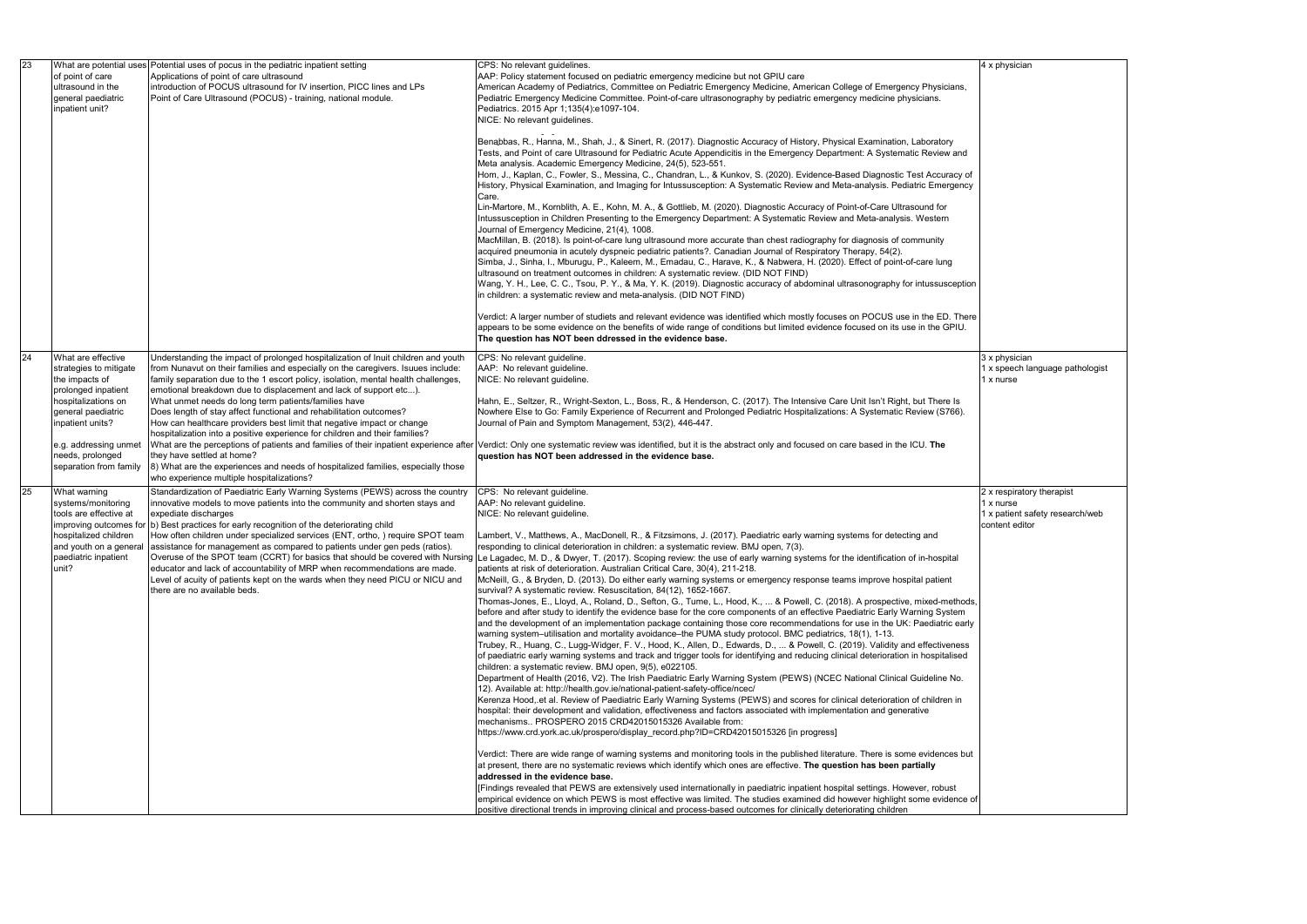| 26<br>What are effective<br>CPS: No guideline found<br>Severe, refractory cyclic vomiting syndrome: establish a national<br>network/database to help inform care decisions for this challenging patient<br>AAP: No guideline found<br>interventions for<br>NICE: No guideline found<br>children and youth<br>population<br>hospitalized with cyclic<br>vomiting on the general<br>paediatric inpatient<br>review. The Journal of pediatrics, 214, 158-164.<br>unit?<br>Lee, L. Y., Abbott, L., Mahlangu, B., Moodie, S. J., & Anderson, S. (2012). The management of cyclic vomiting syndrome: a<br>systematic review. European journal of gastroenterology & hepatology, 24(9), 1001-1006.<br>overall, the question has NOT been addressed in the evidence base<br>27<br>Typical practices for the assessment of swallowing and GERD as well as<br>CPS: No guideline found<br>What are the most<br>management of GERD and 'silent aspiration' in ex preterm neonates<br>AAP: Practice guideline identified but the evidence is unclear.<br>effective interventions<br>Indication to repeat the dose, etc.) / Assessment and treatment of reflux<br>in infants, children and<br>Mar 1;89(5):395-7.<br>youth with<br>Lightdale JR, Gremse DA. Gastroesophageal reflux: management guidance for the pediatrician. Pediatrics. 2013 May<br>gastroesophageal reflux<br>disease (GERD) on the<br>1;131(5):e1684-95.<br>general peadiatric<br>NICE: Guideline available<br>inpatient unit?<br>Gastro-oesophageal reflux disease in children and young people: diagnosis and management<br>[https://www.nice.org.uk/guidance/ng1/chapter/1-Recommendations#enteral-tube-feeding-for-gord]<br>Jancelewicz, T., Lopez, M. E., Downard, C. D., Islam, S., Baird, R., Rangel, S. J.,  & Goldin, A. B. (2017). Surgical<br>1228-1238. [ARTICLE NOT FOUND]<br>Journal of Gastrointestinal Surgery, 15(10), 1872-1878.<br>Zhang, P., Tian, J., Jing, L., Wang, Q., Tian, J., & Lun, L. (2016). Laparoscopic vs. open Nissen's fundoplication for gastro-<br>oesophageal reflux disease in children: a meta-analysis. International Journal of Surgery, 34, 10-16.<br>evidence base<br>28<br>What is the most<br>major differences in approach by specialists (some anxious to operate, others<br>CPS: No guideline found<br>need to be encouraged to act);<br>AAP: No guideline found<br>effective way to<br>Too much variability by practitioners.<br>NICE: No guideline found<br>standardize care and<br>Poor clinical evidence informed practice<br>reduce unnecessary<br>I would like to see research geared to quality improvements on how to increase<br>Lion KC, Wright DR, Spencer S, Zhou C, Del Beccaro M, Mangione-Smith R. Standardized clinical pathways for hospitalized<br>variation in care<br>standardization to provide more consistent care across pediatric units and<br>children and outcomes. Pediatrics. 2016 Apr 1;137(4).<br>delivered to<br>hospitals/programs and an improvement to the accessibility of up to date<br>hospitalized children<br>resources when nurses need them to support optimal and safe practice for nurses<br>and youth on the<br>Verdict: The only article found reports that standardized care reduces cost, but does not specify the most effective way. The<br>and all healthcare workers when providing care to pediatric patients.<br>general paediatric<br>question has NOT been addressed in the evidence base.<br>Sharing order sets for common pediatric conditions (i.e. Kawasaki Disease, Sickle<br>inpatient unit?<br>Cell, Sepsis, etc).<br>Which decisions made by paediatricians are evidenced-based and which are not?<br>Is consistent evidence-based care provided ? That is irregardless of who is "on"<br>does a child with a defined clinical problem set receive the same care I fully<br>expect there to be differences, but do these differences in care provide a 'natural'<br>experiment to compare outcomes and tranlaste practices in centres with better<br>outcomes to those with less robust outcomes.<br>Increased evidence in pediatrics surrounding common presentations<br>29<br>What are the best management strategies for respiratory symptoms / sialorrhea in<br>CPS: No guideline found<br>What is the most<br>children with neurological impairment?<br>AAP: No guideline found<br>effective treatment<br>strategy for hospitalized Does the use of secretion thickening agents (ex. atropine) help with airway<br>NICE: No guideline found<br>clearance OR the question could be what outcome measures should be used to<br>children and youth with<br>neurologic impairment<br>determine the effectiveness of the use of secretions thickening agents<br>No studies identified<br>who suffer from chronic<br>Use of Dornase/pulmozyme for patients with hypotonia to help with respiratory<br>respiratory illness on<br>secretion clearance<br>Verdict: No studies identified. The question has NOT been addressed in the evidence base.<br>the general paediatric<br>inpatient unit? |  |  |                                                                                                                                                                                                                                                                                                                                                                                                                                                                                                                                                                                                                                                            |                         |
|---------------------------------------------------------------------------------------------------------------------------------------------------------------------------------------------------------------------------------------------------------------------------------------------------------------------------------------------------------------------------------------------------------------------------------------------------------------------------------------------------------------------------------------------------------------------------------------------------------------------------------------------------------------------------------------------------------------------------------------------------------------------------------------------------------------------------------------------------------------------------------------------------------------------------------------------------------------------------------------------------------------------------------------------------------------------------------------------------------------------------------------------------------------------------------------------------------------------------------------------------------------------------------------------------------------------------------------------------------------------------------------------------------------------------------------------------------------------------------------------------------------------------------------------------------------------------------------------------------------------------------------------------------------------------------------------------------------------------------------------------------------------------------------------------------------------------------------------------------------------------------------------------------------------------------------------------------------------------------------------------------------------------------------------------------------------------------------------------------------------------------------------------------------------------------------------------------------------------------------------------------------------------------------------------------------------------------------------------------------------------------------------------------------------------------------------------------------------------------------------------------------------------------------------------------------------------------------------------------------------------------------------------------------------------------------------------------------------------------------------------------------------------------------------------------------------------------------------------------------------------------------------------------------------------------------------------------------------------------------------------------------------------------------------------------------------------------------------------------------------------------------------------------------------------------------------------------------------------------------------------------------------------------------------------------------------------------------------------------------------------------------------------------------------------------------------------------------------------------------------------------------------------------------------------------------------------------------------------------------------------------------------------------------------------------------------------------------------------------------------------------------------------------------------------------------------------------------------------------------------------------------------------------------------------------------------------------------------------------------------------------------------------------------------------------------------------------------------------------------------------------------------------------------------------------------------------------------------------------------------------------------------------------------------------------------------------------------------------------------------------------------------------------------------------------------------------------------------------------------------------------------------------------------------------------------------------------------------------------------------------------------------------------------------------------------------------------------------------------------------------------------------------------------------------------------------------------------------------------------------------------------------------------------------------------------------------------------------------------------------------------------------------------------------------------------------|--|--|------------------------------------------------------------------------------------------------------------------------------------------------------------------------------------------------------------------------------------------------------------------------------------------------------------------------------------------------------------------------------------------------------------------------------------------------------------------------------------------------------------------------------------------------------------------------------------------------------------------------------------------------------------|-------------------------|
|                                                                                                                                                                                                                                                                                                                                                                                                                                                                                                                                                                                                                                                                                                                                                                                                                                                                                                                                                                                                                                                                                                                                                                                                                                                                                                                                                                                                                                                                                                                                                                                                                                                                                                                                                                                                                                                                                                                                                                                                                                                                                                                                                                                                                                                                                                                                                                                                                                                                                                                                                                                                                                                                                                                                                                                                                                                                                                                                                                                                                                                                                                                                                                                                                                                                                                                                                                                                                                                                                                                                                                                                                                                                                                                                                                                                                                                                                                                                                                                                                                                                                                                                                                                                                                                                                                                                                                                                                                                                                                                                                                                                                                                                                                                                                                                                                                                                                                                                                                                                                                                                     |  |  | Gui, S., Patel, N., Issenman, R., & Kam, A. J. (2019). Acute management of pediatric cyclic vomiting syndrome: a systematic<br>Verdict: Studies found are based on findings in acute care setting or ED. While ondansetron is an effective pharmacotherapy,                                                                                                                                                                                                                                                                                                                                                                                                |                         |
|                                                                                                                                                                                                                                                                                                                                                                                                                                                                                                                                                                                                                                                                                                                                                                                                                                                                                                                                                                                                                                                                                                                                                                                                                                                                                                                                                                                                                                                                                                                                                                                                                                                                                                                                                                                                                                                                                                                                                                                                                                                                                                                                                                                                                                                                                                                                                                                                                                                                                                                                                                                                                                                                                                                                                                                                                                                                                                                                                                                                                                                                                                                                                                                                                                                                                                                                                                                                                                                                                                                                                                                                                                                                                                                                                                                                                                                                                                                                                                                                                                                                                                                                                                                                                                                                                                                                                                                                                                                                                                                                                                                                                                                                                                                                                                                                                                                                                                                                                                                                                                                                     |  |  | Randel A. AAP releases guideline for the management of gastroesophageal reflux in children. American family physician. 2014<br>management of gastroesophageal reflux disease (GERD) in children: A systematic review. Journal of pediatric surgery, 52(8),<br>Mauritz, F. A., van Herwaarden-Lindeboom, M. Y., Stomp, W., Zwaveling, S., Fischer, K., Houwen, R. H.,  & van der Zee, D.<br>C. (2011). The effects and efficacy of antireflux surgery in children with gastroesophageal reflux disease: a systematic review.<br>Verdict: Three studies identified but they focus on surgical interventions only. The question has NOT been addressed in the |                         |
|                                                                                                                                                                                                                                                                                                                                                                                                                                                                                                                                                                                                                                                                                                                                                                                                                                                                                                                                                                                                                                                                                                                                                                                                                                                                                                                                                                                                                                                                                                                                                                                                                                                                                                                                                                                                                                                                                                                                                                                                                                                                                                                                                                                                                                                                                                                                                                                                                                                                                                                                                                                                                                                                                                                                                                                                                                                                                                                                                                                                                                                                                                                                                                                                                                                                                                                                                                                                                                                                                                                                                                                                                                                                                                                                                                                                                                                                                                                                                                                                                                                                                                                                                                                                                                                                                                                                                                                                                                                                                                                                                                                                                                                                                                                                                                                                                                                                                                                                                                                                                                                                     |  |  |                                                                                                                                                                                                                                                                                                                                                                                                                                                                                                                                                                                                                                                            | $5\,$<br>$\overline{2}$ |
|                                                                                                                                                                                                                                                                                                                                                                                                                                                                                                                                                                                                                                                                                                                                                                                                                                                                                                                                                                                                                                                                                                                                                                                                                                                                                                                                                                                                                                                                                                                                                                                                                                                                                                                                                                                                                                                                                                                                                                                                                                                                                                                                                                                                                                                                                                                                                                                                                                                                                                                                                                                                                                                                                                                                                                                                                                                                                                                                                                                                                                                                                                                                                                                                                                                                                                                                                                                                                                                                                                                                                                                                                                                                                                                                                                                                                                                                                                                                                                                                                                                                                                                                                                                                                                                                                                                                                                                                                                                                                                                                                                                                                                                                                                                                                                                                                                                                                                                                                                                                                                                                     |  |  |                                                                                                                                                                                                                                                                                                                                                                                                                                                                                                                                                                                                                                                            |                         |

|  | 1 x physician            |
|--|--------------------------|
|  |                          |
|  |                          |
|  |                          |
|  |                          |
|  |                          |
|  |                          |
|  |                          |
|  |                          |
|  |                          |
|  |                          |
|  |                          |
|  |                          |
|  |                          |
|  | 2 x physician            |
|  |                          |
|  |                          |
|  |                          |
|  |                          |
|  |                          |
|  |                          |
|  |                          |
|  |                          |
|  |                          |
|  |                          |
|  |                          |
|  |                          |
|  |                          |
|  |                          |
|  |                          |
|  |                          |
|  |                          |
|  |                          |
|  |                          |
|  |                          |
|  |                          |
|  |                          |
|  |                          |
|  | 1 x friend/family member |
|  | 5 x physician            |
|  | 2 x nurse                |
|  |                          |
|  |                          |
|  |                          |
|  |                          |
|  |                          |
|  |                          |
|  |                          |
|  |                          |
|  |                          |
|  |                          |
|  |                          |
|  |                          |
|  |                          |
|  |                          |
|  |                          |
|  |                          |
|  |                          |
|  |                          |
|  |                          |
|  | 1 x physician            |
|  | 1 x physical therapist   |
|  |                          |
|  |                          |
|  |                          |
|  |                          |
|  |                          |
|  |                          |
|  |                          |
|  |                          |
|  |                          |
|  |                          |
|  |                          |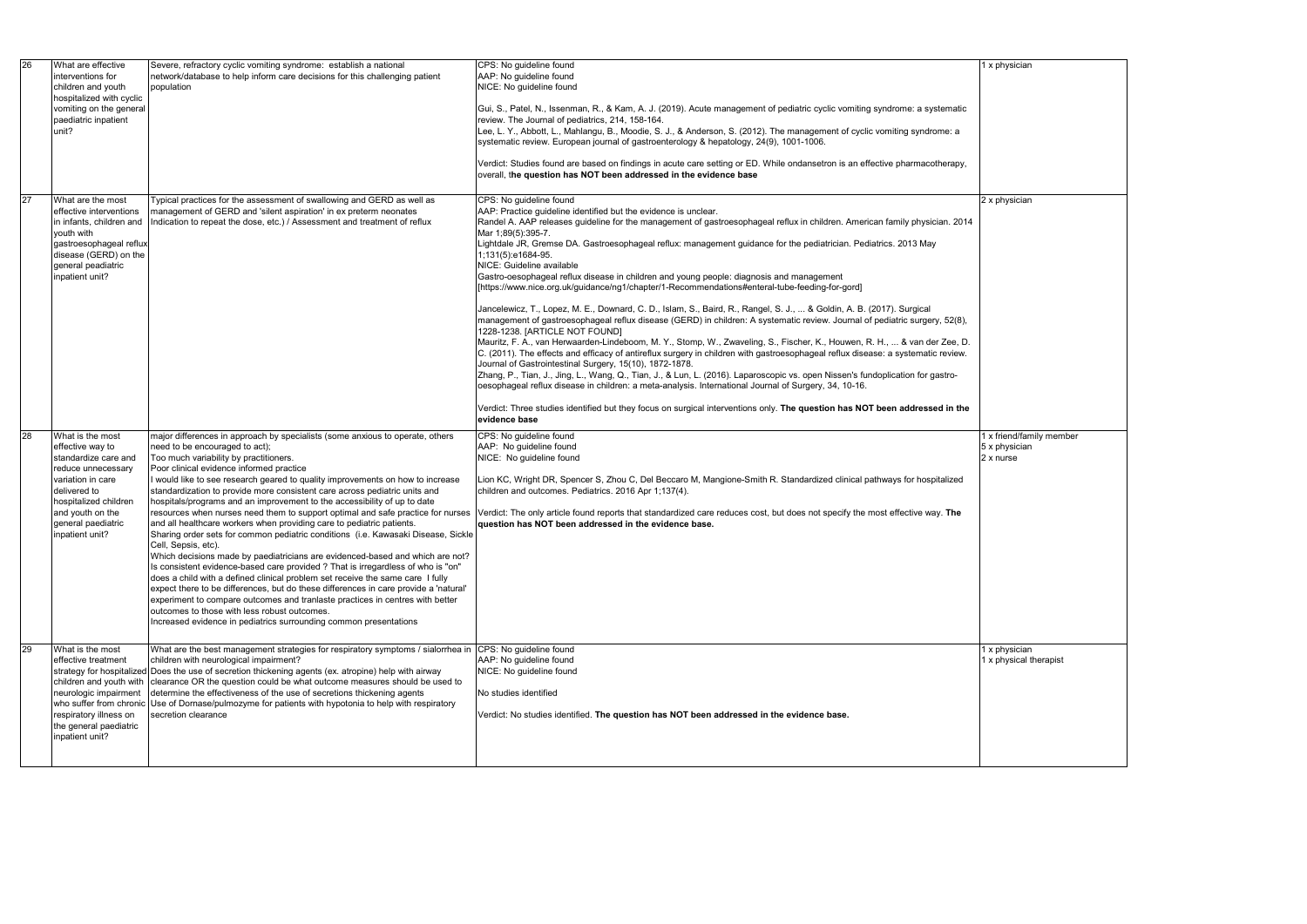## 3 x friend/family member

| 30 | How can we ensure                              | My daughter had a rare genetic condition at birth. During her 57-day stay at the                                                                       | CPS: Guideline found does not clarify the uncertainity                                                                                                                                                                |
|----|------------------------------------------------|--------------------------------------------------------------------------------------------------------------------------------------------------------|-----------------------------------------------------------------------------------------------------------------------------------------------------------------------------------------------------------------------|
|    |                                                | that healthcare delivery paediatric hospital, she was seen by many doctors and received many types of                                                  | AAP: No guidelines were identified.                                                                                                                                                                                   |
|    | in hospital meets the<br>needs of children and | an effective treatment plan. For us (parents), everyday our question was - what                                                                        | tests, the medical team was not able to give a precise medical diagnosis, let alone NICE: Guideline found on Autism Spectrum disorder (ASD) and conduct disorder but does not specify the details on care in<br>GPIU. |
|    | youth with                                     | would be the effective treatment plan for our daughter?                                                                                                | National Institute for Health & Care Excellence. Autism spectrum disorder in under 19s: support and management. NICE                                                                                                  |
|    | developmental                                  | My largest concern is around the assumptions that healthcare workers make with                                                                         | guidelines [CG170], August. Available at: https://www. nice. org. uk/guidance/cg170. 2013 Aug.                                                                                                                        |
|    | disabilities on the                            | non-neurotypical children. I feel that these incorrect assumptions have impacted                                                                       |                                                                                                                                                                                                                       |
|    | general paediatric                             | the quality of my child's care.                                                                                                                        | Belanger, R., Leroux, D., & Lefebvre, P. (2021). Supporting caregivers of children born prematurely in the development of                                                                                             |
|    | inpatient unit?                                | Our other concern is our child is diagnosed with ASD. When he was younger                                                                              | Ianguage: A scoping review. Paediatrics & Child Health, 26(1), e17-e24.                                                                                                                                               |
|    |                                                | getting him to take the inhalers while it was still manageable a challenge and I                                                                       | Fang, Z., Barlow, J., & Zhang, C. (2020). Parenting programs that address physical abuse in childhood for families of children                                                                                        |
|    | (or is there evidence                          | found not everyone was equipped with the knowledge to help with those                                                                                  | with developmental disabilities in mainland China: systematic review and meta-regression. Trauma, Violence, & Abuse,                                                                                                  |
|    | that healthcare delivery challenges.           |                                                                                                                                                        | 1524838020915599.                                                                                                                                                                                                     |
|    | needs to be different,                         |                                                                                                                                                        |                                                                                                                                                                                                                       |
|    | unique for this                                |                                                                                                                                                        | Verdict: Studies identified do not address uncertainty. The question has NOT been addressed in the evidence base.                                                                                                     |
|    | population - needs                             |                                                                                                                                                        |                                                                                                                                                                                                                       |
|    | presumes evidence)                             |                                                                                                                                                        |                                                                                                                                                                                                                       |
| 31 | What are effective                             | Support strategies for parents with a child with a recent acquired disability                                                                          | CPS: No guidelines were found                                                                                                                                                                                         |
|    | support strategies for                         | No where to sleep.                                                                                                                                     | AAP: No guidelines were found                                                                                                                                                                                         |
|    | parents, families and                          | interested in more research about day/night cycles and the impact of disturbing                                                                        | NICE: No guidelines were found                                                                                                                                                                                        |
|    | children/youth                                 | these in inpatient settings.                                                                                                                           |                                                                                                                                                                                                                       |
|    | hospitalized on the                            | Parent education/comfort in caring for children is a huge area requiring more                                                                          | Brett, J., Staniszewska, S., Newburn, M., Jones, N., & Taylor, L. (2011). A systematic mapping review of effective interventions                                                                                      |
|    | general paediatric                             | study.                                                                                                                                                 | for communicating with, supporting and providing information to parents of preterm infants. BMJ open, 1(1).                                                                                                           |
|    | inpatient unit?                                | the impact of the parent-partner to reduce the length of hospitalization                                                                               | Grimshaw, S. L., Taylor, N. F., & Shields, N. (2016). The feasibility of physical activity interventions during the intense treatment                                                                                 |
|    |                                                | recommendations for discharge and rehospitalization in the following mont                                                                              | phase for children and adolescents with cancer: a systematic review. Pediatric blood & cancer, 63(9), 1586-1593.                                                                                                      |
|    | E.g. support groups,                           | How can we make hospitals a more adolescent-friendly place?                                                                                            | do Lago, A. S. D., Zaffarani, C., Mendonça, J. F. B., Moran, C. A., Costa, D., & Gomes, E. L. D. F. D. (2020). Effects of physical                                                                                    |
|    | private rooms/sleeping                         | Teens admitted in hospital going through mental health problems in hospital they                                                                       | exercise for children and adolescents undergoing hematopoietic stem cell transplantation: a systematic review and meta-                                                                                               |
|    | arrangements,                                  | don't necessarily want to discuss with parents there.                                                                                                  | analysis. Hematology, transfusion and cell therapy.                                                                                                                                                                   |
|    | breastfeeding support,                         | What is their satisfaction                                                                                                                             | Rustler, V., Hagerty, M., Daeggelmann, J., Marjerrison, S., Bloch, W., & Baumann, F. T. (2017). Exercise interventions for                                                                                            |
|    | physical activity,<br>making the ward more     | why is it so expensive to be an inpatient? (parking, food, etc.)<br>allowing parents to help prepare their children for tests, including being present | patients with pediatric cancer during inpatient acute care: a systematic review of literature. Pediatric blood & cancer, 64(11),<br>e26567.                                                                           |
|    | adolescent-friendly,                           | when they are given anesthetic.                                                                                                                        | Sperle, C. (2019, October). SEIZE THE DAY! EXERCISE FOR THE HOSPITALIZED CF PATIENT. In PEDIATRIC                                                                                                                     |
|    | screen time,                                   | other psychosocial aspects related to patient care and patient outcomes, such as                                                                       | PULMONOLOGY (Vol. 54, pp. S144-S145). 111 RIVER ST, HOBOKEN 07030-5774, NJ USA: WILEY. [NOT FOUND]                                                                                                                    |
|    | Indigenous                                     | illness adjustment, treatment adherence, parent-child relationship, parent or child                                                                    | Sridharan, K., & Sivaramakrishnan, G. (2017). Therapeutic clowns in pediatrics: a systematic review and meta-analysis of                                                                                              |
|    | communities and                                | mental health                                                                                                                                          | randomized controlled trials-corrigendum. European journal of pediatrics, 176(2), 289-289.                                                                                                                            |
|    | spiritual care                                 | 3. What is the optimal clothing for hospitalization? Hospital gowns are                                                                                |                                                                                                                                                                                                                       |
|    |                                                | uncomfortable; I usually wore pajamas but those also make ports difficult to                                                                           | Verdict: Some studies have been conducted in this area, for example on physical exercise and therapeutic clown on certain                                                                                             |
|    |                                                | access.                                                                                                                                                | groups of pediatric patients. However, the overall evidence-base is uncertain for this query. The question has NOT been                                                                                               |
|    |                                                | what are innovative models of nursing care to support this population especially                                                                       | addressed in the evidence base                                                                                                                                                                                        |
|    |                                                | considering ages and requirements for supportive care when care often is                                                                               |                                                                                                                                                                                                                       |
|    |                                                | supported by parents                                                                                                                                   |                                                                                                                                                                                                                       |
|    |                                                | $\vert$ 4) How much does the time of day and the day of week of an in-patient admission                                                                |                                                                                                                                                                                                                       |
|    |                                                | affect the extent and quality of the orientation? (In our experience, it seemed to                                                                     |                                                                                                                                                                                                                       |
|    |                                                | have a big effect.)                                                                                                                                    |                                                                                                                                                                                                                       |
|    |                                                | Parent education/ comfort in caring for children is a huge area requiring more                                                                         |                                                                                                                                                                                                                       |
|    |                                                | study - what works, how to support digitally                                                                                                           |                                                                                                                                                                                                                       |
|    |                                                | is there any way to prioritize sleep for in-patients.                                                                                                  |                                                                                                                                                                                                                       |

- 1 x recreation therapist
- 3 x parent/caregiver
- 1 x nurse
- 5 x physician 3 x social worker
- 2 x youth
- 1 x graduate student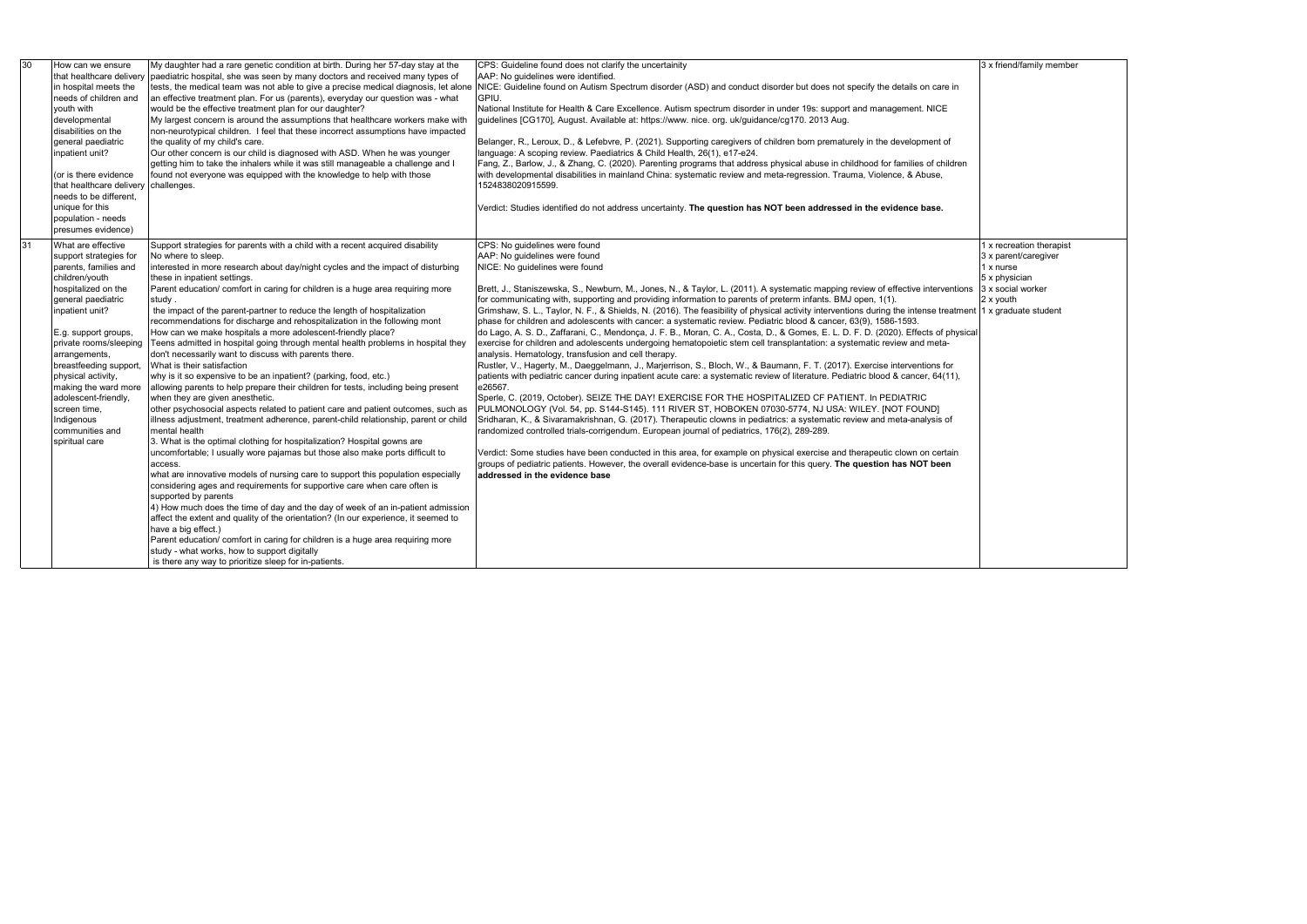| 32 | Can the nutritional      | Not provided food.                                                                                        | CPS: No guidelines were found                                                                                                           |  |
|----|--------------------------|-----------------------------------------------------------------------------------------------------------|-----------------------------------------------------------------------------------------------------------------------------------------|--|
|    | needs of children/youth  | Assessment of nutritional status.                                                                         | AAP: No guidelines were found                                                                                                           |  |
|    | and their families be    | what are the benefits of a nutrition screening tool upon.                                                 | NICE: No guidelines were found                                                                                                          |  |
|    | addressed as an          | Food is not appropriate to the MEDICAL COMPLAINT that the youth is admitted                               |                                                                                                                                         |  |
|    | essential part of the    | for !!                                                                                                    | Critch, J. N., Society, C. P., & Nutrition and Gastroenterology Committee. (2014). Nutrition for healthy term infants, six to 24        |  |
|    | therapeutic care plan    | what are the efficient tools to standardize length measurements,                                          | months: An overview. Paediatrics & child health, 19(10), 547.                                                                           |  |
|    | on a general paediatric  | Is there better ways we can assess pt's that have issues with feeding tolerance                           | Patro-Gołąb, B., Shamir, R., & Szajewska, H. (2015). Yogurt for treating acute gastroenteritis in children: systematic review and       |  |
|    | inpatient unit and what  | and can we create some sort of pathway for having MDs support nurses in                                   | meta-analysis. Clinical Nutrition, 34(5), 818-824.                                                                                      |  |
|    | are effective methods    | addressing/supporting parents who are ++ hesitant to advance feeds. Seems to be                           |                                                                                                                                         |  |
|    | to support children and  | a repeat issue leading to ++long admissions on 7d.                                                        | Verdict: Some studies were identified but many aspects of the questions remain unanswered. The question has NOT been                    |  |
|    | families's nuritional    |                                                                                                           |                                                                                                                                         |  |
|    |                          | How well do we support the recommendations of good health with admitted                                   | addressed in the evidence base                                                                                                          |  |
|    | needs?                   | patients - ie electronic time, nutrition, physical activitiy, etc. We should not just ask                 |                                                                                                                                         |  |
|    |                          | about medications but care and nutrition that is specific to the care of the child.                       |                                                                                                                                         |  |
|    |                          | We should not just ask about medications but care and nutrition that is specific to                       |                                                                                                                                         |  |
|    |                          | the care of the child.                                                                                    |                                                                                                                                         |  |
|    |                          | Mothers who are breastfeeding their child in hospital have 0 support.                                     |                                                                                                                                         |  |
|    |                          | Are there any specific coping mechanisms that healthcare professionals can help                           |                                                                                                                                         |  |
|    |                          | chronically ill children/families develop?                                                                |                                                                                                                                         |  |
|    |                          | What are interventions to reduce food insecurity for families during the inpatient                        |                                                                                                                                         |  |
|    |                          | stay?                                                                                                     |                                                                                                                                         |  |
|    |                          | Food choice and support for those who are experiencing food insecurity as a                               |                                                                                                                                         |  |
|    |                          | family during the stay?                                                                                   |                                                                                                                                         |  |
|    |                          | Food was such a high issue we have to request 4 times to only send chicken or                             |                                                                                                                                         |  |
|    |                          | vegetables and finally I told them to not to get food we will get it from outside or I                    |                                                                                                                                         |  |
|    |                          | will leave my daughter in hospital to go home to cook. I did not like wasting so                          |                                                                                                                                         |  |
|    |                          |                                                                                                           |                                                                                                                                         |  |
|    |                          | much food someone else could have eaten it. Not very good menu. Food is not                               |                                                                                                                                         |  |
|    |                          | appropriate to the MEDICAL COMPLAINT that the youth is admitted for !! Not                                |                                                                                                                                         |  |
|    |                          | provided food.                                                                                            |                                                                                                                                         |  |
|    |                          | Also, I should be allowed to get a coffee when I have not eaten for 24 hours.                             |                                                                                                                                         |  |
|    |                          |                                                                                                           |                                                                                                                                         |  |
| 33 | When it is appropriate   | increase in the number of resources available for patients such as child life                             | CPS: No guidelines were found                                                                                                           |  |
|    | to involve allied health | specialists and OT/PT support.                                                                            | AAP: No guidelines were found                                                                                                           |  |
|    | care professionals (e.g. | Access to Child Therapist during hospitalization and family overall experience on                         | NICE: No guidelines were found                                                                                                          |  |
|    | OT, PT, child life       | the general paediatric ward.                                                                              |                                                                                                                                         |  |
|    | specialists) in the care | Are there any specific coping mechanisms that healthcare professionals can help                           | Bryant Lukosius, D., Carter, N., Reid, K., Donald, F., Martin Misener, R., Kilpatrick, K.,  & DiCenso, A. (2015). The clinical          |  |
|    | of hospitalized          | chronically ill children/families develop?                                                                | effectiveness and cost effectiveness of clinical nurse specialist led hospital to home transitional care: a systematic review.          |  |
|    | children/youth on the    | BC Children's Hospital does not have a Speech-Language Pathologist for it's                               | Journal of evaluation in clinical practice, 21(5), 763-781.                                                                             |  |
|    | general paediatric       | inpatient patients, is this affecting that outcomes or patient stay?                                      | Taylor, J., Booth, A., Beresford, B., Phillips, B., Wright, K., & Fraser, L. (2020). Specialist paediatric palliative care for children |  |
|    |                          |                                                                                                           |                                                                                                                                         |  |
|    | inpatient unit?          | Should acute care patients have access to Speech Language Pathologist?                                    | and young people with cancer: A mixed-methods systematic review. Palliative medicine, 34(6), 731-775.                                   |  |
|    |                          | Respiratory ward: Respiratory Physiotherapy should be a very major part of this                           |                                                                                                                                         |  |
|    |                          | ward which is NO WHERE TO BE SEEN !! it's a real disgrace                                                 | Verdict: The only systematic review includes mainly adult studies, with only 3 on infants, and 1 in the NICU. There is very little      |  |
|    |                          | example can we reduce the workload of the doctor by giving more latitude to the                           | pediatric specific evidence. The question has NOT been addressed in the evidence base                                                   |  |
|    |                          | respiratory therapist?                                                                                    |                                                                                                                                         |  |
|    |                          | Poor RT resource availability on wards that can improve patient outcomes better                           |                                                                                                                                         |  |
|    |                          | than NP and PA …                                                                                          |                                                                                                                                         |  |
|    |                          | we are the experts in airway and ventilation especially in chronic care of trach                          |                                                                                                                                         |  |
|    |                          | ventilated patients. unbalance use of RT resources that can improve patient                               |                                                                                                                                         |  |
|    |                          | outcomes and D/C dates                                                                                    |                                                                                                                                         |  |
|    |                          |                                                                                                           |                                                                                                                                         |  |
| 34 |                          | What are best practices Understanding the impact of prolonged hospitalization of Inuit children and youth | CPS: There are relevant quidelines but not focused on GPIU care.                                                                        |  |
|    | and support strategies   | from Nunavut on their families and especially on the caregivers. Isuues include:                          | Giroux R, Blackstock C, Jetty R, Bennett S, Gander S. COVID-19 and Indigenous children in Canada: what can paediatricans                |  |
|    | for Indigenous parents,  | family separation due to the 1 escort policy, isolation, mental health challenges,                        | do. CPS Blog. 2020 May 27.                                                                                                              |  |
|    | families and             | emotional breakdown due to displacement and lack of support etc).                                         | Jetty R. Tuberculosis among First Nations, Inuit and Métis children and youth in Canada: Beyond medical management.                     |  |
|    | children/youth on the    | What is the impact of medical transport to a pediatric center on children youth and                       | Paediatrics & Child Health. 2021 Apr;26(2):e78-81.                                                                                      |  |
|    | general paediatric       | families from Nuanvut. What is the average length of stay. What are the factors                           | AAP: No guidelines were found                                                                                                           |  |
|    | inpatient unit?          | that impact the longer length of stay?                                                                    | NICE: No guidelines were found                                                                                                          |  |
|    |                          | How we can better take care of our indigenous patients/families, barriers to giving                       |                                                                                                                                         |  |
|    |                          | great care to this population.                                                                            | He H, Xiao L, Torrie JE, Auger N, McHugh NG, Zoungrana H, Luo ZC. Disparities in infant hospitalizations in Indigenous and              |  |
|    |                          | What are the experiences of Inuit children, youth and their families from Nunavut                         | non-Indigenous populations in Quebec, Canada. CMAJ. 2017 May 29;189(21):E739-46.                                                        |  |
|    |                          | who require hospitalization at CHEO.                                                                      | Dossetor PJ, Martiniuk AL, Fitzpatrick JP, Oscar J, Carter M, Watkins R, Elliott EJ, Jeffery HE, Harley D. Pediatric hospital           |  |
|    |                          |                                                                                                           |                                                                                                                                         |  |
|    |                          | What are the factors that cause a medically complex child to be placed into foster                        | admissions in Indigenous children: a population-based study in remote Australia. BMC pediatrics. 2017 Dec;17(1):1-3.                    |  |
|    |                          | care instead returning back home to Nunavut?                                                              | Fuentes MM, Jimenez N, Apkon SD, Rivara FP. Functional outcomes during inpatient rehabilitation for American Indian and                 |  |
|    |                          |                                                                                                           | Alaska Native children with traumatic brain injury. Journal of pediatric rehabilitation medicine. 2016 Jan 1;9(2):133-41.               |  |
|    |                          |                                                                                                           |                                                                                                                                         |  |
|    |                          |                                                                                                           | Verdict: Some of the identified articles studied interventions directed to indigenous children, but they were not systematic            |  |
|    |                          |                                                                                                           | reviews and were not relevant to GPIU care. The question has NOT been addressed in the evidence base                                    |  |

|  | 2 x parent/caregiver            |
|--|---------------------------------|
|  | 4 x physician                   |
|  | 2 x dietician                   |
|  | 2 x nurse                       |
|  | 3 x friend/family member        |
|  |                                 |
|  |                                 |
|  |                                 |
|  |                                 |
|  |                                 |
|  |                                 |
|  |                                 |
|  |                                 |
|  |                                 |
|  |                                 |
|  |                                 |
|  |                                 |
|  |                                 |
|  |                                 |
|  |                                 |
|  |                                 |
|  |                                 |
|  |                                 |
|  |                                 |
|  |                                 |
|  |                                 |
|  |                                 |
|  |                                 |
|  |                                 |
|  |                                 |
|  | 2 x nurse                       |
|  | 2 x physician                   |
|  | 2 x speech language pathologist |
|  |                                 |
|  |                                 |
|  | 1 x friend/family member        |
|  | 2 x respiratory therapist       |
|  |                                 |
|  |                                 |
|  |                                 |
|  |                                 |
|  |                                 |
|  |                                 |
|  |                                 |
|  |                                 |
|  |                                 |
|  |                                 |
|  |                                 |
|  |                                 |
|  |                                 |
|  | 3 x physician                   |
|  | 1 x nurse                       |
|  |                                 |
|  |                                 |
|  |                                 |
|  |                                 |
|  |                                 |
|  |                                 |
|  |                                 |
|  |                                 |
|  |                                 |
|  |                                 |
|  |                                 |
|  |                                 |
|  |                                 |
|  |                                 |
|  |                                 |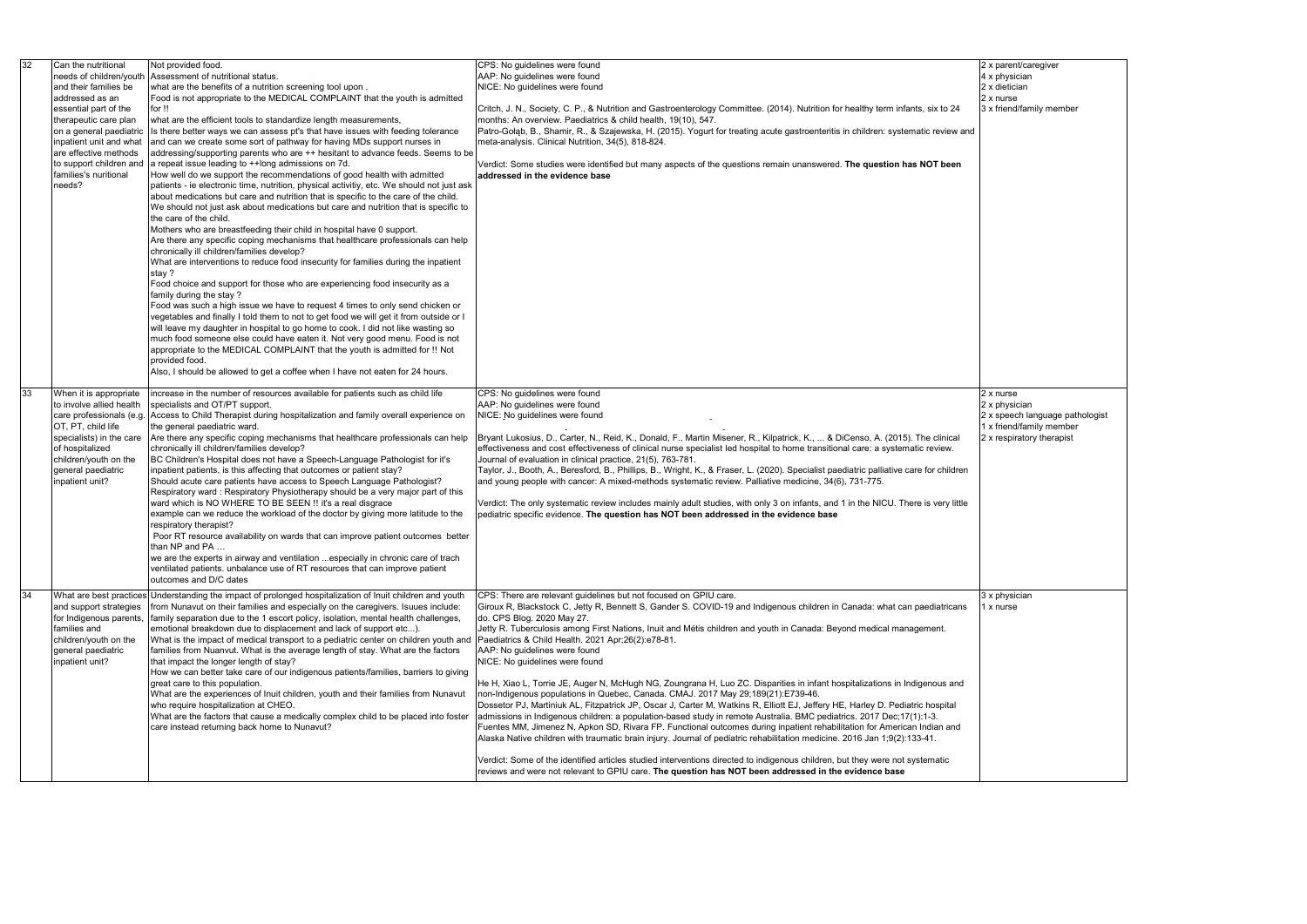|    | 1 x dietician                                      |
|----|----------------------------------------------------|
|    |                                                    |
|    |                                                    |
|    |                                                    |
|    |                                                    |
|    |                                                    |
|    |                                                    |
| Í  |                                                    |
|    |                                                    |
|    |                                                    |
|    |                                                    |
|    |                                                    |
|    |                                                    |
| J. |                                                    |
| 4. |                                                    |
|    |                                                    |
|    |                                                    |
|    | 3 x physician                                      |
|    |                                                    |
|    |                                                    |
|    |                                                    |
|    |                                                    |
|    |                                                    |
|    |                                                    |
|    | 3 x physician                                      |
|    | 1 x friend/family member<br>1 x physical therapist |
|    |                                                    |
|    |                                                    |
|    |                                                    |
|    |                                                    |
|    |                                                    |
|    |                                                    |
| f  |                                                    |
|    |                                                    |
|    |                                                    |
|    |                                                    |
|    |                                                    |

| 35 | What are ways to<br>support breastfeeding<br>mothers when their<br>breastfed infant is<br>hospitalized on the<br>general paediatric<br>inpatient unit? | 1. What % of babies, admitted for diagnoses of failure to thrive or cow's milk<br>protein allergy and admitted on breastfeeding or EBM are still receiving breast milk<br>3 months after discharge and what can we do to improve this rate<br>Mothers who are breastfeeding their child in hospital have 0 support.<br>Breastfeeding friendly hospitals- babies admitted with dehydration/needing top up<br>since moms milk isn't in. Moms are not encouraged to use formula on post partum<br>unit (in some cases the moms don't even want to breastfeed).<br>What are the barriers to breastfeeding mothers being supported when their<br>breastfed infant is hospitalized?<br>Admission could have possibly been avoided had more education been provided<br>to parents regarding intake/output/breastfeeding and topping up | CPS: The Baby-Friendly Hospital Initiative (BFHI)<br>Pound CM, Unger SL, Canadian Paediatric Society, Nutrition and Gastroenterology Committee, Hospital Paediatrics Section.<br>The baby-friendly initiative: Protecting, promoting and supporting breastfeeding. Paediatrics & child health. 2012 Jun<br>1;17(6):317-21.<br>AAP: No guidelines were found<br>NICE: No guidelines were found<br>Beake S, Pellowe C, Dykes F, Schmied V, Bick D. A systematic review of structured versus non-structured breastfeeding<br>programmes to support the initiation and duration of exclusive breastfeeding in acute and primary healthcare settings. JBI<br>Evidence Synthesis. 2011 Jan 1;9(36):1471-508.<br>Alves E, Rodrigues C, Fraga S, Barros H, Silva S. Parents' views on factors that help or hinder breast milk supply in neonatal<br>care units: systematic review. Archives of Disease in Childhood-Fetal and Neonatal Edition. 2013 Nov 1;98(6):F511-7.<br>Balogun OO, Dagvadorj A, Yourkavitch J, da Silva Lopes K, Suto M, Takemoto Y, Mori R, Rayco-Solon P, Ota E. Health facility<br>staff training for improving breastfeeding outcome: A systematic review for step 2 of the Baby-Friendly Hospital initiative.<br>Breastfeeding Medicine. 2017 Nov 1;12(9):537-46.<br>Pérez Escamilla R, Martinez JL, Segura Pérez S. Impact of the Baby friendly Hospital Initiative on breastfeeding and child                                                                      |
|----|--------------------------------------------------------------------------------------------------------------------------------------------------------|---------------------------------------------------------------------------------------------------------------------------------------------------------------------------------------------------------------------------------------------------------------------------------------------------------------------------------------------------------------------------------------------------------------------------------------------------------------------------------------------------------------------------------------------------------------------------------------------------------------------------------------------------------------------------------------------------------------------------------------------------------------------------------------------------------------------------------|----------------------------------------------------------------------------------------------------------------------------------------------------------------------------------------------------------------------------------------------------------------------------------------------------------------------------------------------------------------------------------------------------------------------------------------------------------------------------------------------------------------------------------------------------------------------------------------------------------------------------------------------------------------------------------------------------------------------------------------------------------------------------------------------------------------------------------------------------------------------------------------------------------------------------------------------------------------------------------------------------------------------------------------------------------------------------------------------------------------------------------------------------------------------------------------------------------------------------------------------------------------------------------------------------------------------------------------------------------------------------------------------------------------------------------------------------------------------------------------|
|    |                                                                                                                                                        |                                                                                                                                                                                                                                                                                                                                                                                                                                                                                                                                                                                                                                                                                                                                                                                                                                 | health outcomes: a systematic review. Maternal & child nutrition. 2016 Jul;12(3):402-17.<br>Moran VH, Morgan H, Rothnie K, MacLennan G, Stewart F, Thomson G, Crossland N, Tappin D, Campbell M, Hoddinott P.<br>Incentives to promote breastfeeding: a systematic review. Pediatrics. 2015 Mar 1;135(3):e687-702.<br>McKinney CM, Glass RP, Coffey P, Rue T, Vaughn MG, Cunningham M. Feeding neonates by cup: A systematic review of the<br>literature. Maternal and child health journal. 2016 Aug;20(8):1620-33.<br>Carroll G, Safon C, Buccini G, Vilar-Compte M, Teruel G, Pérez-Escamilla R. A systematic review of costing studies for<br>implementing and scaling-up breastfeeding interventions: what do we know and what are the gaps?. Health policy and planning.<br>2020 May; 35(4): 461-501.<br>Yi CM, Man HS. The effectiveness of breastfeeding education on maternal breastfeeding self-efficacy and breastfeeding<br>duration: a systematic review. The JBI Database of Systematic Reviews and Implementation Reports. 2011;9(64 Suppl):261-84.<br>Chepkirui D, Nzinga J, Jemutai J, Tsofa B, Jones C, Mwangome M. A scoping review of breastfeeding peer support models<br>applied in hospital settings. International Breastfeeding Journal. 2020 Dec; 15(1):1-1.<br>Donovan TJ, Buchanan K. Medications for increasing milk supply in mothers expressing breastmilk for their preterm<br>hospitalised infants. Cochrane Database of Systematic Reviews. 2012(3). |
| 36 | What are effective                                                                                                                                     | Part of equity, diversity, and inclusivity must be respect for individual and their                                                                                                                                                                                                                                                                                                                                                                                                                                                                                                                                                                                                                                                                                                                                             | CPS: No guidelines were found                                                                                                                                                                                                                                                                                                                                                                                                                                                                                                                                                                                                                                                                                                                                                                                                                                                                                                                                                                                                                                                                                                                                                                                                                                                                                                                                                                                                                                                          |
|    | ways to incorporate<br>patients and families                                                                                                           | health related values, goals, and preferences, as these reflect sociocultural norms<br>for the individual.                                                                                                                                                                                                                                                                                                                                                                                                                                                                                                                                                                                                                                                                                                                      | AAP: No guidelines were found<br>NICE: No guidelines were found                                                                                                                                                                                                                                                                                                                                                                                                                                                                                                                                                                                                                                                                                                                                                                                                                                                                                                                                                                                                                                                                                                                                                                                                                                                                                                                                                                                                                        |
|    | unique values, goals,                                                                                                                                  | I would like to see health care professionals have a better understanding of the                                                                                                                                                                                                                                                                                                                                                                                                                                                                                                                                                                                                                                                                                                                                                |                                                                                                                                                                                                                                                                                                                                                                                                                                                                                                                                                                                                                                                                                                                                                                                                                                                                                                                                                                                                                                                                                                                                                                                                                                                                                                                                                                                                                                                                                        |
|    | and socio-demographic                                                                                                                                  | social factors that contribute to illness in children. If we can improve these social                                                                                                                                                                                                                                                                                                                                                                                                                                                                                                                                                                                                                                                                                                                                           | No studies identified                                                                                                                                                                                                                                                                                                                                                                                                                                                                                                                                                                                                                                                                                                                                                                                                                                                                                                                                                                                                                                                                                                                                                                                                                                                                                                                                                                                                                                                                  |
|    | factors to optimize care<br>on the general                                                                                                             | problems, we can improve their physical and mental health.                                                                                                                                                                                                                                                                                                                                                                                                                                                                                                                                                                                                                                                                                                                                                                      |                                                                                                                                                                                                                                                                                                                                                                                                                                                                                                                                                                                                                                                                                                                                                                                                                                                                                                                                                                                                                                                                                                                                                                                                                                                                                                                                                                                                                                                                                        |
|    | paediatric inpatient                                                                                                                                   | Understanding the impact of prolonged hospitalization of Inuit children and youth<br>from Nunavut on their families and especially on the caregivers. Isuues include:                                                                                                                                                                                                                                                                                                                                                                                                                                                                                                                                                                                                                                                           | Verdict: No studies identified. The question has NOT been addressed in the evidence base                                                                                                                                                                                                                                                                                                                                                                                                                                                                                                                                                                                                                                                                                                                                                                                                                                                                                                                                                                                                                                                                                                                                                                                                                                                                                                                                                                                               |
|    | unit?                                                                                                                                                  | family separation due to the 1 escort policy, isolation, mental health challenges,                                                                                                                                                                                                                                                                                                                                                                                                                                                                                                                                                                                                                                                                                                                                              |                                                                                                                                                                                                                                                                                                                                                                                                                                                                                                                                                                                                                                                                                                                                                                                                                                                                                                                                                                                                                                                                                                                                                                                                                                                                                                                                                                                                                                                                                        |
|    |                                                                                                                                                        | emotional breakdown due to displacement and lack of support etc).                                                                                                                                                                                                                                                                                                                                                                                                                                                                                                                                                                                                                                                                                                                                                               |                                                                                                                                                                                                                                                                                                                                                                                                                                                                                                                                                                                                                                                                                                                                                                                                                                                                                                                                                                                                                                                                                                                                                                                                                                                                                                                                                                                                                                                                                        |
|    |                                                                                                                                                        | 7) How can we better address social determinants of health and the health<br>inequities that affect hospitalized children (pre-during-post- hospitalization)                                                                                                                                                                                                                                                                                                                                                                                                                                                                                                                                                                                                                                                                    |                                                                                                                                                                                                                                                                                                                                                                                                                                                                                                                                                                                                                                                                                                                                                                                                                                                                                                                                                                                                                                                                                                                                                                                                                                                                                                                                                                                                                                                                                        |
| 37 | What is the impact of                                                                                                                                  | What is the evidence for environmental interventions to reduce stress for families                                                                                                                                                                                                                                                                                                                                                                                                                                                                                                                                                                                                                                                                                                                                              | CPS: No guidelines were found                                                                                                                                                                                                                                                                                                                                                                                                                                                                                                                                                                                                                                                                                                                                                                                                                                                                                                                                                                                                                                                                                                                                                                                                                                                                                                                                                                                                                                                          |
|    | the patient's                                                                                                                                          | and staff?                                                                                                                                                                                                                                                                                                                                                                                                                                                                                                                                                                                                                                                                                                                                                                                                                      | AAP: No guidelines were found                                                                                                                                                                                                                                                                                                                                                                                                                                                                                                                                                                                                                                                                                                                                                                                                                                                                                                                                                                                                                                                                                                                                                                                                                                                                                                                                                                                                                                                          |
|    | room/environment on                                                                                                                                    | The benefits of private rooms vs shared rooms                                                                                                                                                                                                                                                                                                                                                                                                                                                                                                                                                                                                                                                                                                                                                                                   | NICE: No guidelines were found                                                                                                                                                                                                                                                                                                                                                                                                                                                                                                                                                                                                                                                                                                                                                                                                                                                                                                                                                                                                                                                                                                                                                                                                                                                                                                                                                                                                                                                         |
|    | general paediatric                                                                                                                                     | health outcomes on the Window bed vs no window bed - effects on recovery and mental health<br>Appropriate assignment of roommates in shared rooms                                                                                                                                                                                                                                                                                                                                                                                                                                                                                                                                                                                                                                                                               | Ng, C. A., Ho, J. J., & Lee, Z. H. (2019). The effect of rooming-in on duration of breastfeeding: A systematic review of                                                                                                                                                                                                                                                                                                                                                                                                                                                                                                                                                                                                                                                                                                                                                                                                                                                                                                                                                                                                                                                                                                                                                                                                                                                                                                                                                               |
|    | inpatient unit?                                                                                                                                        | Security for patients and staff with potentially violent patients                                                                                                                                                                                                                                                                                                                                                                                                                                                                                                                                                                                                                                                                                                                                                               | randomised and non-randomised prospective controlled studies. PloS one, 14(4), e0215869.                                                                                                                                                                                                                                                                                                                                                                                                                                                                                                                                                                                                                                                                                                                                                                                                                                                                                                                                                                                                                                                                                                                                                                                                                                                                                                                                                                                               |
|    |                                                                                                                                                        | Cleanliness and disinfecting rooms at the time of patient turn over                                                                                                                                                                                                                                                                                                                                                                                                                                                                                                                                                                                                                                                                                                                                                             | Norton-Westwood, D., Pearson, A., & Robertson-Malt, S. (2011). The ability of environmental healthcare design strategies to                                                                                                                                                                                                                                                                                                                                                                                                                                                                                                                                                                                                                                                                                                                                                                                                                                                                                                                                                                                                                                                                                                                                                                                                                                                                                                                                                            |
|    | E.g. noise, lights,<br>private/shared room,                                                                                                            | The effect of noise/lights in a general pediatric ward on the healing and wellbeing<br>of children admitted to the ward                                                                                                                                                                                                                                                                                                                                                                                                                                                                                                                                                                                                                                                                                                         | impact event related anxiety in paediatric patients: A comprehensive systematic review. JBI Evidence Synthesis, 9(44), 1828-<br>1882.                                                                                                                                                                                                                                                                                                                                                                                                                                                                                                                                                                                                                                                                                                                                                                                                                                                                                                                                                                                                                                                                                                                                                                                                                                                                                                                                                  |
|    | window/no window                                                                                                                                       |                                                                                                                                                                                                                                                                                                                                                                                                                                                                                                                                                                                                                                                                                                                                                                                                                                 | Effect of noise/lights at night on the pediatric ward for children admitted to the ward van Veenendaal, N. R., Heideman, W. H., Limpens, J., van der Lee, J. H., van Goudoever, J. B., van Kempen, A. A., & van der                                                                                                                                                                                                                                                                                                                                                                                                                                                                                                                                                                                                                                                                                                                                                                                                                                                                                                                                                                                                                                                                                                                                                                                                                                                                    |
|    |                                                                                                                                                        | could more space in hospital rooms to allow for mobility (such as dedicated                                                                                                                                                                                                                                                                                                                                                                                                                                                                                                                                                                                                                                                                                                                                                     | Schoor, S. R. (2019). Hospitalising preterm infants in single family rooms versus open bay units: a systematic review and meta-                                                                                                                                                                                                                                                                                                                                                                                                                                                                                                                                                                                                                                                                                                                                                                                                                                                                                                                                                                                                                                                                                                                                                                                                                                                                                                                                                        |
|    |                                                                                                                                                        | playmat for time out of cribs for infants) decrease length of stay?                                                                                                                                                                                                                                                                                                                                                                                                                                                                                                                                                                                                                                                                                                                                                             | analysis. The Lancet Child & Adolescent Health, 3(3), 147-157.<br>van Veenendaal, N. R., van Kempen, A. A., Franck, L. S., O'Brien, K., Limpens, J., van der Lee, J. H.,  & van der Schoor, S.                                                                                                                                                                                                                                                                                                                                                                                                                                                                                                                                                                                                                                                                                                                                                                                                                                                                                                                                                                                                                                                                                                                                                                                                                                                                                         |
|    |                                                                                                                                                        |                                                                                                                                                                                                                                                                                                                                                                                                                                                                                                                                                                                                                                                                                                                                                                                                                                 | R. (2020). Hospitalising preterm infants in single family rooms versus open bay units: A systematic review and meta-analysis of                                                                                                                                                                                                                                                                                                                                                                                                                                                                                                                                                                                                                                                                                                                                                                                                                                                                                                                                                                                                                                                                                                                                                                                                                                                                                                                                                        |
|    |                                                                                                                                                        |                                                                                                                                                                                                                                                                                                                                                                                                                                                                                                                                                                                                                                                                                                                                                                                                                                 | impact on parents. EClinicalMedicine, 23, 100388. [PARENTS]                                                                                                                                                                                                                                                                                                                                                                                                                                                                                                                                                                                                                                                                                                                                                                                                                                                                                                                                                                                                                                                                                                                                                                                                                                                                                                                                                                                                                            |
|    |                                                                                                                                                        |                                                                                                                                                                                                                                                                                                                                                                                                                                                                                                                                                                                                                                                                                                                                                                                                                                 | Verdict: Norton-westwood et al. study does identify the impact of environment on outcomes. However, most of the studies                                                                                                                                                                                                                                                                                                                                                                                                                                                                                                                                                                                                                                                                                                                                                                                                                                                                                                                                                                                                                                                                                                                                                                                                                                                                                                                                                                |
|    |                                                                                                                                                        |                                                                                                                                                                                                                                                                                                                                                                                                                                                                                                                                                                                                                                                                                                                                                                                                                                 | identified were qualitative in nature, and the only outcome studied was anxiety in children. The review did cover all aspects like<br>noise, light, shared room, presence of window, etc. Overall, given the small number of patients available, there are several<br>areas that warrant future research. The question has been partially addressed in the evidence base                                                                                                                                                                                                                                                                                                                                                                                                                                                                                                                                                                                                                                                                                                                                                                                                                                                                                                                                                                                                                                                                                                               |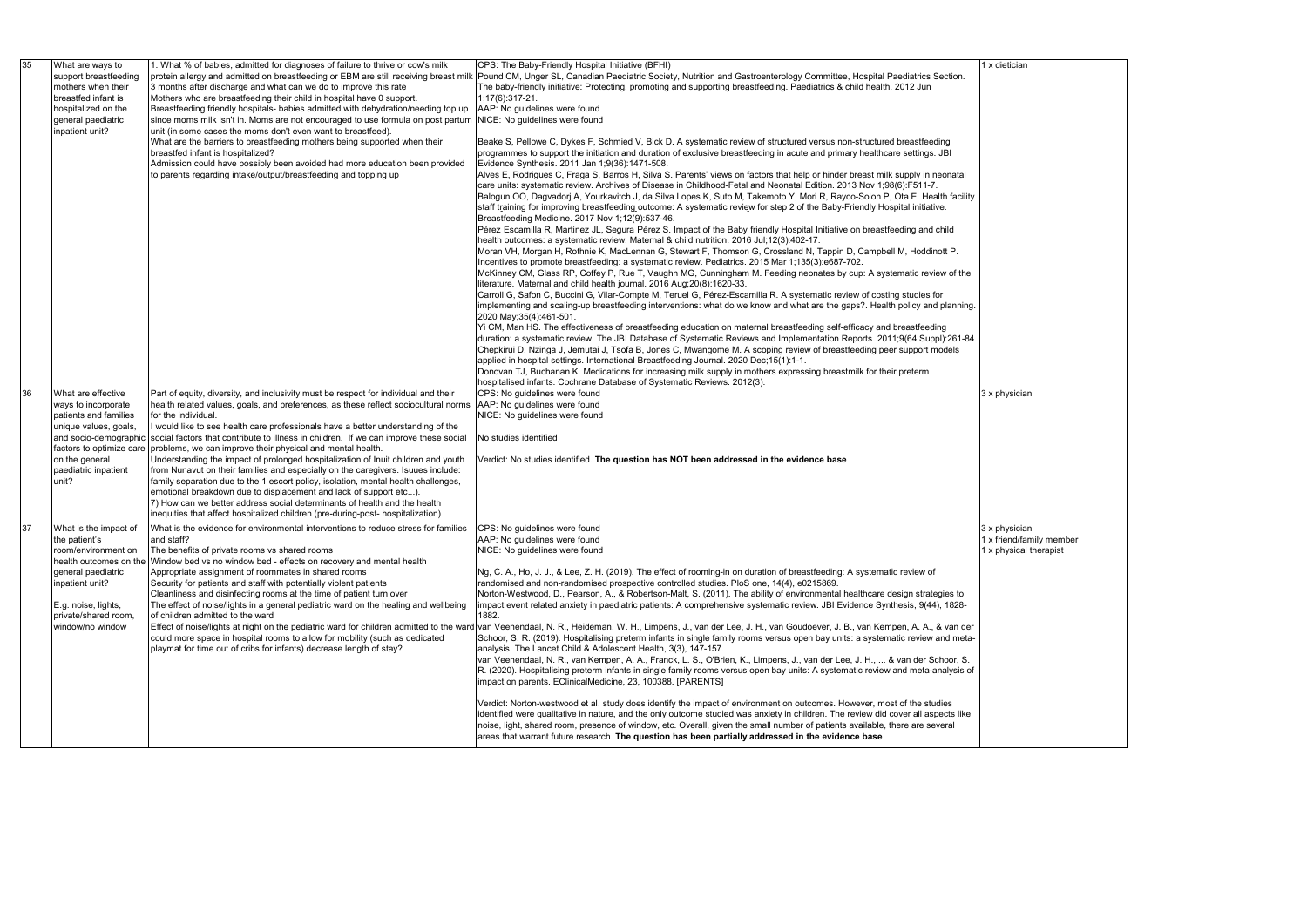| 1 x friend/family member |  |
|--------------------------|--|
| 6 x physician            |  |

| 38 | What are ways to<br>structure multiple<br>clinical assessments<br>and consultations to<br>minimize discomfort<br>and reduce<br>unnecessary tests or<br>treatments on children<br>hospitalized on the<br>general paediatric<br>inpatient unit? | Sometimes I recognize that many visits were necessary because my child was<br>acutely sick. But sometimes a resident or other would come, wake my son, in the<br>middle of the night, 20 minutes after the last exam, done by someone else<br>Is there a way to put these exams together so that once kids fall asleep, they are<br>able to get some quality sleep.<br>Unnecessary investigations for certain patients<br>Unnecessary monitoring of patients rather than clinical observations.<br>Unnecessary admissions, tests and treatments,<br>Overuse of X-Ray in Bronchiolitis and Asthma<br>can we reduce orders for vital signs In stable patients with a small education<br>intervention or order set?<br>Looking at how often investigations are actually changing management<br>When an innocent child strays onto the hospital ward they are at risk for many<br>interventionsmany possibly most non evidence based the longer a child is an<br>inpatient the greater odd of being jabbed with a sharp implement to expensively<br>generate a number that will have no bearing on anything or her or his thorax<br>irradiated for chest Xray with zero impact So, I'd love a list of top ten non<br>evidence-based things we do all the time that we don't need to strict ins and outs,<br>vitals q4h, electrolytes, CBC because a child is hospitalized doesn't mean we<br>have toget to assault them with our technology plus, many in patient can<br>probably go home 12-36 hrs sooner than they do now with no increased risk<br>people are driven by theoretical catastrophes that are in the vast majority of cases,<br>non existent so, a hard look at what we do in houseand doing nothing perfectly<br>acceptableand impact of discharging earlier. have been giving my cell number<br>to parents as they head out the door for as long as I've had one and 0<br>readmitsclearly not discharging soon enough! | No relevant guidelines                                                                                                                                                                                                                                                                                                                                                                                                                                                                                                                                                                                                                                                                                                                                                                                                                                                                                                                                                                                                                                                                                                                                                                                                                                                                                                                                                                                                                                                                                                                                                                                                                                                                                                                                                                                                                                                                                                                                                                                                                                                                                                                                                                                                                                                                                                                                                                                                                                                                                                                                                                                                         | 1 x friend/family member<br>6 x physician |
|----|-----------------------------------------------------------------------------------------------------------------------------------------------------------------------------------------------------------------------------------------------|-------------------------------------------------------------------------------------------------------------------------------------------------------------------------------------------------------------------------------------------------------------------------------------------------------------------------------------------------------------------------------------------------------------------------------------------------------------------------------------------------------------------------------------------------------------------------------------------------------------------------------------------------------------------------------------------------------------------------------------------------------------------------------------------------------------------------------------------------------------------------------------------------------------------------------------------------------------------------------------------------------------------------------------------------------------------------------------------------------------------------------------------------------------------------------------------------------------------------------------------------------------------------------------------------------------------------------------------------------------------------------------------------------------------------------------------------------------------------------------------------------------------------------------------------------------------------------------------------------------------------------------------------------------------------------------------------------------------------------------------------------------------------------------------------------------------------------------------------------------------------------------------------------------------------------------|--------------------------------------------------------------------------------------------------------------------------------------------------------------------------------------------------------------------------------------------------------------------------------------------------------------------------------------------------------------------------------------------------------------------------------------------------------------------------------------------------------------------------------------------------------------------------------------------------------------------------------------------------------------------------------------------------------------------------------------------------------------------------------------------------------------------------------------------------------------------------------------------------------------------------------------------------------------------------------------------------------------------------------------------------------------------------------------------------------------------------------------------------------------------------------------------------------------------------------------------------------------------------------------------------------------------------------------------------------------------------------------------------------------------------------------------------------------------------------------------------------------------------------------------------------------------------------------------------------------------------------------------------------------------------------------------------------------------------------------------------------------------------------------------------------------------------------------------------------------------------------------------------------------------------------------------------------------------------------------------------------------------------------------------------------------------------------------------------------------------------------------------------------------------------------------------------------------------------------------------------------------------------------------------------------------------------------------------------------------------------------------------------------------------------------------------------------------------------------------------------------------------------------------------------------------------------------------------------------------------------------|-------------------------------------------|
| 39 | What are effective<br>ways to incorporate<br>with parents and<br>children/youth<br>hospitalized on the<br>general paediatric<br>inpatient unit?<br>'Effectiveness" defined<br>as length of stay,<br>caregiver confidence                      | Attention needs to be paid to treatment options that families want explored,<br>whether conventional, complementary, or traditional in origin.<br>shared decision-making multiD handover and rounds how it is run and the best way to run to incorp family<br>centered care.<br>[5] Do rounds that genuinely include parents shorten stays, increase the knowledge<br>and confidence of parents at discharge, or help families participate more<br>competently and confidently in the child's care?<br>Involving children and youth in decision making about their health and treatment,<br>Parental involvement with care while in hospital effects on outcomes.<br>4) How can we better partner with families/caregivers for optimal and effective<br>shared decision making.<br>How can parents and caregivers be better engaged in the process of discharge?<br>How much did patients understand about their hospitalization/discharge?                                                                                                                                                                                                                                                                                                                                                                                                                                                                                                                                                                                                                                                                                                                                                                                                                                                                                                                                                                                         | CPS: A position statment is present which provides some guidance, but it is not specific to GPIU.<br>Coughlin KW. Medical decision-making in paediatrics: infancy to adolescence. Paediatrics & child health. 2018 Apr 12;23(2):138 2 x parent/caregiver<br>AAP: Few articles were found, but no guidelines.<br>Opel DJ. A 4-step framework for shared decision-making in pediatrics. Pediatrics. 2018 Nov 1;142(Supplement 3):S149-56.<br>Adams RC, Levy SE. Shared decision-making and children with disabilities: pathways to consensus. Pediatrics. 2017 Jun<br>$1,139(6)$ .<br>NICE: In process of developing a shared decision making guideline (age category: unspecified; tentative publication 17 June<br>2021)<br>Malone, H., Biggar, S., Javadpour, S., Edworthy, Z., Sheaf, G., & Coyne, I. (2019). Interventions for promoting participation in<br>shared decision-making for children and adolescents with cystic fibrosis. The Cochrane database of systematic reviews, 5(5),<br>CD012578. https://doi.org/10.1002/14651858.CD012578.pub2<br>Coyne, I., O'Mathúna, D. P., Gibson, F., Shields, L., Leclercq, E., & Sheaf, G. (2016). Interventions for promoting participation in<br>shared decision-making for children with cancer. The Cochrane database of systematic reviews, 11(11), CD008970.<br>https://doi.org/10.1002/14651858.CD008970.pub3<br>Kew, K. M., Malik, P., Aniruddhan, K., & Normansell, R. (2017). Shared decision making for people with asthma. Cochrane<br>Database of Systematic Reviews, (10).<br>Liverpool, S., Pereira, B., Hayes, D., Wolpert, M., & Edbrooke-Childs, J. (2020). A scoping review and assessment of essential<br>elements of shared decision-making of parent-involved interventions in child and adolescent mental health. European child &<br>adolescent psychiatry, 1-20.<br>Wyatt, K. D., List, B., Brinkman, W. B., Lopez, G. P., Asi, N., Erwin, P.,  & LeBlanc, A. (2015). Shared decision making in<br>pediatrics: a systematic review and meta-analysis. Academic pediatrics, 15(6), 573-583.<br>Yamaji, N., Suto, M., Takemoto, Y., Suzuki, D., Lopes, K. D. S., & Ota, E. (2020). Supporting the decision making of children<br>with cancer: a meta-synthesis. Journal of Pediatric Oncology Nursing, 37(6), 431-443.<br>Verdict: Most of the research identified focuses on specific populations, and not on those on GPIU. The one systematic review<br>by Wyatt et al outlines that there is an impact on parents (but no data on outcomes) and few if any on children. Overall, the<br>question has been partially addressed in the evidence base | 3 x physician<br>2 x nurse                |
| 40 | What is the most<br>effective way to<br>conduct medical<br>rounds, including how<br>to involve caregivers<br>and patients in the<br>decision making while<br>on the general<br>paediatric inpatient<br>unit?                                  | how to evaluate if bedside rounds are actually working for patients/ nurses/ learner<br>multiD handover and rounds how it is run and the best way to run to incorp family<br>centered care<br>Why do most centres claim to offer "family centred care" but spend most of their<br>time speaking for and about patients on rounds?                                                                                                                                                                                                                                                                                                                                                                                                                                                                                                                                                                                                                                                                                                                                                                                                                                                                                                                                                                                                                                                                                                                                                                                                                                                                                                                                                                                                                                                                                                                                                                                                   | CPS: No guideline identified.<br>AAP: No guideline identified.<br>NICE: No guideline identified.<br>Ratelle, J. T., Sawatsky, A. P., Kashiwagi, D. T., Schouten, W. M., Erwin, P. J., Gonzalo, J. D.,  & West, C. P. (2019).<br>Implementing bedside rounds to improve patient-centred outcomes: a systematic review. BMJ quality & safety, 28(4), 317-326.<br>Verdict: Available evidence does not address the specific question. The question has NOT been addressed in the evidence<br>base.                                                                                                                                                                                                                                                                                                                                                                                                                                                                                                                                                                                                                                                                                                                                                                                                                                                                                                                                                                                                                                                                                                                                                                                                                                                                                                                                                                                                                                                                                                                                                                                                                                                                                                                                                                                                                                                                                                                                                                                                                                                                                                                                | 3 x physician                             |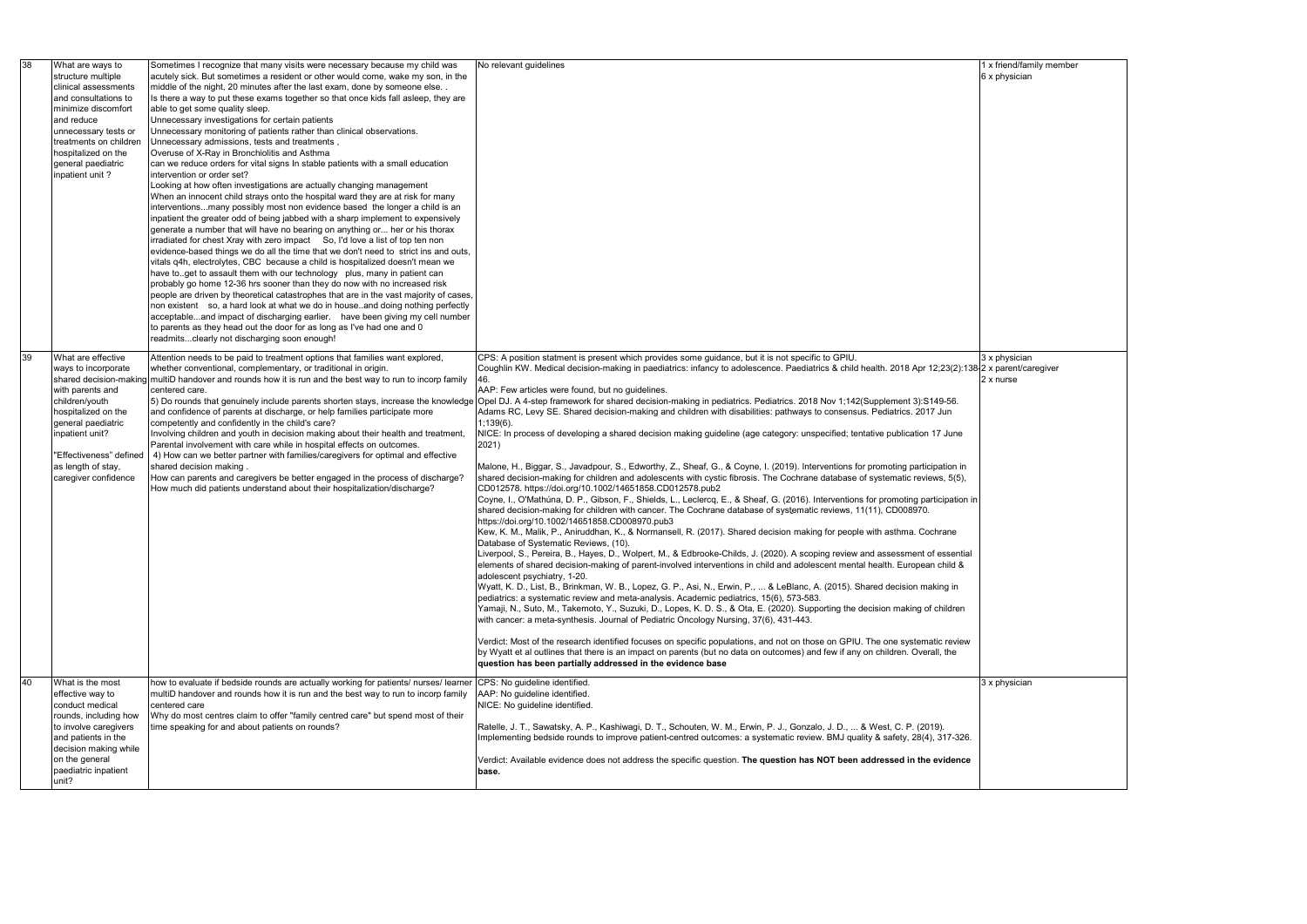| 41 |    | How does the<br>integration of virtual<br>care on the general<br>paediatric inpatient unit<br>help to limit<br>affecting the outcome<br>in patient and family<br>experience?                                                                                              | looking towards virtual and innovative ways to provide this<br>I would love to know the 1) cost-effectiveness of the increased shift to virtual<br>health<br>[2] the impact on children and their families of conducting healthcare in this<br>manner.<br>communication barriers esp how to even further safely reduce LOS (least amount of treatment, supporting<br>patients with FU clinics/ virtual care.<br>Tertiary- regional connections for inpatient care- virtual supports to keep kids in<br>regional sites rather than use tertiary beds that are in short supply- expanding the<br>reach of tertiary resources using Virtual health (evaluating a program for this now<br>but it has been very challanging to develop) communication / barriers to<br>communication                                                                                                                                                                                                                                                                                                                                                        | CPS: Guidance specific to telehealth in physician's office.<br>Sharon R. Providing virtual care during a pandemic: a guide to telemedicine in the paediatric office [blog]. Ottawa: Canadian<br>Paediatric Society. 2020 Mar 26.<br>AAP: Guidance related to the COVID-19 pandemic<br>American Academy of Pediatrics. Guidance on the Necessary Use of Telehealth During the COVID-19 Pandemic. Avaialble<br>online at: https://services. aap. org/en/pages/2019-novel-coronavirus-covid-19-infections/clinical-guidance/guidance-on-the-<br>necessary-use-of-telehealth-during-the-covid-19-pandemic/<br>NICE: Guidance available but not specific to inpatient care<br>England NH, Improvement NH. Clinical guide for the management of remote consultations and remote working in secondary<br>care during the coronavirus pandemic.<br>No studies identified<br>Verdict: No evidence found. The question has NOT been addressed in the evidence base                                                                                                                                                                                                                                                                    |  |
|----|----|---------------------------------------------------------------------------------------------------------------------------------------------------------------------------------------------------------------------------------------------------------------------------|----------------------------------------------------------------------------------------------------------------------------------------------------------------------------------------------------------------------------------------------------------------------------------------------------------------------------------------------------------------------------------------------------------------------------------------------------------------------------------------------------------------------------------------------------------------------------------------------------------------------------------------------------------------------------------------------------------------------------------------------------------------------------------------------------------------------------------------------------------------------------------------------------------------------------------------------------------------------------------------------------------------------------------------------------------------------------------------------------------------------------------------|-----------------------------------------------------------------------------------------------------------------------------------------------------------------------------------------------------------------------------------------------------------------------------------------------------------------------------------------------------------------------------------------------------------------------------------------------------------------------------------------------------------------------------------------------------------------------------------------------------------------------------------------------------------------------------------------------------------------------------------------------------------------------------------------------------------------------------------------------------------------------------------------------------------------------------------------------------------------------------------------------------------------------------------------------------------------------------------------------------------------------------------------------------------------------------------------------------------------------------|--|
|    | 42 | Does collecting and<br>assessing patient-<br>reported and patient-<br>important outcomes for<br>all hospitalized<br>children/youth on a<br>general paediatric<br>inpatient unit improve<br>outcomes?                                                                      | Defining patient important outcomes from the get go                                                                                                                                                                                                                                                                                                                                                                                                                                                                                                                                                                                                                                                                                                                                                                                                                                                                                                                                                                                                                                                                                    | CPS: No guidelines identified.<br>AAP: No guidelines identified.<br>NICE: No guidelines identified.<br>Bele, S., Chugh, A., Mohamed, B., Teela, L., Haverman, L., & Santana, M. J. (2020). Patient-Reported Outcome Measures in<br>Routine Pediatric Clinical Care: A Systematic Review. Frontiers in pediatrics, 8, 364.<br>Klaassen, R. J., Kinahan, J. Y., Graham, J. M., Hébert, Y. V., & O'Hearn, K. (2019). Patient-Reported Outcome Measures<br>(PROMs) in Pediatric Non-Malignant Hematology: A Systematic Review.<br>Mistry, P., Stirling, H., Callens, C., Hodson, J., Batchelor, H., & SPaeDD-UK project (2018). Evaluation of patient-reported<br>outcome measurements as a reliable tool to measure acceptability of the taste of paediatric medicines in an inpatient paediatric<br>population. BMJ open, 8(7), e021961. https://doi.org/10.1136/bmjopen-2018-021961<br>Verdict: The strongest evidence comes from review by Bele et al. But the results are inconclusive. The study by Mistry et. al, is<br>not a review, but it establishes the use of PROMs as a tool. Included studies are not focused on inpatient setting. So, no<br>evidence. The question has NOT been addressed in the evidence base |  |
|    | 43 | immune globulin (IVIG)<br>in hospitalized<br>children/youth on the<br>general paediatric<br>inpatient unit?                                                                                                                                                               | What are best practices Is it really necessary to flush the iv tubing line between ivig with different lot<br>when using intravenous numbers? Since delayed infusion reactions can happen and you wouldnt be able<br>to tell if it was a delayed reaction from the first lot number or a reaction from the<br>second.                                                                                                                                                                                                                                                                                                                                                                                                                                                                                                                                                                                                                                                                                                                                                                                                                  | CPS: No guidelines identified.<br>AAP: No guidelines identified.<br>NICE: No guidelines identified.<br>Ohlsson, A., & Lacy, J. B. (2013). Intravenous immunoglobulin for preventing infection in preterm and/or low birth weight infants.<br>Cochrane Database of Systematic Reviews, (7).<br>Robinson, J., Hartling, L., Vandermeer, B., Sebastianski, M., & Klassen, T. P. (2020). Intravenous immunoglobulin for presumed<br>viral myocarditis in children and adults. Cochrane Database of Systematic Reviews, (8).<br>Iro, M. A., Martin, N. G., Absoud, M., & Pollard, A. J. (2017). Intravenous immunoglobulin for the treatment of childhood<br>encephalitis. Cochrane Database of Systematic Reviews, (10).<br>Verdict: Reviews were found that looked at use of IVIG on various clinical conditions, but no studies were found that focused on<br>best practices. Hence, this query was not addressed in the evidence base. The question has NOT been addressed in the<br>evidence base                                                                                                                                                                                                                           |  |
|    |    | Does the<br>implementation of<br>quality indicators lead<br>to improved safety and<br>reduced medical errors<br>in the general<br>paediatric inpatient<br>unit?<br>(e.g. communication<br>with medical team,<br>medication errors,<br>patient safety reviews,<br>$etc.$ ) | best practice safety team<br>3. What quality & safety indicators should paediatric units across Canada be<br>measuring regularly? Readmission rates? Medication errors? Compliance with<br>follow-up? Communication with the community physician? Delay to obtain certain<br>diagnostic testing? etc.<br>Are there any common illnesses/complications that arise in young people being<br>treated on a general paediatric unit?<br>What can be done to ensure the most appropriate safety measures are maintained evaluating pediatric trauma care. Critical care medicine, 38(4), 1187-1196.<br>while providing safe medical care?<br>Regarding the the care of children in hospital on the general paediatric ward, I<br>believe research should focus on the area of Paediatric Patient Safety and in<br>particular: a) Best practices for eliminating hospital acquired conditions (HACs)<br>How to reduce medical errors,<br>Lack of quality assurance work<br>how can rural hospitals ensure they are providing adequate care Is there a way to<br>measure the quality of the communication between disciplines in patient care? | CPS: No guidelines identified.<br>AAP: No quidelines identified.<br>NICE: No guidelines identified.<br>Jabbari, H., Sabet, S. A., & Heidarzadeh, M. (2015). Hospital Care for Newborn Babies: Quality Assessment, A Systematic<br>Review. Iranian journal of pediatrics, 25(5).<br>Stelfox, H. T., Bobranska-Artiuch, B., Nathens, A., & Straus, S. E. (2010). A systematic review of quality indicators for<br>Verdict: Articles founds only identify that quality indicators are necessary and list them out, but do not provide evidence on the<br>benefits of its implementation. The question has NOT been addressed in the evidence base                                                                                                                                                                                                                                                                                                                                                                                                                                                                                                                                                                              |  |

|  | 1 x physical therapist<br>1 x nurse          |
|--|----------------------------------------------|
|  | 1 x physician                                |
|  |                                              |
|  |                                              |
|  |                                              |
|  |                                              |
|  |                                              |
|  |                                              |
|  |                                              |
|  | 1 x physician                                |
|  |                                              |
|  |                                              |
|  |                                              |
|  |                                              |
|  |                                              |
|  |                                              |
|  |                                              |
|  |                                              |
|  | $\overline{1}$ x nurse                       |
|  |                                              |
|  |                                              |
|  |                                              |
|  |                                              |
|  |                                              |
|  |                                              |
|  |                                              |
|  |                                              |
|  | 3 x nurse                                    |
|  | 2 x physician                                |
|  | 1 x youth<br>1 x patient safety research/web |
|  | content editor                               |
|  | 1 physical therapist                         |
|  |                                              |
|  |                                              |
|  |                                              |
|  |                                              |
|  |                                              |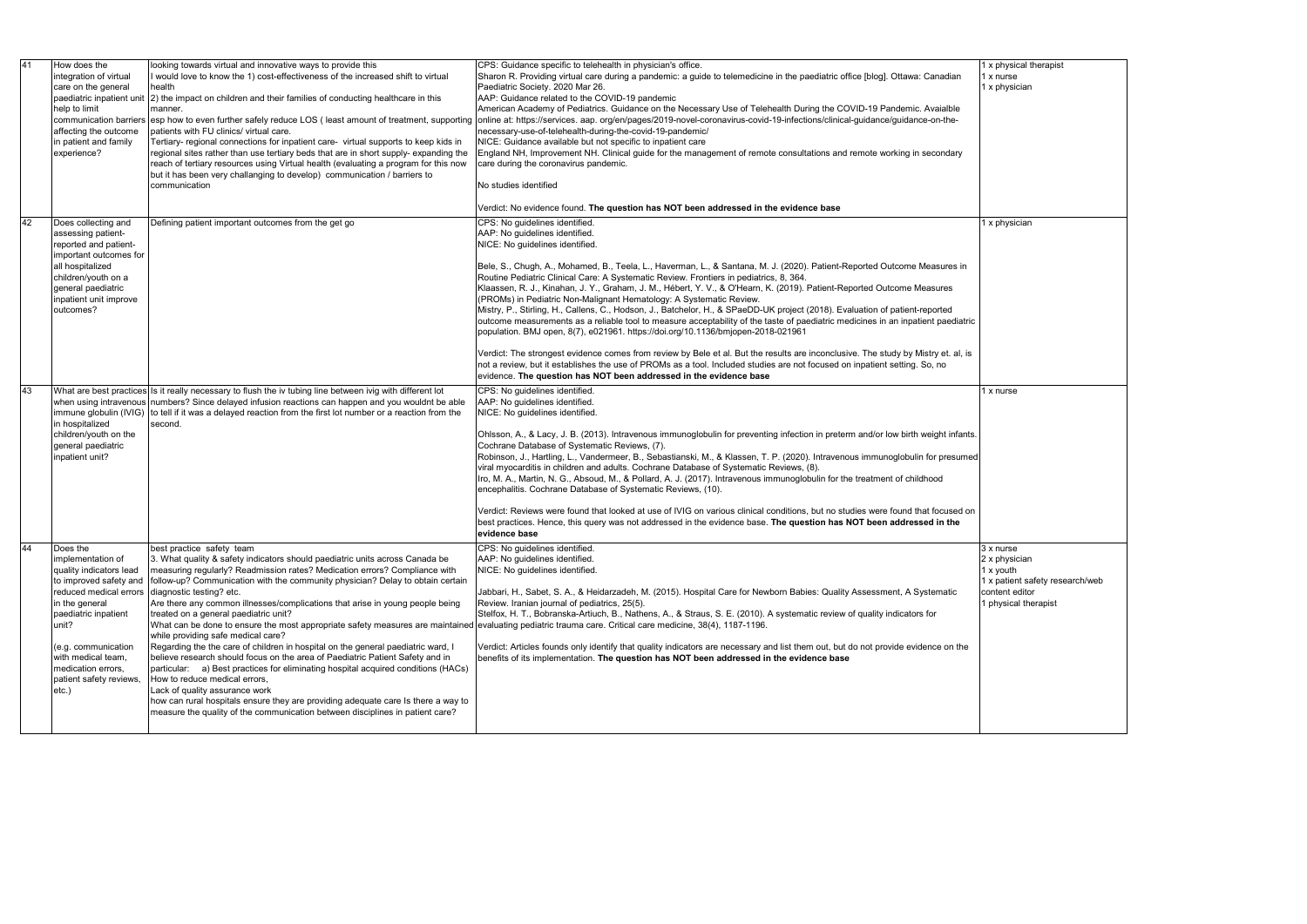| 45 | What are effective      | How can we shorten LOS in a safe way ? Could we try home hospitalization in                                  | CPS: no guidelines found                                                                                                           |  |
|----|-------------------------|--------------------------------------------------------------------------------------------------------------|------------------------------------------------------------------------------------------------------------------------------------|--|
|    | alternatives to shorten | paediatric as it is done in adult?                                                                           | AAP: no guidelines found                                                                                                           |  |
|    | length of stay for      | which inpatients could be safely and effectively cared for as outpatients with very                          | NICE: no guidelines found                                                                                                          |  |
|    |                         |                                                                                                              |                                                                                                                                    |  |
|    | hospitalized            | close (up to daily) follow up care?                                                                          |                                                                                                                                    |  |
|    | children/youth?         | Does length of stay affect functional and rehabilitation outcomes?                                           | Miah, R. (2013). Does transitional care improve neonatal and maternal health outcomes? A systematic review. British Journal of     |  |
|    |                         |                                                                                                              | Midwifery, 21(9), 634-646.                                                                                                         |  |
|    | Eg, hospitalization at  |                                                                                                              | Segers, E., Ockhuijsen, H., Baarendse, P., van Eerden, I., & van den Hoogen, A. (2019). The impact of family centred care          |  |
|    | home, early discharge   |                                                                                                              | interventions in a neonatal or paediatric intensive care unit on parents' satisfaction and length of stay: a systematic review.    |  |
|    | with close and regular  |                                                                                                              | Intensive and Critical Care Nursing, 50, 63-70.                                                                                    |  |
|    | follow-up), in the      |                                                                                                              |                                                                                                                                    |  |
|    | general paediatric in-  |                                                                                                              | Verdict: Some evidence was identified to support transitional care for neonates, but the studies focus on NICU or PICU. The        |  |
|    | patient unit            |                                                                                                              | question has NOT been addressed in the evidence base                                                                               |  |
|    |                         |                                                                                                              |                                                                                                                                    |  |
| 46 | What is the most        | During one of my admissions, my vitals had to be checked every half hour by a                                | CPS: no guidelines found                                                                                                           |  |
|    |                         | effective way to perform nurse. This made it difficult to for both me and my parent to sleep. Is there a way | AAP: no guidelines found                                                                                                           |  |
|    | vital sign              | to perform these checks at night without waking up the patient and parent?                                   | NICE: no guidelines found                                                                                                          |  |
|    | measurements while      | FREQUENCY OF VITALS MONITORING, ESPECIALLY OVERNIGHT                                                         |                                                                                                                                    |  |
|    | ensuring patient and    | how can we minimize resources utilitized for inpatients without sacrificing safety-ie                        | Van Kuiken, D., & Huth, M. M. (2013). What is 'normal?' Evaluating vital signs. Pediatric nursing, 39(5), 216-224.                 |  |
|    | family comfort on the   | checking vital signs at night, weighing diapers, use of cardioresp monitors?                                 |                                                                                                                                    |  |
|    | general paediatric      | What should be the reasoning for putting a patient on a cardiac monitor?                                     | Verdict: The only identified systematic review identifies limited evidence, and that further research is needed on this topic. The |  |
|    | inpatient unit?         |                                                                                                              | question has NOT been addressed in the evidence base                                                                               |  |
|    |                         |                                                                                                              |                                                                                                                                    |  |
| 47 | What mental health      | can we improve comfort for baby/ anxiety for parents In bronchiolitis,                                       | CPS: no guidelines found                                                                                                           |  |
|    | supports can be         | How hospitalization impacts anxiety levels in children - short and long term                                 | AAP: no guidelines found                                                                                                           |  |
|    | provided to parents,    | How can we meet mental health needs of children and youth admitted to hospital?                              | NICE: no guidelines found                                                                                                          |  |
|    | families and            | what mental health supports can we put in place for kids before they need it?                                |                                                                                                                                    |  |
|    | children/youth while    | Overall support of parent and mental health of child. It can be very isolating,                              | McCormick, R. (2017). Does access to green space impact the mental well-being of children: A systematic review. Journal of         |  |
|    | hospitalized on the     | especially if infection procedures in place                                                                  | Pediatric Nursing, 37, 3-7.                                                                                                        |  |
|    | general paediatric      | What help can we provide for parent for their mental health during this stressful                            | Mirghafourvand, M., Ouladsahebmadarek, E., Hosseini, M. B., Heidarabadi, S., Asghari-Jafarabadi, M., & Hasanpour, S. (2017).       |  |
|    | inpatient unit?         | time?                                                                                                        | The effect of creating opportunities for parent empowerment program on parent's mental health: A systematic review. Iranian        |  |
|    |                         | wonder how we can reduce the stress of parents when a child is admitted with a                               | Journal of Pediatrics, 27(2). [NICU based]                                                                                         |  |
|    |                         |                                                                                                              |                                                                                                                                    |  |
|    |                         | complex formula (mix of powdered formula, modular +) +/- treated with medication                             | Zhang, Q., Wu, J., Sheng, X., & Ni, Z. (2021). Empowerment programs for parental mental health of preterm infants: A meta-         |  |
|    |                         | (example of Kayexalate to remove potassium)                                                                  | analysis. Patient Education and Counseling.                                                                                        |  |
|    |                         | How are we socially supporting children and youth during this difficult period? i.e                          | Bieleninik, Ł., Konieczna-Nowak, L., Knapik-Szweda, S., & Kwaśniok, J. (2020). Evaluating feasibility of the LongSTEP              |  |
|    |                         | encouraging social groups or friendship formation?                                                           | (Longitudinal Study of music Therapy's Effectiveness for Premature infants and their caregivers) protocol with a Polish cohort.    |  |
|    |                         | 2. Model of care whereby we get infants out of their cribs to play & move rather                             | Nordic Journal of Music Therapy, 29(5), 437-459.                                                                                   |  |
|    |                         | than providing screen time (for which psychologists recommend 0 screen time                                  | Kasparian, N. A., Kan, J. M., Sood, E., Wray, J., Pincus, H. A., & Newburger, J. W. (2019). Mental health care for parents of      |  |
|    |                         | under the age of 2 years (we could measure how much screen time they were                                    | babies with congenital heart disease during intensive care unit admission: Systematic review and statement of best practice.       |  |
|    |                         | getting before and after the intervention)                                                                   | Early human development, 139, 104837. [ICU based]                                                                                  |  |
|    |                         | Deconditioning is a reality of patients during their hospital stay.                                          | Bernie C, Mitchell M, Williams K, May T. Parent-directed intervention versus controls whilst their child waits for diagnostic      |  |
|    |                         | 4. At one point during my treatment, I was convinced that the "hospital smell" was                           | assessment: a systematic review protocol. Systematic reviews. 2021 Dec;10(1):1-8.                                                  |  |
|    |                         |                                                                                                              |                                                                                                                                    |  |
|    |                         | choking me whenever I entered the building. What are some strategies that                                    | Facchini, M., & Ruini, C. (2020). The role of Music Therapy in the treatment of children with cancer: a systematic review of       |  |
|    |                         | nurses, doctors, child life specialists and therapists can use to help kids with                             | literature. Complementary Therapies in Clinical Practice, 101289.                                                                  |  |
|    |                         | hospital anxiety or imaginary fears?                                                                         |                                                                                                                                    |  |
|    |                         |                                                                                                              | Verdict: The identified reviews suggest that green space and music therapy seem to have some benefit. However, all the             |  |
|    |                         |                                                                                                              | identified studies are focused on critical care and McCormick study is focused on green space outside hospital. The question       |  |
|    |                         |                                                                                                              | has NOT been addressed in the evidence base                                                                                        |  |
|    |                         |                                                                                                              |                                                                                                                                    |  |
| 48 | What are evidence-      | When can babies with jaundice be discharged without concern for rebound (a lot of CPS: guideline available   |                                                                                                                                    |  |
|    | based protocols for the | American data in this area but few use itcould be KT study)?                                                 | Barrington KJ, Sankaran K, Canadian Paediatric Society, Fetus and Newborn Committee. Guidelines for detection,                     |  |
|    | safe management and     | management of the infant who is admitted for physiologic jaundice - level to treat,                          | management and prevention of hyperbilirubinemia in term and late preterm newborn infants. Paediatrics & Child Health. 2007         |  |
|    | discharge of            | frequency of testing, follow up care and testing.                                                            | Jun 1;12(suppl B):1B-2B.                                                                                                           |  |
|    |                         | hospitalized infants with management of physiologic jaundice in the newborn infant - appropriate level to    | AAP: guideline available                                                                                                           |  |
|    | jaundice on the general | treat, risk factors, frequency of testing, follow up care and testing                                        | American Academy of Pediatrics Subcommittee on Hyperbilirubinemia. Management of hyperbilirubinemia in the newborn infant          |  |
|    |                         |                                                                                                              |                                                                                                                                    |  |
|    | paediatric inpatient    |                                                                                                              | 35 or more weeks of gestation. Pediatrics. 2004 Jul; 114(1): 297-316.                                                              |  |
|    | unit?                   |                                                                                                              | NICE: guideline available                                                                                                          |  |
|    |                         |                                                                                                              | National Institute for Health and Care Excellence (Great Britain). Jaundice in newborn babies under 28 days. National Institute    |  |
|    |                         |                                                                                                              | for Health and Care Excellence (NICE); 2010. (https://www.nice.org.uk/guidance/cg98)                                               |  |
|    |                         |                                                                                                              |                                                                                                                                    |  |
|    |                         |                                                                                                              | Lee Wan Fei, S., & Abdullah, K. L. (2015). Effect of turning vs. supine position under phototherapy on neonates with               |  |
|    |                         |                                                                                                              | hyperbilirubinemia: a systematic review. Journal of clinical nursing, 24(5-6), 672-682.                                            |  |
|    |                         |                                                                                                              | Deshmukh, J., Deshmukh, M., & Patole, S. (2019). Probiotics for the management of neonatal hyperbilirubinemia: a systematic        |  |
|    |                         |                                                                                                              | review of randomized controlled trials. The Journal of Maternal-Fetal & Neonatal Medicine, 32(1), 154-163.                         |  |
|    |                         |                                                                                                              | Chen, Z., Zhang, L., Zeng, L., Yang, X., Jiang, L., Gui, G., & Zhang, Z. (2017). Probiotics supplementation therapy for            |  |
|    |                         |                                                                                                              | pathological neonatal jaundice: a systematic review and meta-analysis. Frontiers in pharmacology, 8, 432.                          |  |
|    |                         |                                                                                                              | Van Rostenberghe, H., Ho, J. J., Lim, C. H., & Abd Hamid, I. J. (2020). Use of reflective materials during phototherapy for        |  |
|    |                         |                                                                                                              |                                                                                                                                    |  |
|    |                         |                                                                                                              | newborn infants with unconjugated hyperbilirubinaemia. Cochrane Database of Systematic Reviews, (7).                               |  |
|    |                         |                                                                                                              |                                                                                                                                    |  |
|    |                         |                                                                                                              | Verdict: The guidelines clearly outline management and discharge strategies. The systematic reviews identified in the search       |  |
|    |                         |                                                                                                              | were from before 2010. The question has been addressed in the evidence base                                                        |  |
|    |                         |                                                                                                              |                                                                                                                                    |  |

|  | 2 x physician<br>1 x speech language pathologist                    |
|--|---------------------------------------------------------------------|
|  |                                                                     |
|  | 1 x youth                                                           |
|  | 2 x nurse<br>1 x physician                                          |
|  | 2 x physician                                                       |
|  | 1 x nurse practitioner<br>2 x friend/family member<br>1 x dietician |
|  | 1 x parent<br>1 x physical therapist                                |
|  | 1 x kinesiologist<br>1 x youth                                      |
|  |                                                                     |
|  |                                                                     |
|  |                                                                     |
|  |                                                                     |
|  |                                                                     |
|  |                                                                     |
|  | 2 x physician                                                       |
|  |                                                                     |
|  |                                                                     |
|  |                                                                     |
|  |                                                                     |
|  |                                                                     |
|  |                                                                     |
|  |                                                                     |
|  |                                                                     |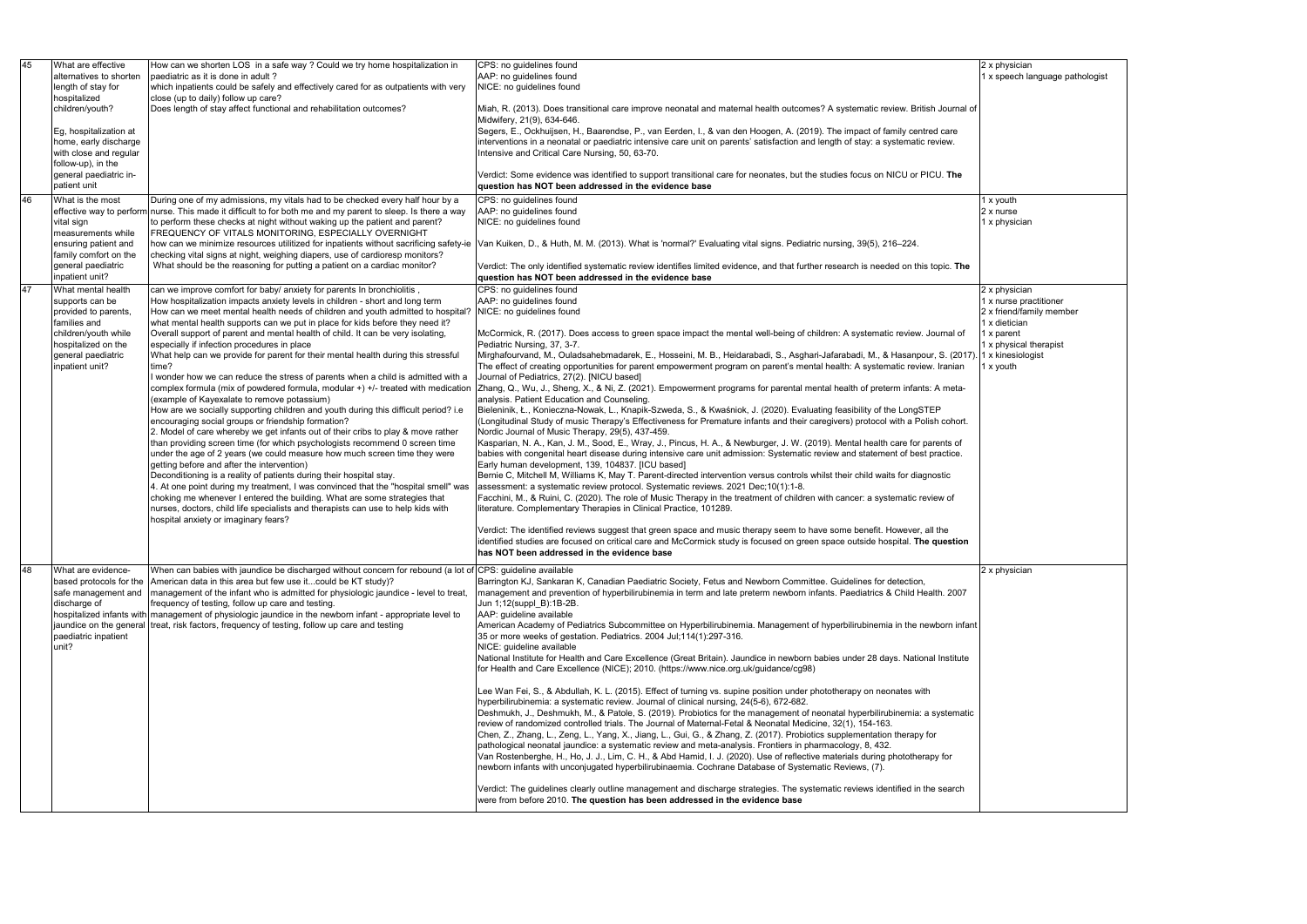|                      | 1 x physician             |
|----------------------|---------------------------|
|                      |                           |
|                      |                           |
|                      |                           |
|                      |                           |
|                      | 1 x youth                 |
| 90.                  | 1 x respiratory therapist |
|                      |                           |
|                      |                           |
|                      |                           |
|                      |                           |
|                      |                           |
| and                  |                           |
|                      |                           |
| nd                   |                           |
| ļ                    |                           |
|                      |                           |
|                      | 1 x physician             |
| υs,                  |                           |
| $\overline{0}$       |                           |
|                      |                           |
|                      |                           |
|                      |                           |
|                      |                           |
| $\ddot{\phantom{0}}$ |                           |
| nce                  |                           |
|                      |                           |
|                      | 4 x parent/caregiver      |
|                      |                           |
|                      |                           |
| l for                |                           |
|                      |                           |
| ocus                 |                           |
| ce                   |                           |
|                      | 2 x parent/caregiver      |
| df                   |                           |
|                      |                           |
| care                 |                           |
|                      |                           |
| e                    |                           |
|                      |                           |
|                      |                           |
|                      |                           |
|                      |                           |

| 49 | of albumin infusions in<br>hospitalized<br>children/youth<br>hospitalized on the<br>general paediatric<br>inpatient unit?                                                                             | What are effective uses When is the use of albumin indicated for inpatients with low albumin, or<br>deneralized edema?                                                                                                                                                                                                                              | CPS: no guidelines identified<br>AAP: no guidelines identified<br>NICE: no guidelines identified<br>No studies identified<br>Verdict: No evidence was found relevant to the question. The question has NOT been addressed in the evidence base                                                                                                                                                                                                                                                                                                                                                                                                                                                                                                                                                                                                                                                                                                                                                                                                                                                                                                                                                                                                                                                                                                                            | 1 x physician                          |
|----|-------------------------------------------------------------------------------------------------------------------------------------------------------------------------------------------------------|-----------------------------------------------------------------------------------------------------------------------------------------------------------------------------------------------------------------------------------------------------------------------------------------------------------------------------------------------------|---------------------------------------------------------------------------------------------------------------------------------------------------------------------------------------------------------------------------------------------------------------------------------------------------------------------------------------------------------------------------------------------------------------------------------------------------------------------------------------------------------------------------------------------------------------------------------------------------------------------------------------------------------------------------------------------------------------------------------------------------------------------------------------------------------------------------------------------------------------------------------------------------------------------------------------------------------------------------------------------------------------------------------------------------------------------------------------------------------------------------------------------------------------------------------------------------------------------------------------------------------------------------------------------------------------------------------------------------------------------------|----------------------------------------|
| 50 | during respiratory viral<br>season to reduce<br>spread of nosocomial<br>infections amongst and<br>prevent outbreaks<br>hospitalized<br>children/youth on the<br>general paediatric<br>inpatient unit? | What are best practices During viral season is it OK to make patients share rooms if they are hospitalized<br>with different viral infections?<br>And if so, what tests or screening could be used to prevent outbreaks?                                                                                                                            | CPS: Guideline found is limited to physician's office.<br>Moore DL. Infection prevention and control in paediatric office settings. Paediatrics & child health. 2018 Nov 19;23(8):e176-90<br>AAP: no guidelines found<br>NICE: no guidelines found<br>Curtis A, Moore Z, Patton D, O'Connor T, Nugent L. Does using a cellular mobile phone increase the risk of nosocomial<br>infections in the Neonatal Intensive Care Unit: A systematic review. Journal of Neonatal Nursing. 2018 Oct 1;24(5):247-52.<br>Moffa M, Guo W, Li T, Cronk R, Abebe LS, Bartram J. A systematic review of nosocomial waterborne infections in neonates<br>and mothers. International journal of hygiene and environmental health. 2017 Nov 1;220(8):1199-206.<br>Stapleton PJ, Murphy M, McCallion N, Brennan M, Cunney R, Drew RJ. Outbreaks of extended spectrum beta-lactamase-<br>producing Enterobacteriaceae in neonatal intensive care units: a systematic review. Archives of Disease in Childhood-Fetal and<br>Neonatal Edition. 2016 Jan 1:101(1):72-8.<br>Verdict: There are several systematic reviews which focus on the prevention and spread of nosocomial infection (bacterial and<br>fungal), but none of them are specific to virus or viral season. Hence, the evidence was not found to address this query. The<br>question has NOT been addressed in the evidence base | l x youth<br>1 x respiratory therapist |
| 51 | When should<br>physicians complete<br>nasopharyngeal swabs<br>for respiratory viral<br>infections in<br>children/youth<br>hospitalized on a<br>general paediatric<br>inpatient unit?                  | When is the use of a nasopharyngeal swab indicated on hospitalized children?                                                                                                                                                                                                                                                                        | CPS: Guidelines related to COVID-19 were identified.<br>Nicole Le Saux, Canadian Paediatric Society; Current epidemiology and guidance for COVID-19 caused by SARS-CoV-2 virus,<br>in children: March 2020; https://www.cps.ca/documents/position/current-epidemiology-and-guidance-for-covid-19-march-2020<br>Michael Narvey, Canadian Paediatric Society, Fetus and Newborn Committee; NICU care for infants born to mothers with<br>suspected or confirmed COVID-19; https://www.cps.ca/documents/position/nicu-care-for-infants-born-to-mothers-with-<br>suspected-or-proven-covid-19<br>AAP: no guidelines found<br>NICE: no guidelines found<br>Verdict: COVID-19 related guidelines were constantly changing and left to the discretion of each province. according to one<br>guideline, "obtain a nasopharyngeal swab within 2 h of birth if SARS-CoV-2 has been confirmed in the mother, regardless of<br>infant symptomatology". No evidence found for other viral infections. The question has NOT been addressed in the evidence<br>base                                                                                                                                                                                                                                                                                                                      | 1 x physician                          |
| 52 | Can a national EMR<br>system improve care<br>on a general paediatric<br>ward?                                                                                                                         | PROVINCIAL/NATIONAL EMR please : )<br>The trajectory of care prior to hospitalization (how often were they seen - by whom) AAP: no guidelines identified<br>I wonder a lot about the trajectory of patients, before and especially after<br>hospitalization, in terms of efficiency and quality of follow-up<br>Cell, Sepsis, etc). --> NOT RELATED | CPS: no guidelines identified<br>NICE: no quidelines identified<br>Sharing order sets for common pediatric conditions (i.e. Kawasaki Disease, Sickle Despins, L. A. (2017). Automated detection of sepsis using electronic medical record data: a systematic review. The Journal for<br>Healthcare Quality (JHQ), 39(6), 322-333.<br>Verdict: The review by Despin, does attempt to address the question to some extent, but the results are inconclusive. The focus<br>is also limited to sepsis care and does not employ a national EMR. The question has NOT been addressed in the evidence<br>base.                                                                                                                                                                                                                                                                                                                                                                                                                                                                                                                                                                                                                                                                                                                                                                   | 4 x parent/caregiver                   |
| 53 | Does ensuring<br>continuity of care of<br>healthcare<br>professionals improve<br>the care and outcomes<br>of hospitalized<br>children/youth on the<br>general paediatric<br>inpatient unit?           | 9) How can we have better processes/structures to ensure the continuity of care<br>beyond hospitalization?<br>there was very little continuity in the nurses who looked after our child?                                                                                                                                                            | CPS: Guideline on continuity of care:<br>https://www.cpso.on.ca/admin/CPSO/media/Documents/public/public-information/coc-guide/coc-guide-patients-caregivers.pdf<br>AAP: no guidelines identified<br>NICE: no guidelines identified<br>Connolly M., Fortuna R.J., Snyder E.D. & Weppner W.G. (2019). Impacts of improved continuity of care in resident primary care<br>clinics on patient outcomes: A systematic review. Journal of General Internal Medicine, 34, S254.<br>https://doi.org/10.1007/11606.1525-1497 [ABSTRACT]<br>Lenton-Brym, T., Rodrigues, A., Johnson, N., Couturier, J., & Toulany, A. (2020). A scoping review of the role of primary care<br>providers and primary care-based interventions in the treatment of pediatric eating disorders. Eating disorders, 28(1), 47-66.<br>Verdict: Evidences identified does not focus on the GPIU. The question has NOT been addressed in the evidence base.                                                                                                                                                                                                                                                                                                                                                                                                                                                | 2 x parent/caregiver                   |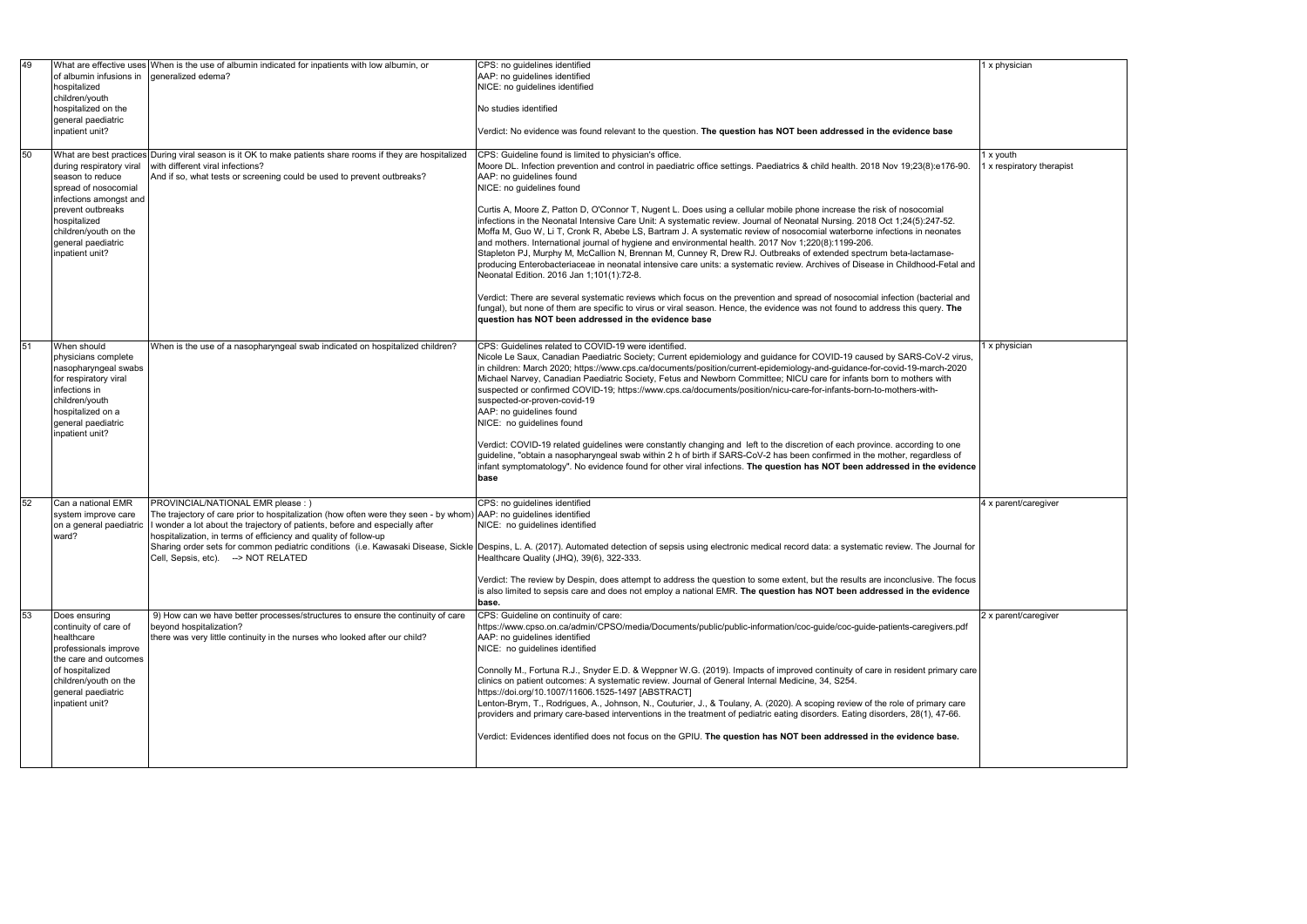| 54 | What are the adverse<br>effects of sedation on<br>children/youth<br>hospitalized on a<br>general paediatric<br>ward?                                            | Do the risks of sedation for a procedure outweigh the risks of developing trauma<br>from a procedure in Pediatrics? How does one know?                                               | CPS: Relevant position statement<br>Krmpotic K, Rieder MJ, Rosen D. Recommendations for procedural sedation in infants, children, and adolescents. Paediatrics &<br>Child Health. 2021 Apr;26(2):128-.<br>AAP: no guidelines identified<br>NICE: guideline present but does not discuss adverse effects.<br>National Institute of health and excellence. Sedation in under 19s: using sedation for diagnostic and therapeutic procedures;<br>www.nice.org.uk/guidance/cg112<br>Azzam, M. A., Elngar, E. F., Touny, S. A. A., Shaffik, A. T., Hussein, M. H., Sabahy, K. A., & Kamhawy, G. A. (2019). Daily<br>sedation interruption versus routine sedation in critically ill children: A systematic review and meta-analysis. Egyptian Journal of<br>Anaesthesia, 35(1), 77-85. [based on ICU]<br>Grant, M. J. C., Balas, M. C., Curley, M. A., & Team, R. I. (2013). Defining sedation-related adverse events in the pediatric<br>intensive care unit. Heart & Lung, 42(3), 171-176. [based on ICU]<br>Verdict: Both systematic reviews are based on ICU population; none addressed the GPIU. The question has NOT been<br>addressed in the evidence base                                                                                                                                                                                                                                                                                                                                                                                                                                                                                                                                                                                                                                                                                                                                                                                                                                                                                                                                                                                                                                                                                                                                                                                                                                                                                                                                                                                                                                      |  |
|----|-----------------------------------------------------------------------------------------------------------------------------------------------------------------|--------------------------------------------------------------------------------------------------------------------------------------------------------------------------------------|--------------------------------------------------------------------------------------------------------------------------------------------------------------------------------------------------------------------------------------------------------------------------------------------------------------------------------------------------------------------------------------------------------------------------------------------------------------------------------------------------------------------------------------------------------------------------------------------------------------------------------------------------------------------------------------------------------------------------------------------------------------------------------------------------------------------------------------------------------------------------------------------------------------------------------------------------------------------------------------------------------------------------------------------------------------------------------------------------------------------------------------------------------------------------------------------------------------------------------------------------------------------------------------------------------------------------------------------------------------------------------------------------------------------------------------------------------------------------------------------------------------------------------------------------------------------------------------------------------------------------------------------------------------------------------------------------------------------------------------------------------------------------------------------------------------------------------------------------------------------------------------------------------------------------------------------------------------------------------------------------------------------------------------------------------------------------------------------------------------------------------------------------------------------------------------------------------------------------------------------------------------------------------------------------------------------------------------------------------------------------------------------------------------------------------------------------------------------------------------------------------------------------------------------------------------------------------------------------|--|
| 55 | What are the most<br>effective diagnostic<br>tests to diagnose<br>meningitis in<br>children/youth<br>hospitalized on a<br>general paediatric<br>inpatient unit? | Use of MRI in meningitis - review of practices across the country.<br>findings but are they clinically relevant? If they are should more centres use MRI<br>routinely in meningitis) | CPS: Diagnosis guideline available<br>How do findings impact outcomes (in our centre many treatment alterations due to  Le Saux N, Canadian Paediatric Society, Infectious Diseases and Immunization Committee. Guidelines for the management of<br>suspected and confirmed bacterial meningitis in Canadian children older than one month of age. Paediatrics & child health.<br>2014 Mar 3;19(3):141-6.<br>Jefferies AL. Management of term infants at increased risk for early-onset bacterial sepsis. Paediatrics & child health. 2017 Jul<br>$1,22(4)$ : 223-8.<br>AAP: no guidelines identified<br>NICE: no guidelines identified<br>$\omega_{\rm{max}}$ and $\omega_{\rm{max}}$<br>Khandaker, G., Heron, L., Rashid, H., Li Kim Moy, J., Lester Smith, D., Kesson, A.,  & Booy, R. (2013). Comparing the use of,<br>and considering the need for, lumbar puncture in children with influenza or other respiratory virus infections. Influenza and other<br>respiratory viruses, 7(6), 932-937.<br>Kulik, D. M., Uleryk, E. M., & Maguire, J. L. (2013). Does this child have bacterial meningitis? A systematic review of clinical<br>prediction rules for children with suspected bacterial meningitis. The Journal of emergency medicine, 45(4), 508-519.<br>Mansouri, F., Sabhaney, V., Meckler, G., Doan, Q., & Burstein, B. (2020). 78 CONCOMITANT MENINGITIS AMONG FEBRILE<br>YOUNG INFANTS 29-60 DAYS OLD WITH A POSITIVE URINALYSIS AND THE NEED FOR LUMBAR PUNCTURE: A<br>SYSTEMATIC REVIEW AND META-ANALYSIS. Paediatrics & Child Health, 25(Supplement_2), e32-e33.<br>Heeyeon Kim, Yoon Ho No, Seo Hee Yoon. Blood procalcitonin level as a diagnostic marker of pediatric bacterial meningitis: a<br>systematic review and meta-analysis. PROSPERO 2021 CRD42021186913 Available from:<br>https://www.crd.york.ac.uk/prospero/display_record.php?ID=CRD42021186913<br>Monisha R, Sourabh Dutta, Praveen Kumar, Ashutosh Aggarwal. Diagnostic accuracy of cerebrospinal fluid c-reactive protein,<br>procalcitonin and interleukin-6 for meningitis in neonates and young infants < 90 days old: a systematic review and meta-<br>analysis. PROSPERO 2019 CRD42019126957 Available from:<br>https://www.crd.york.ac.uk/prospero/display_record.php?ID=CRD42019126957<br>Verdict: Other then the CPS guideline, there is a lack of strong evidence to identify the most effective diagnostic test. No<br>systematic review wa found that could support the question but several studies appear to be in progress. The question has<br>NOT been addressed in the evidence base. |  |
| 56 | What are effective<br>treatments for<br>children/youth with<br>acute kidney disease<br>hospitalized on a<br>general paediatric<br>inpatient unit?               | We see many children with acute kidney injuries, nephrotic syndrome,<br>pyelonephritis and other.<br>I would like to see more research and treatment options for renal disease.      | CPS: no guidelines identified<br>AAP: no guidelines identified<br>NICE: no guidelines identified<br>Alabbas, A., Kirpalani, A., Morgan, C., Mammen, C., Licht, C., Phan, V.,  & Lemaire, M. (2021). Canadian Association of<br>Paediatric Nephrologists COVID-19 Rapid Response: Guidelines for Management of Acute Kidney Injury in Children. Canadian<br>Journal of Kidney Health and Disease, 8, 2054358121990135.                                                                                                                                                                                                                                                                                                                                                                                                                                                                                                                                                                                                                                                                                                                                                                                                                                                                                                                                                                                                                                                                                                                                                                                                                                                                                                                                                                                                                                                                                                                                                                                                                                                                                                                                                                                                                                                                                                                                                                                                                                                                                                                                                                            |  |
|    |                                                                                                                                                                 |                                                                                                                                                                                      | Verdict: No guidelines or systematic review addressed this question. The question has NOT been addressed in the evidence<br>base                                                                                                                                                                                                                                                                                                                                                                                                                                                                                                                                                                                                                                                                                                                                                                                                                                                                                                                                                                                                                                                                                                                                                                                                                                                                                                                                                                                                                                                                                                                                                                                                                                                                                                                                                                                                                                                                                                                                                                                                                                                                                                                                                                                                                                                                                                                                                                                                                                                                 |  |

|  | 1 x nurse     |  |  |
|--|---------------|--|--|
|  |               |  |  |
|  |               |  |  |
|  |               |  |  |
|  |               |  |  |
|  |               |  |  |
|  |               |  |  |
|  |               |  |  |
|  |               |  |  |
|  |               |  |  |
|  |               |  |  |
|  |               |  |  |
|  |               |  |  |
|  | 1 x physician |  |  |
|  |               |  |  |
|  |               |  |  |
|  |               |  |  |
|  |               |  |  |
|  |               |  |  |
|  |               |  |  |
|  |               |  |  |
|  |               |  |  |
|  |               |  |  |
|  |               |  |  |
|  |               |  |  |
|  |               |  |  |
|  |               |  |  |
|  |               |  |  |
|  |               |  |  |
|  |               |  |  |
|  |               |  |  |
|  |               |  |  |
|  |               |  |  |
|  |               |  |  |
|  |               |  |  |
|  | 1 x nurse     |  |  |
|  |               |  |  |
|  |               |  |  |
|  |               |  |  |
|  |               |  |  |
|  |               |  |  |
|  |               |  |  |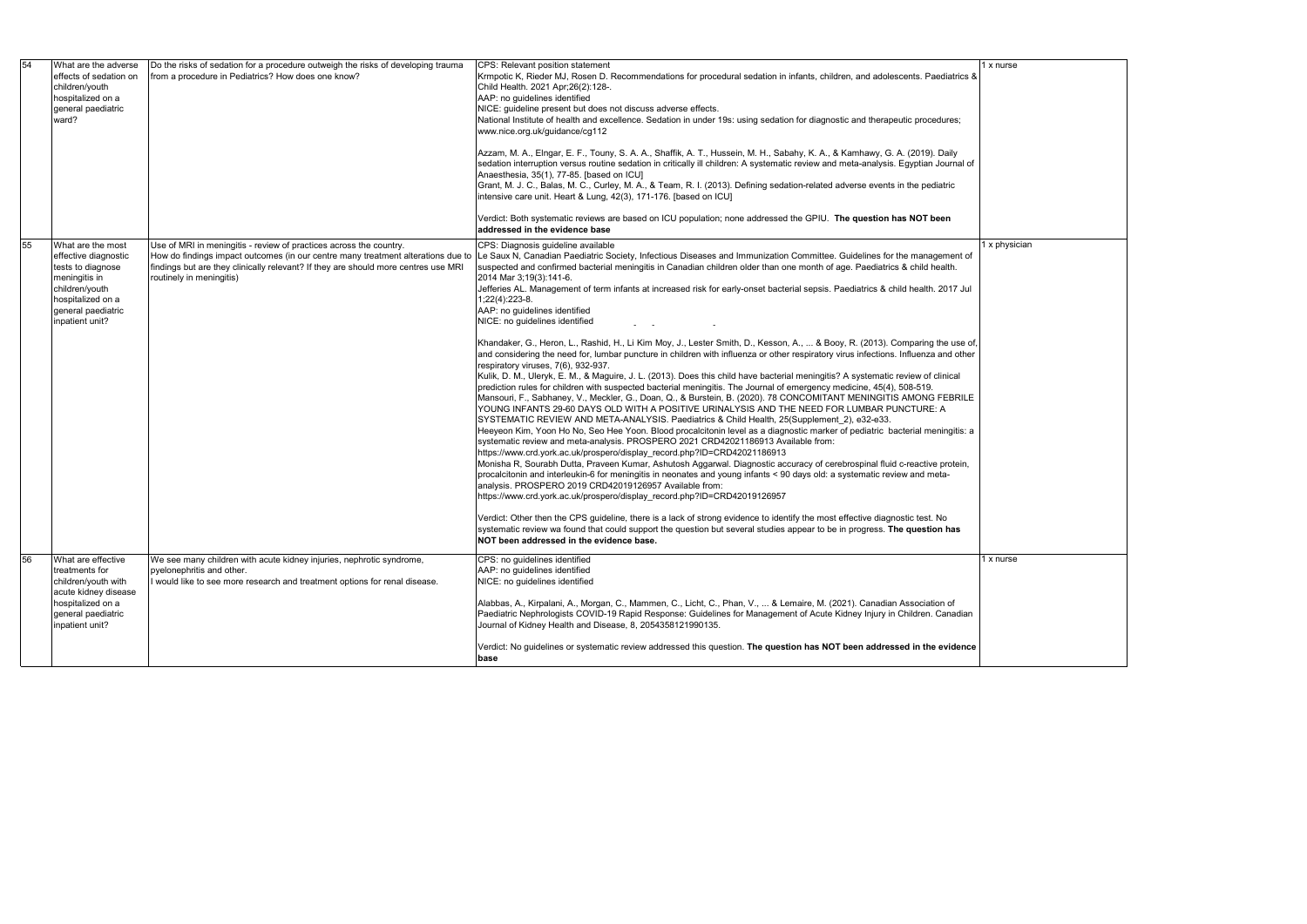| pnia:                    | 1 x physician    |
|--------------------------|------------------|
|                          |                  |
|                          |                  |
| $, 307 -$                |                  |
| iildren                  |                  |
|                          |                  |
| atment                   |                  |
| severe<br>316.<br>views, |                  |
| is.                      |                  |
| views,                   |                  |
| 129.[In                  |                  |
| npliant                  |                  |
| mycin                    |                  |
|                          | 1 x physician    |
| ciated                   |                  |
| are                      |                  |
| Care                     |                  |
| n or                     |                  |
| ant to                   |                  |
|                          |                  |
| I                        | $2 \times$ nurse |
|                          |                  |
|                          |                  |
| e                        |                  |
|                          |                  |
| any                      |                  |
|                          |                  |

| 57 |    | What is the most<br>effective treatment for<br>children/youth with<br>complicated pneumon<br>hospitalized on a<br>general paediatric<br>inpatient unit? | 5) Management of large but minimally symptomatic complicated effusions<br>What is the appropriate post-pleurocentesis management for complicated<br>pneumonia (when and how to Efficacy and safety of azithromycin combined with<br>a glucocorticoid on refractory Mycoplasma pneumoniae pneumonia in children: A<br>PRISMA-compliant systematic review and meta-analysisreimage, clamp, go to<br>straight drainage)                              | CPS: One guideline was identified focused on empyema<br>Chibuk TK, Cohen E, Robinson JL, Mahant S, Hartfield DS, Canadian Paediatric Society. Paediatric complicated pneumonia:<br>diagnosis and management of empyema. Paediatrics & child health. 2011 Sep 1;16(7):425-7.<br>AAP: no guidelines identified<br>NICE: no guidelines identified<br>Al Saeedy, D., Gillani, S. W., Al-Salloum, J., Moosvi, A., Eissa, M., & Gulam, S. M. (2020). Comparative Efficacy of Beta-                                                                                                                                                                                                                                                        | 1 x phy  |
|----|----|---------------------------------------------------------------------------------------------------------------------------------------------------------|---------------------------------------------------------------------------------------------------------------------------------------------------------------------------------------------------------------------------------------------------------------------------------------------------------------------------------------------------------------------------------------------------------------------------------------------------|-------------------------------------------------------------------------------------------------------------------------------------------------------------------------------------------------------------------------------------------------------------------------------------------------------------------------------------------------------------------------------------------------------------------------------------------------------------------------------------------------------------------------------------------------------------------------------------------------------------------------------------------------------------------------------------------------------------------------------------|----------|
|    |    |                                                                                                                                                         |                                                                                                                                                                                                                                                                                                                                                                                                                                                   | Lactams and Macrolides in the Treatment of Pediatric Pneumonia: A Systematic Review. Current pediatric reviews, 16(4), 307-<br>313. [FULL article not found]<br>Das, R. R., & Singh, M. (2013). Treatment of severe community-acquired pneumonia with oral amoxicillin in under-five children<br>in developing country: a systematic review. PloS one, 8(6), e66232.<br>Das, R. R., Singh, M., Panigrahi, I., & Naik, S. S. (2013). Vitamin D supplementation for the treatment of acute childhood                                                                                                                                                                                                                                  |          |
|    |    |                                                                                                                                                         |                                                                                                                                                                                                                                                                                                                                                                                                                                                   | pneumonia: a systematic review. International Scholarly Research Notices, 2013.<br>Haider, B. A., Lassi, Z. S., Ahmed, A., & Bhutta, Z. A. (2011). Zinc supplementation as an adjunct to antibiotics in the treatment<br>of pneumonia in children 2 to 59 months of age. Cochrane database of systematic reviews, (10).<br>Tie, H. T., Tan, Q., Luo, M. Z., Li, Q., Yu, J. L., & Wu, Q. C. (2016). Zinc as an adjunct to antibiotics for the treatment of severe<br>pneumonia in children< 5 years: a meta-analysis of randomised-controlled trials. British Journal of Nutrition, 115(5), 807-816.<br>Hemilä, H., & Louhiala, P. (2013). Vitamin C for preventing and treating pneumonia. Cochrane database of systematic reviews, |          |
|    |    |                                                                                                                                                         |                                                                                                                                                                                                                                                                                                                                                                                                                                                   | Hu, N., Li, Q. B., & Zou, S. Y. (2018). Effect of vitamin A as an adjuvant therapy for pneumonia in children: a meta analysis.<br>Zhongguo Dang dai er ke za zhi= Chinese Journal of Contemporary Pediatrics, 20(2), 146-153. [In Chinese]<br>Wu, T., Ni, J., & Wei, J. (2005). Vitamin A for non measles pneumonia in children. Cochrane Database of Systematic Reviews,<br>(3).                                                                                                                                                                                                                                                                                                                                                   |          |
|    |    |                                                                                                                                                         |                                                                                                                                                                                                                                                                                                                                                                                                                                                   | Mu, S. Y., Zou, Y. X., Zhai, J., & Yao, G. H. (2020). Efficacy and safety of vitamin D as adjuvant therapy for childhood<br>pneumonia: a Meta analysis. Zhongguo Dang dai er ke za zhi= Chinese Journal of Contemporary Pediatrics, 22(2), 124-129.[In<br>Chinese]<br>Qiu, J. L., Huang, L., Shao, M. Y., Chai, Y. N., Zhang, H. J., Li, X. F.,  & Zhai, W. S. (2020). Efficacy and safety of                                                                                                                                                                                                                                                                                                                                       |          |
|    |    |                                                                                                                                                         |                                                                                                                                                                                                                                                                                                                                                                                                                                                   | azithromycin combined with glucocorticoid on refractory Mycoplasma pneumoniae pneumonia in children: A PRISMA-compliant<br>systematic review and meta-analysis. Medicine, 99(22), e20121.<br>Zhang, G. M., Huang, Z. Y., Sun, R., Ye, S. L., & Feng, Q. (2020). Xiao'er Xiaoji Zhike Oral Liquid Combined with Azithromycin                                                                                                                                                                                                                                                                                                                                                                                                         |          |
|    | 58 | What is the most<br>effective treatment for<br>children/youth with<br>aspiration pneumonia                                                              | What is the appropriate treatment for aspiration pneumonia (if any) including<br>choice of antibiotics and length of therapy.                                                                                                                                                                                                                                                                                                                     | CPS: no guidelines identified<br>AAP: no guidelines identified<br>NICE: no guideline identified                                                                                                                                                                                                                                                                                                                                                                                                                                                                                                                                                                                                                                     | 1 x phy  |
|    |    | hospitalized on a<br>general paediatric<br>inpatient unit?                                                                                              |                                                                                                                                                                                                                                                                                                                                                                                                                                                   | Liu, B., Li, S. Q., Zhang, S. M., Xu, P., Zhang, X., Zhang, Y. H.,  & Zhang, W. H. (2013). Risk factors of ventilator-associated<br>pneumonia in pediatric intensive care unit: a systematic review and meta-analysis. Journal of thoracic disease, 5(4), 525.<br>de Neef, M., Bakker, L., Dijkstra, S., Raymakers-Janssen, P., Vileito, A., & Ista, E. (2019). Effectiveness of a ventilator care<br>bundle to prevent ventilator-associated pneumonia at the PICU: a systematic review and meta-analysis. Pediatric Critical Care                                                                                                                                                                                                 |          |
|    |    |                                                                                                                                                         |                                                                                                                                                                                                                                                                                                                                                                                                                                                   | Medicine  Society of Critical Care Medicine, 20(5), 474-480.<br>Rose, L., Adhikari, N. K., Leasa, D., Fergusson, D. A., & Mckim, D. (2017). Cough augmentation techniques for extubation or<br>weaning critically ill patients from mechanical ventilation. Cochrane Database of Systematic Reviews, (1).                                                                                                                                                                                                                                                                                                                                                                                                                           |          |
|    |    |                                                                                                                                                         |                                                                                                                                                                                                                                                                                                                                                                                                                                                   | Verdict: The identified studies focus primarily on ventilator induced pneumonia, which focuses on the ICU. None are relevant to<br>GPIU and aspiration pneumonia. The question has NOT been addressed in the evidence base                                                                                                                                                                                                                                                                                                                                                                                                                                                                                                          |          |
|    | 59 | Does including<br>interpreters for all<br>communications<br>between healthcare<br>professionals and<br>families/patients                                | One of the most challenging aspects of my work is communicating with people<br>who do not speak either English or French. Ottawa has a big immigrant population<br>and yes the interpreters are present for admission procedures but day to day care,<br>communication, directions and support are difficult to provide.<br>Availability of care in the preferred language of family (ex: French speaking staff<br>for French speaking families). | CPS: Guideline present on crosscultural communication<br>Ladha T, Zubairi M, Hunter A, Audcent T, Johnstone J. Cross-cultural communication: Tools for working with families and<br>children. Paediatrics & child health. 2018 Feb 15;23(1):66-9.<br>AAP: no guidelines identified<br>NICE: no guideline identified                                                                                                                                                                                                                                                                                                                                                                                                                 | 2 x nurs |
|    |    | improve care for<br>hospitalized children on<br>the general paediatric<br>inpatient unit?                                                               |                                                                                                                                                                                                                                                                                                                                                                                                                                                   | Boylen, S., Cherian, S., Gill, F. J., Leslie, G. D., & Wilson, S. (2020). Impact of professional interpreters on outcomes for<br>hospitalized children from migrant and refugee families with limited English proficiency: a systematic review. JBI Evidence<br>Synthesis, 18(7), 1360-1388.                                                                                                                                                                                                                                                                                                                                                                                                                                        |          |
|    |    |                                                                                                                                                         |                                                                                                                                                                                                                                                                                                                                                                                                                                                   | Verdict: There is evidence that use of ad hoc interpreters or no interpreter is inferior to use of professional interpreters of any<br>mode. The question has been addressed in the evidence base                                                                                                                                                                                                                                                                                                                                                                                                                                                                                                                                   |          |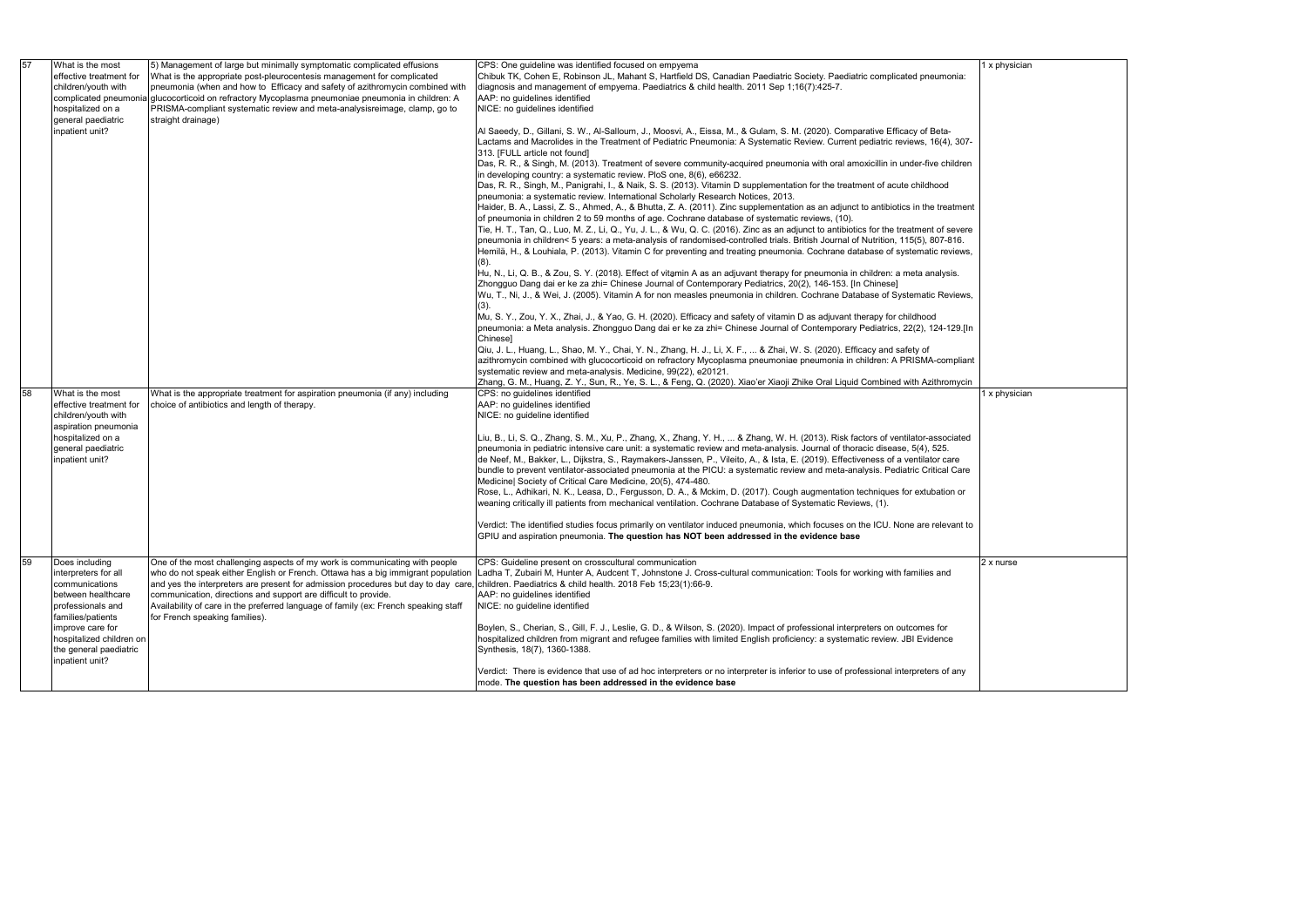| 60 | What are adverse<br>effects of nebulized<br>epinephrine on<br>patients, caregivers and minimized?<br>healthcare<br>professionals on the<br>general paediatric<br>inpatient unit? | The Second hand effect of inhalation epinephrine on the Nurse or parent holding<br>the nebulizer mask. Is it safe in pregnancy? Does it increase caregivers HR?<br>Cause headaches? Cause sleeplessness later in day? How can these risks be | CPS: Guideline available that suggests epinephrine has no adverse effects on patients (it is rather indicated for croup<br>management).<br>Ortiz-Alvarez O. Acute management of croup in the emergency department. Paediatrics & child health. 2017 Jun 1;22(3):166-9<br>AAP: no guidelines identified<br>NICE: no guidelines identified<br>Baggott, C., Hardy, J., Sparks, J., Sabbagh, D., Beasley, R., Weatherall, M., & Fingleton, J. (2020). Systematic review of the<br>comparison between adrenaline (epinephrine) and selective ß2-agonist in the setting of adults or children with acute asthma.<br>[full article not found]<br>Bjornson, C., Russell, K. F., Vandermeer, B., Durec, T., Klassen, T. P., & Johnson, D. W. (2011). Nebulized epinephrine for<br>croup in children. Cochrane database of systematic reviews, (2).<br>Chime, N. O., Riese, V. G., Scherzer, D. J., Perretta, J. S., McNamara, L., Rosen, M. A., & Hunt, E. A. (2017). Epinephrine auto-<br>injector versus drawn up epinephrine for anaphylaxis management: a scoping review. Pediatric Critical Care Medicine, 18(8),<br>764-769.<br>Isayama, T., Mildenhall, L., Schmölzer, G. M., Kim, H. S., Rabi, Y., Ziegler, C., & Liley, H. G. (2020). The route, dose, and<br>interval of epinephrine for neonatal resuscitation: a systematic review. Pediatrics, 146(4).<br>Ohshimo, S., Wang, C. H., Couto, T. B., Bingham, R., Mok, Y. H., Kleinman, M.,  & Meaney, P. A. (2021). Pediatric timing of<br>epinephrine doses: A systematic review. Resuscitation.<br>Verdict: There have been several systematic reviews focused on the use of nebulised epinephrine. In terms of adverse effect<br>the review by Bjornson et. al. suggests there were no adverse effect to report. But that evidence is limited to children suffering<br>from croup. There is limited evidence on the safety for healthcare professionals and caregivers. The question has been<br><b>PARTIALLY addressed in the evidence base</b>                                                                                                                                                                                                                                                                                                                                                                                                                           | 1 x nurse     |
|----|----------------------------------------------------------------------------------------------------------------------------------------------------------------------------------|----------------------------------------------------------------------------------------------------------------------------------------------------------------------------------------------------------------------------------------------|---------------------------------------------------------------------------------------------------------------------------------------------------------------------------------------------------------------------------------------------------------------------------------------------------------------------------------------------------------------------------------------------------------------------------------------------------------------------------------------------------------------------------------------------------------------------------------------------------------------------------------------------------------------------------------------------------------------------------------------------------------------------------------------------------------------------------------------------------------------------------------------------------------------------------------------------------------------------------------------------------------------------------------------------------------------------------------------------------------------------------------------------------------------------------------------------------------------------------------------------------------------------------------------------------------------------------------------------------------------------------------------------------------------------------------------------------------------------------------------------------------------------------------------------------------------------------------------------------------------------------------------------------------------------------------------------------------------------------------------------------------------------------------------------------------------------------------------------------------------------------------------------------------------------------------------------------------------------------------------------------------------------------------------------------------------------------------------------------------------------------------------------------------------------------------------------------------------------------------------------------------------------------------------------------------------------------------------------------------------------------------------------------------------------------------|---------------|
| 61 | How are ethical<br>principles and<br>quidelines influencing<br>the care of hospitalized<br>children on the general<br>paediatric inpatient<br>unit?                              | More research on ethical dilemmas in pediatrics (quality of life, etc).                                                                                                                                                                      | CPS: no guidelines identified<br>AAP: no guidelines identified<br>NICE: no guidelines identified<br>Janvier, A., Prentice, T., Gillian, L., & Davis, P. (2016). E03-A Who is the victim? A systematic review and ethical analysis of<br>moral distress in pediatric intensive care units. Journal of Pain and Symptom Management, 52(6), e39-e40.<br>Mooney-Doyle, K., & Ulrich, C. M. (2020). Parent moral distress in serious pediatric illness: A dimensional analysis. Nursing<br>ethics, 27(3), 821-837.<br>Prentice, T., Janvier, A., Gillam, L., & Davis, P. G. (2016). Moral distress within neonatal and paediatric intensive care units: a<br>systematic review. Archives of disease in childhood, 101(8), 701-708.<br>Verdict: All the current studies are focused on PICU patients, none on children in GPIU. The question has NOT been<br>addressed in the evidence base                                                                                                                                                                                                                                                                                                                                                                                                                                                                                                                                                                                                                                                                                                                                                                                                                                                                                                                                                                                                                                                                                                                                                                                                                                                                                                                                                                                                                                                                                                                                           | 1 x nurse     |
| 62 | What is the<br>effectiveness of<br>oseltamivir for<br>hospitalized<br>children/youth with<br>influenza on a general<br>paediatric ward?                                          | Which hospitalized children with influenza benefit from oseltamivir?                                                                                                                                                                         | CPS: guideline suggest they are effective anti-virals<br>Upton D. Allen; Canadian Pediatric Society, Infectious Diseases and Immunization Committe. The use of antiviral drugs for<br>influenza: Guidance forpractitioners. https://www.cps.ca/documents/position/antiviral-drugs-for-influenza<br>AAP: guideline suggest they are effective anti-virals<br>Committee on Infectious Diseases. Recommendations for prevention and control of influenza in children, 2018-2019.<br>Pediatrics. 2018 Oct 1:142(4).<br>NICE: guideline suggest they are effective anti-virals.<br>National institue of Helath and care excellence. Amantadine, oseltamivir and zanamivirAmantadine, oseltamivir and zanamivirfor<br>the treatment of influenzafor the treatment of influenza; www.nice.org.uk/guidance/ta168<br>Jefferson, T., Jones, M., Doshi, P., Spencer, E. A., Onakpoya, I., & Heneghan, C. J. (2014). Oseltamivir for influenza in adults<br>and children: systematic review of clinical study reports and summary of regulatory comments. Bmj, 348.<br>Michiels, B., Van Puyenbroeck, K., Verhoeven, V., Vermeire, E., & Coenen, S. (2013). The value of neuraminidase inhibitors for<br>the prevention and treatment of seasonal influenza: a systematic review of systematic reviews. PloS one, 8(4), e60348.<br>Shim, S., Chan, M., Owens, L., Jaffe, A., Prentice, B., & Homaira, N. (2020, June). OSELTAMIVIR FOR INFLUENZA<br>TREATMENT IN CHILDREN WITH CHRONIC LUNG DISEASES. In RESPIROLOGY (Vol. 25, pp. 225-225). 111 RIVER ST,<br>HOBOKEN 07030-5774, NJ USA: WILEY. [no article found]<br>Smieja, M. (2012). Oseltamivir relieves symptoms but does not reduce hospitalizations in influenza. Annals of internal medicine,<br>$157(6)$ , JC3-5.<br>Ryan E. Malosh, Emily T. Martin. Oseltamivir treatment for influenza in children: a meta-analysis of randomised controlled trials.<br>PROSPERO 2016 CRD42016038982 Available from:<br>https://www.crd.york.ac.uk/prospero/display_record.php?ID=CRD42016038982 [in progress]<br>Verdict: There seems sufficient work has been done in this field and oseltamivir is effective in children hospitalized with<br>influenza. But, the strong evidence (e.g. RCTs) are. based on outpatient setting, and the inpatient setting is based on low quality<br>observational, mainly retrospective studies. The question has NOT been addressed in the evidence base | 1 x physician |

| er indicated for croup                                                                     | 1 x nurse     |
|--------------------------------------------------------------------------------------------|---------------|
| nealth. 2017 Jun 1;22(3):166-9                                                             |               |
|                                                                                            |               |
|                                                                                            |               |
| 20). Systematic review of the<br>children with acute asthma.                               |               |
| ). Nebulized epinephrine for                                                               |               |
| , E. A. (2017). Epinephrine auto-<br>Critical Care Medicine, 18(8),                        |               |
| 20). The route, dose, and                                                                  |               |
| A. (2021). Pediatric timing of                                                             |               |
| e. In terms of adverse effect<br>is limited to children suffering<br>The question has been |               |
|                                                                                            | 1 x nurse     |
|                                                                                            |               |
|                                                                                            |               |
| eview and ethical analysis of                                                              |               |
| ), e39-e40.                                                                                |               |
| nensional analysis. Nursing                                                                |               |
| ediatric intensive care units: a                                                           |               |
|                                                                                            |               |
| estion has NOT been                                                                        |               |
|                                                                                            | 1 x physician |
| e use of antiviral drugs for<br>fluenza                                                    |               |
| children, 2018–2019.                                                                       |               |
| ne, oseltamivir and zanamivirfor                                                           |               |
| ltamivir for influenza in adults                                                           |               |
| mi, 348.<br>e of neuraminidase inhibitors for                                              |               |
| loS one, 8(4), e60348.                                                                     |               |
| IR FOR INFLUENZA<br>p. 225-225). 111 RIVER ST,                                             |               |
|                                                                                            |               |
| za. Annals of internal medicine,                                                           |               |
| of randomised controlled trials.                                                           |               |
|                                                                                            |               |
| ildren hospitalized with<br>it setting is based on low quality<br>dence base               |               |
|                                                                                            |               |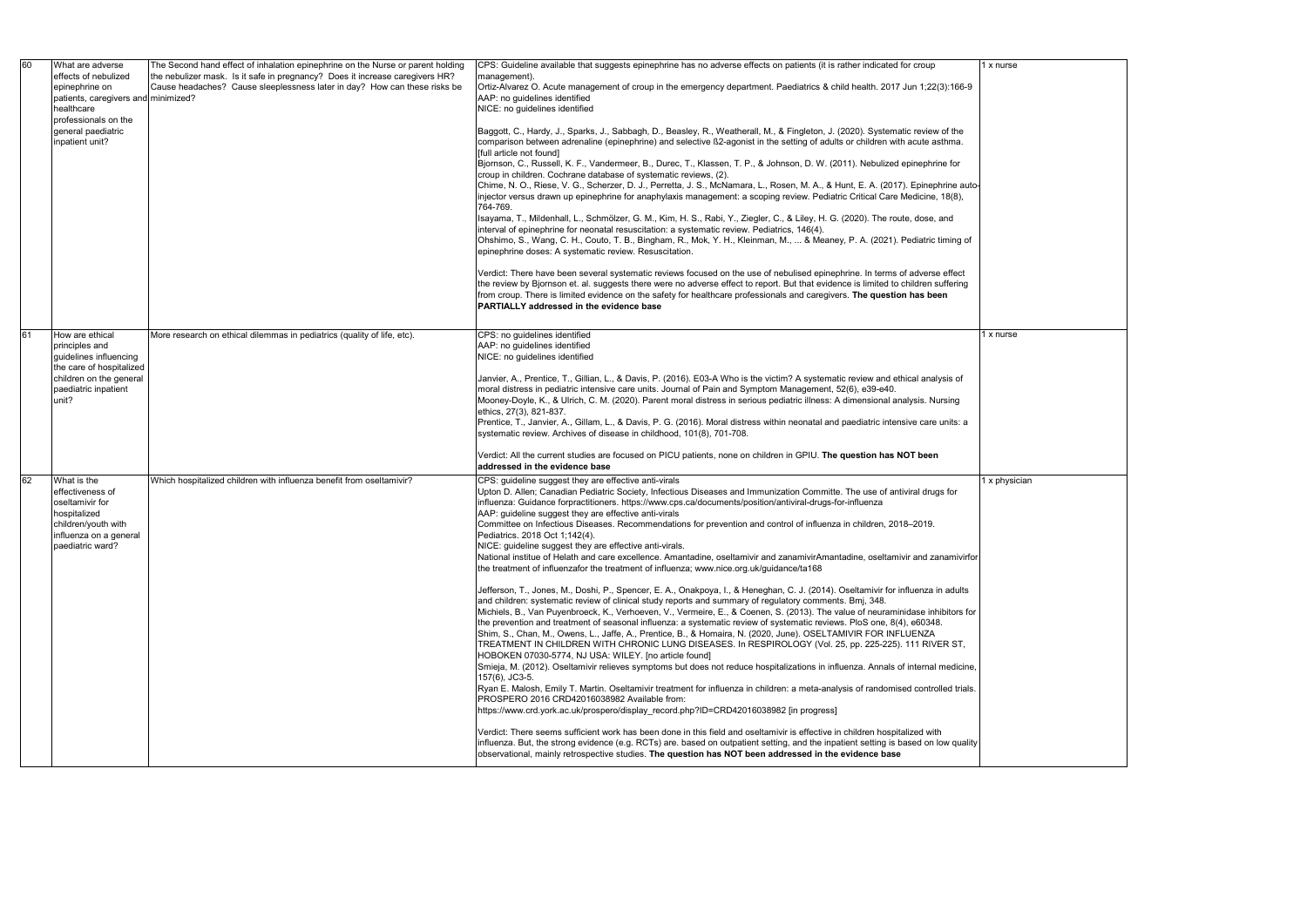| 63 |                        | What are effective tools How to improve compliance with treatment.)                                                                           | CPS: no guideline identified                                                                                                        |  |
|----|------------------------|-----------------------------------------------------------------------------------------------------------------------------------------------|-------------------------------------------------------------------------------------------------------------------------------------|--|
|    | to increase adherence  |                                                                                                                                               | AAP: no guideline identified                                                                                                        |  |
|    | with recommended       |                                                                                                                                               | NICE: no guideline identified                                                                                                       |  |
|    | therapies for          |                                                                                                                                               |                                                                                                                                     |  |
|    | hospitalized           |                                                                                                                                               | Chistol, I., Tan, Z., Mohamed, S., Mohamed, S., Halim, N. A., & Morris, V. (2019). P163 Adherence to the bronchiolitis              |  |
|    | children/youth on a    |                                                                                                                                               | guidelines-a departmental study between November 2018-january 2019.                                                                 |  |
|    | general paediatric     |                                                                                                                                               | Coffman, J. M., Cabana, M. D., Bekmezian, A., Cho, C., Hersh, A., Okumura, M., & Patel, M. R. (2010). A Systematic Review           |  |
|    | ward?                  |                                                                                                                                               | Of Interventions To Improve The Prescribing Of Asthma Medications To Children. D40. INNOVATIVE APPROACHES AND                       |  |
|    |                        |                                                                                                                                               | NEW DEVELOPMENTS IN LUNG HEALTH RESEARCH, A5801-A5801. [article not found]                                                          |  |
|    |                        |                                                                                                                                               | Frogel, M. (2010). A systematic review of compliance with palivizumab administration for RSV immunoprophylaxis. Journal of          |  |
|    |                        |                                                                                                                                               | Managed Care Pharmacy, 16(1), 46-58.                                                                                                |  |
|    |                        |                                                                                                                                               | Okelo, S. O., Butz, A. M., Sharma, R., Diette, G. B., Pitts, S. I., King, T. M.,  & Robinson, K. A. (2013). Interventions to modify |  |
|    |                        |                                                                                                                                               | health care provider adherence to asthma guidelines: a systematic review. Pediatrics, 132(3), 517-534.                              |  |
|    |                        |                                                                                                                                               |                                                                                                                                     |  |
|    |                        |                                                                                                                                               | Verdict: The available evidence does not provide any direction to which tools increase adherence. The question has NOT been         |  |
|    |                        |                                                                                                                                               | addressed in the evidence base                                                                                                      |  |
| 64 | What is the            | Is procalcitonin effective to diagnose serious bacterial infections?                                                                          | CPS: procalcitonin does diagnose early onset of bacterial sepsis.                                                                   |  |
|    | effectiveness of       |                                                                                                                                               | Jefferies AL. Management of term infants at increased risk for early-onset bacterial sepsis. Paediatrics & child health. 2017 Jul   |  |
|    | procalcitonin in       |                                                                                                                                               | 1;22(4):223-8.                                                                                                                      |  |
|    | diagnosing a serious   |                                                                                                                                               | AAP: no guideline identified                                                                                                        |  |
|    | bacterial infection in |                                                                                                                                               | NICE: guideline found but limited to ED and ICU                                                                                     |  |
|    | children/youth         |                                                                                                                                               |                                                                                                                                     |  |
|    | hospitalized in a      |                                                                                                                                               | Bell, J. M., Shields, M. D., Agus, A., Dunlop, K., Bourke, T., Kee, F., & Lynn, F. (2015). Clinical and cost-effectiveness of       |  |
|    | general paediatric     |                                                                                                                                               | procalcitonin test for prodromal meningococcal Disease-A meta-analysis. PLoS One, 10(6), e0128993.                                  |  |
|    | inpatient unit?        |                                                                                                                                               | Ritchie, B., Porritt, K., Marin, T., & Williams, N. (2020). Diagnostic test accuracy of serum measurement of procalcitonin and C-   |  |
|    |                        |                                                                                                                                               | reactive protein for bone and joint infection in children and adolescents: a systematic review protocol. JBI evidence synthesis,    |  |
|    |                        |                                                                                                                                               | 18(3), 564-570. [protocol]                                                                                                          |  |
|    |                        |                                                                                                                                               | Schuetz, P., Muller, B., Christ Crain, M., Stolz, D., Tamm, M., Bouadma, L.,  & Briel, M. (2013). Procalcitonin to initiate or      |  |
|    |                        |                                                                                                                                               | discontinue antibiotics in acute respiratory tract infections. Evidence Based Child Health: A Cochrane Review Journal, 8(4),        |  |
|    |                        |                                                                                                                                               | 1297-1371. [does not cover inpatient care]                                                                                          |  |
|    |                        |                                                                                                                                               |                                                                                                                                     |  |
|    |                        |                                                                                                                                               | Verdict: For certain infections (meningitis) evidence has been found that suggests procalcitonin is effective in the initial        |  |
|    |                        |                                                                                                                                               | diagnosis stage. There is some evidence for meningitis, procalcitonin can be helpful, but evidence is limited for other conditions, |  |
|    |                        |                                                                                                                                               | and regarding its use in the GPIU. The question has been PARTIALLY addressed in the evidence base                                   |  |
| 65 | What are medication-   | Pharmacokinetics of drugs in children.                                                                                                        | CPS: no guidelines identified                                                                                                       |  |
|    | related information    | Who can we contact if we have a question about meds?                                                                                          | AAP: no guidelines identified                                                                                                       |  |
|    | management system or   |                                                                                                                                               | NICE: no guidelines identified                                                                                                      |  |
|    | tool improves outcomes |                                                                                                                                               |                                                                                                                                     |  |
|    | of children/youth      |                                                                                                                                               | No studies identified                                                                                                               |  |
|    | hospitalized in a      |                                                                                                                                               |                                                                                                                                     |  |
|    | general paediatric     |                                                                                                                                               | Verdict: No studies identified. The question has NOT been addressed in the evidence base                                            |  |
|    | inpatient unit?        |                                                                                                                                               |                                                                                                                                     |  |
|    |                        |                                                                                                                                               |                                                                                                                                     |  |
| 66 |                        | Can a national network   A national collaborative could help to improve quality care of hospitalized children   CPS: no guidelines identified |                                                                                                                                     |  |
|    | improve care for       | nationwide.                                                                                                                                   | AAP: no guidelines identified                                                                                                       |  |
|    | children/youth on the  |                                                                                                                                               | NICE: no guidelines identified                                                                                                      |  |
|    | general paediatric     |                                                                                                                                               |                                                                                                                                     |  |
|    | inpatient unit?        |                                                                                                                                               | No studies identified                                                                                                               |  |
|    |                        |                                                                                                                                               |                                                                                                                                     |  |
|    |                        |                                                                                                                                               | Verdict: No studies identified. The question has NOT been addressed in the evidence base                                            |  |
| 67 | What are the most      | could cough assist (in/exsulflator) be used more instead of deep suctioning to help                                                           | CPS: suction during resuscitation and Bronchiolitis management                                                                      |  |
|    | effective methods for  | clear secretions?                                                                                                                             | Friedman JN, Rieder MJ, Walton JM, Canadian Paediatric Society, Acute Care Committee, Drug Therapy and Hazardous                    |  |
|    | oral and nasal         | In particular, what is the value of aggressive vs. minimalist approaches to                                                                   | Substances Committee. Bronchiolitis: recommendations for diagnosis, monitoring and management of children one to 24                 |  |
|    | suctioning (i.e        | suctioning.                                                                                                                                   | months of age. Paediatrics & child health. 2014 Nov 3;19(9):485-91.                                                                 |  |
|    | aggressive vs          |                                                                                                                                               | Finan E, Campbell DM, Aziz K, McNamara PJ. Update for Canadian NRP providers: A case-based review. Paediatrics & child              |  |
|    | minimalist, cough      |                                                                                                                                               | health. 2017 Sep 1;22(6):351-3.                                                                                                     |  |
|    | assist vs deep         |                                                                                                                                               | AAP: no guidelines identified                                                                                                       |  |
|    | suctioning) of         |                                                                                                                                               | NICE: acknowledges that there is no evidence                                                                                        |  |
|    | hospitalized           |                                                                                                                                               |                                                                                                                                     |  |
|    | children/youth on a    |                                                                                                                                               | No studies identified                                                                                                               |  |
|    | general paediatric     |                                                                                                                                               |                                                                                                                                     |  |
|    | inpatient unit?        |                                                                                                                                               | Verdict: No studies identified. The question has NOT been addressed in the evidence base                                            |  |

|  | 1 x physician        |
|--|----------------------|
|  |                      |
|  |                      |
|  |                      |
|  |                      |
|  |                      |
|  |                      |
|  |                      |
|  |                      |
|  |                      |
|  |                      |
|  |                      |
|  | 1 x physician        |
|  |                      |
|  |                      |
|  |                      |
|  |                      |
|  |                      |
|  |                      |
|  |                      |
|  |                      |
|  |                      |
|  |                      |
|  |                      |
|  |                      |
|  |                      |
|  | 1 x physician        |
|  | 1 x parent/caregiver |
|  |                      |
|  |                      |
|  |                      |
|  |                      |
|  |                      |
|  | $1 \times$ physician |
|  |                      |
|  |                      |
|  |                      |
|  |                      |
|  |                      |
|  | 2 x physician        |
|  |                      |
|  |                      |
|  |                      |
|  |                      |
|  |                      |
|  |                      |
|  |                      |
|  |                      |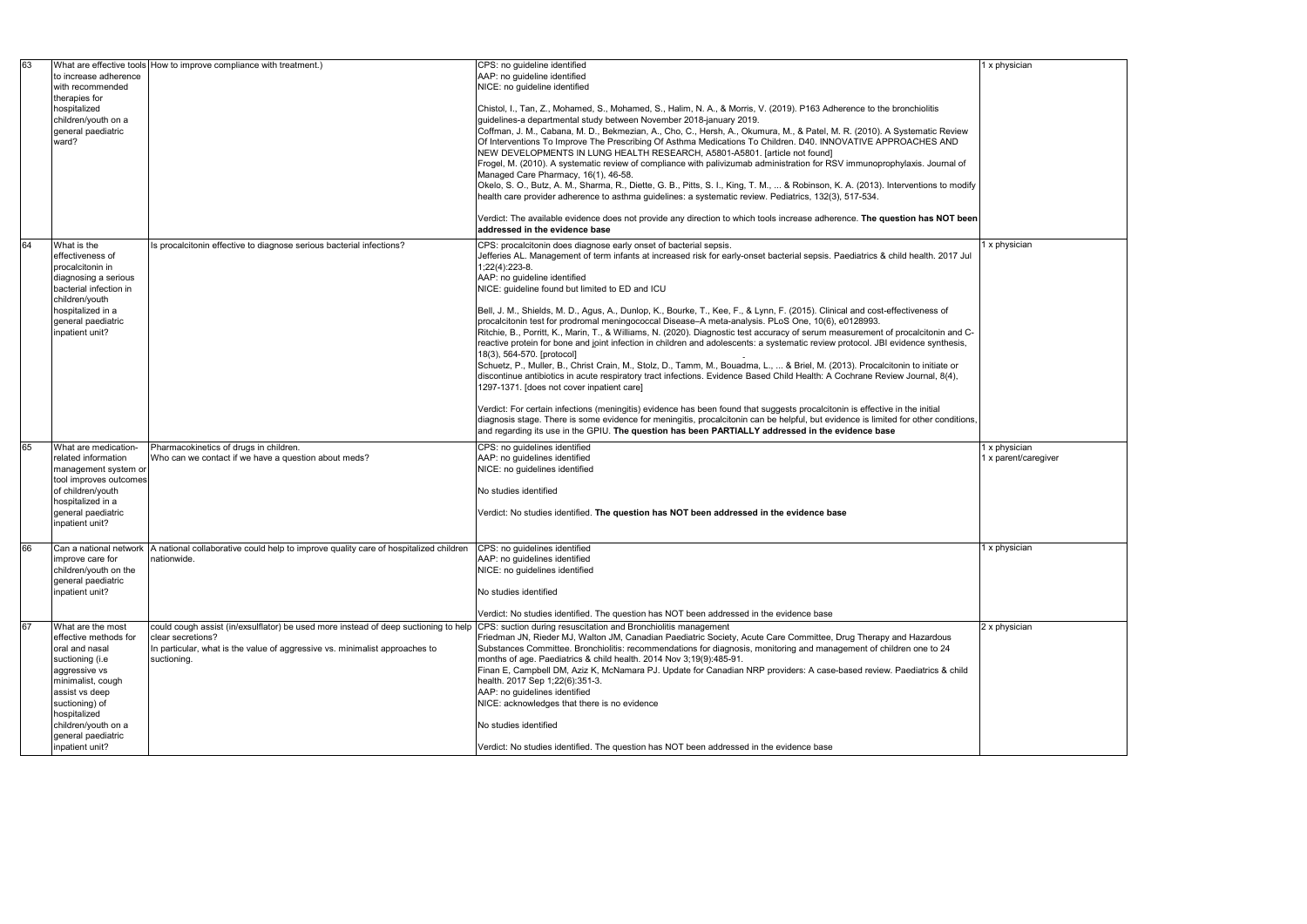| 68  | What are non-<br>antimicrobial therapies<br>for hospitalized<br>children/youth with<br>chronic otitis media on<br>the general paediatric<br>inpatient unit?                | alternative options to antibiotic for children with Chronic ear infections                                                 | CPS: guideline found is on acute otitis media. Nothing found on chronic<br>Le Saux N, Robinson JL, Canadian Paediatric Society, Infectious Diseases and Immunization Committee. Management of<br>acute otitis media in children six months of age and older. Paediatrics & child health. 2016 Feb 5;21(1):39-44.<br>AAP: guideline found is on acute otitis media. Nothing found on chronic<br>NICE: guideline found is on acute otitis media. Nothing found on chronic<br>National Institute of Health and Care Excellence; Otitis media (acute): antimicrobial prescribing; www.nice.org.uk/guidance/ng91<br>Head, K., Chong, L. Y., Bhutta, M. F., Morris, P. S., Vijayasekaran, S., Burton, M. J., Schilder, A. G., & Brennan-Jones, C. G.<br>(2020). Topical antiseptics for chronic suppurative otitis media. The Cochrane database of systematic reviews, 1(1), CD013055.<br>Ranakusuma, R. W., Pitoyo, Y., Safitri, E. D., Thorning, S., Beller, E. M., Sastroasmoro, S., & Del Mar, C. B. (2018). Systemic<br>corticosteroids for acute otitis media in children. The Cochrane database of systematic reviews, 3(3), CD012289.<br>https://doi.org/10.1002/14651858.CD012289.pub2<br>Verdict: Only one systematic review found that looked at use of antiseptics. But the evidence is limited and are based on<br>outpatient care. The question has NOT been addressed in the evidence base                                                                                                                                                                                                                                                                                                                                                                                                                                                                                                                                                                                                                                                                                                                                                                                                                                                                                                                                                                                                                                                                                                                                                                                                                                                                                                                                                                                                                                                                                                                                                                                           |
|-----|----------------------------------------------------------------------------------------------------------------------------------------------------------------------------|----------------------------------------------------------------------------------------------------------------------------|-----------------------------------------------------------------------------------------------------------------------------------------------------------------------------------------------------------------------------------------------------------------------------------------------------------------------------------------------------------------------------------------------------------------------------------------------------------------------------------------------------------------------------------------------------------------------------------------------------------------------------------------------------------------------------------------------------------------------------------------------------------------------------------------------------------------------------------------------------------------------------------------------------------------------------------------------------------------------------------------------------------------------------------------------------------------------------------------------------------------------------------------------------------------------------------------------------------------------------------------------------------------------------------------------------------------------------------------------------------------------------------------------------------------------------------------------------------------------------------------------------------------------------------------------------------------------------------------------------------------------------------------------------------------------------------------------------------------------------------------------------------------------------------------------------------------------------------------------------------------------------------------------------------------------------------------------------------------------------------------------------------------------------------------------------------------------------------------------------------------------------------------------------------------------------------------------------------------------------------------------------------------------------------------------------------------------------------------------------------------------------------------------------------------------------------------------------------------------------------------------------------------------------------------------------------------------------------------------------------------------------------------------------------------------------------------------------------------------------------------------------------------------------------------------------------------------------------------------------------------------------------------------------------------------------------------------------------------------------------------------|
| 69  | What are effective<br>treatments for<br>children/youth and<br>adolescents<br>hospitalized with eating<br>disorders on the<br>general paediatric<br>inpatient unit?         | Eating disorders,<br>the organized diagnostic approach of eating disorders, for example, crying on food<br>and many others | CPS: guideline are not directed towards inpatient care (family based treatment)<br>Norris ML, Hiebert JD, Katzman DK. Determining treatment goal weights for children and adolescents with anorexia nervosa.<br>Paediatrics & child health. 2018 Nov 19;23(8):551-.<br>Findlay S, Pinzon J, Taddeo D, Katzman DK, Canadian Paediatric Society, Adolescent Health Committee. Family-based<br>treatment of children and adolescents with anorexia nervosa: Guidelines for the community physician. Paediatrics & child<br>health. 2010 Jan 1;15(1):31-5.<br>AAP: no guideline identified<br>NICE: detailed guideline available but treatments are not confined to inpatient care<br>NICE guideline, Eating disorders: recognition and treatment; http://www.nice.org.uk/guidance/ng69<br>Gelin, Z., Cook-Darzens, S., Simon, Y., & Hendrick, S. (2016). Two models of multiple family therapy in the treatment of<br>adolescent anorexia nervosa: a systematic review. Eating and Weight Disorders-Studies on Anorexia, Bulimia and Obesity,<br>21(1), 19-30. [family therapy models, not inpatient care]<br>Hay, P. J., Touyz, S., Claudino, A. M., Lujic, S., Smith, C. A., & Madden, S. (2019). Inpatient versus outpatient care, partial<br>hospitalisation and waiting list for people with eating disorders. Cochrane Database of Systematic Reviews, (1).<br>Herpertz, S., Hagenah, U., Vocks, S., von Wietersheim, J., Cuntz, U., & Zeeck, A. (2011). The diagnosis and treatment of<br>eating disorders. Deutsches Ärzteblatt International, 108(40), 678. [not a systematic review]<br>Isserlin, L., Spettigue, W., Norris, M., & Couturier, J. (2020). Outcomes of inpatient psychological treatments for children and<br>adolescents with eating disorders at time of discharge: a systematic review. Journal of eating disorders, 8(1), 1-17.<br>Lyza Norton, Joy Parkinson, Neil Harris, Laura Hart, Morgan Cole. Food communication practices for the prevention of<br>disordered eating ("problems with eating, body image and weight") in children - a systematic review PROSPERO 2020<br>CRD42020201141 Available from: https://www.crd.york.ac.uk/prospero/display_record.php?ID=CRD42020201141 [In-progress]<br>Tora Margrethe Hustad, Ida Maria Brennhaugen, Benjamin Andersen Sandoval, Ingrid Borren, Astrid Austvoll-Dahlgren, Silje<br>Steinsbekk. Effects of interventions for eating disorders in children and adolescents: An overview of systematic reviews<br>PROSPERO 2020 CRD42020169210 Available from:<br>https://www.crd.york.ac.uk/prospero/display_record.php?ID=CRD42020169210 [In-progress]<br>Laura Reale, Carlotta Cirone, Benedetto Vitiello, Federico Amianto, Chiara Davico, Federica Ricci. Antipsychotic drugs for<br>eating disorders in children and adolescents: a systematic review and meta-analysis. PROSPERO 2019 CRD42019145595<br>Available from: https://www.crd.york.ac.uk/prospero/display record.php?ID=CRD42019145595 [In-progress] |
| 170 | What tools or<br>techniques can<br>increase the success<br>rate of lumbar<br>punctures in children<br>and youth hospitalized<br>on a general paediatric<br>inpatient unit? | Predictors of difficult LP and/or use of POCUS to optimize LP success rates                                                | CPS: no guidelines identified, other than focused on pain management<br>Trottier ED, Doré-Bergeron MJ, Chauvin-Kimoff L, Baerg K, Ali S. Managing pain and distress in children undergoing brief<br>diagnostic and therapeutic procedures. Paediatrics & child health. 2019 Dec 9;24(8):509-21.<br>AAP: no guideline identified.<br>NICE: no guideline identified<br>Zummer, J., Desjardins, M. P., Séguin, J., Roy, M., & Gravel, J. (2020). Emergency physician performed ultrasound-assisted<br>lumbar puncture in children: A randomized controlled trial. The American journal of emergency medicine. [not a systematic<br>review]-ultrasound -> high success<br>Foster, J. P., Taylor, C., & Spence, K. (2017). Topical anaesthesia for needle related pain in newborn infants. Cochrane<br>Database of Systematic Reviews, (2). [Systematic review] -> results are inconclusive<br>Kirschner, J., & Hunter, B. (2019). Ultrasound-assisted lumbar puncture (LP) does not increase procedural success but reduces<br>traumatic LPs. Acp Journal Club, 170(2). [review]<br>Gottlieb, M., Holladay, D., & Peksa, G. D. (2019). Ultrasound assisted lumbar punctures: a systematic review and<br>meta analysis. Academic Emergency Medicine, 26(1), 85-96.<br>Shaikh F, Brzezinski J, Alexander S, Arzola C, Carvalho JC, Beyene J, Sung L. Ultrasound imaging for lumbar punctures and<br>epidural catheterisations: systematic review and meta-analysis. Bmj. 2013 Mar 26;346.<br>Abiola Olowoyeye, Charles Okwundu, Opeyemi Fadahunsi, Jerome Okudo, Kare Opaneye. Ultrasound imaging compared with<br>anatomical for pediatric lumbar puncture. PROSPERO 2017 CRD42017055800 Available from:<br>https://www.crd.york.ac.uk/prospero/display_record.php?ID=CRD42017055800 [In-progress]<br>Verdict: Some work has been done, but the results are inconclusive. The systematic review by Shaikh does find some evidence<br>in favour of ultrasound assisted lumbar puncture, but the pediatric population was negligible in the review. While the question<br>has been studied, the overall evidence is uncertain. TThe question has NOT been addressed in the evidence base                                                                                                                                                                                                                                                                                                                                                                                                                                                                                                                                                                                                                                                                                                                                                                                                             |

|                      | 1 x parent/caregiver              |
|----------------------|-----------------------------------|
| g91                  |                                   |
| ì.<br>)55.<br>ic     |                                   |
|                      |                                   |
|                      |                                   |
| $\ddot{\phantom{0}}$ | 1 x nurse<br>1 x parent/caregiver |
|                      |                                   |
|                      |                                   |
|                      |                                   |
|                      |                                   |
| ł                    |                                   |
| es]<br>e             |                                   |
|                      |                                   |
|                      |                                   |
|                      | 1 x physician                     |
|                      |                                   |
| Ł                    |                                   |
|                      |                                   |
| ces                  |                                   |
| d                    |                                   |
| <i>i</i> ith         |                                   |
| nce<br>h             |                                   |
|                      |                                   |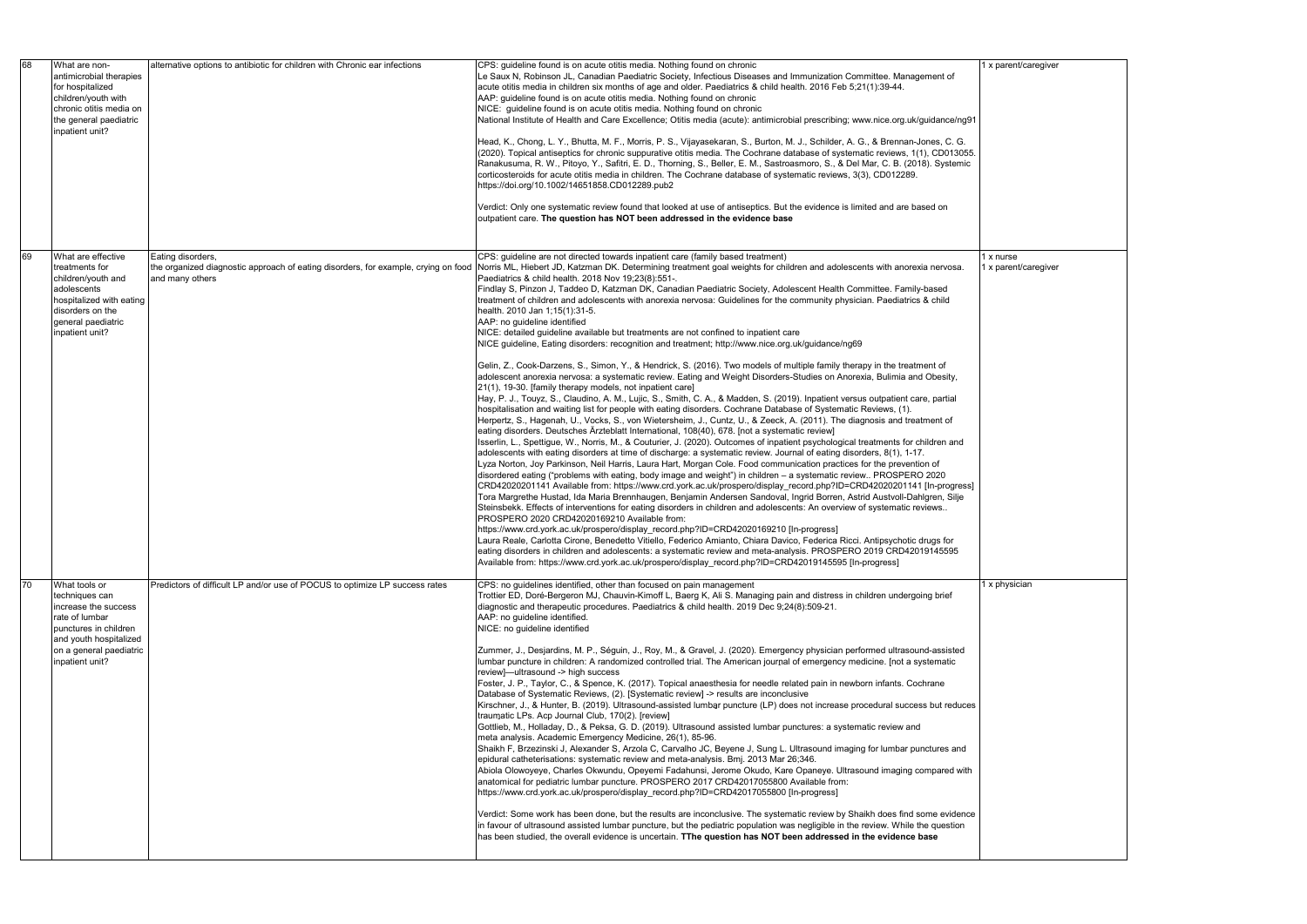| 71        | What are risk factors<br>for serious underlying<br>illnesses in children<br>who are hospitalized<br>with a brief resolved<br>unexplained event<br>(BRUE) on the general<br>paediatric inpatient<br>unit?                     | How can we differentiate between children who will have a one time BRUE and<br>kids who have larger medical issues?     | CPS: No guideline identified<br>AAP: Relevant guideline identified which outlines some risk factors, but based on limited evidence<br>Tieder JS, Bonkowsky JL, Etzel RA, Franklin WH, Gremse DA, Herman B, Katz ES, Krilov LR, Merritt JL, Norlin C, Percelay J.<br>Brief resolved unexplained events (formerly apparent life-threatening events) and evaluation of lower-risk infants. Pediatrics.<br>2016 May 1;137(5).<br>NICE: no guidelines identified<br>Brand, D. A., & Fazzari, M. J. (2018). Risk of death in infants who have experienced a brief resolved unexplained event: a meta-<br>analysis. The Journal of pediatrics, 197, 63-67.<br>Tieder, J. S., Altman, R. L., Bonkowsky, J. L., Brand, D. A., Claudius, I., Cunningham, D. J.,  & Smith, M. B. (2014).<br>Management of apparent life-threatening events in infants: a systematic review. Pediatria Polska, 89(3), T15-T29.<br>Verdict: The evidence shows that risk of death is same as baseline risk. We did not find evidence on any other risk factors. The<br>question has NOT been addressed in the evidence base                                                                                                                                                                                                                                                                                                                                                                                                                                                                                                                                                                                                                                                                                                                                                                                                                                                                  |
|-----------|------------------------------------------------------------------------------------------------------------------------------------------------------------------------------------------------------------------------------|-------------------------------------------------------------------------------------------------------------------------|-----------------------------------------------------------------------------------------------------------------------------------------------------------------------------------------------------------------------------------------------------------------------------------------------------------------------------------------------------------------------------------------------------------------------------------------------------------------------------------------------------------------------------------------------------------------------------------------------------------------------------------------------------------------------------------------------------------------------------------------------------------------------------------------------------------------------------------------------------------------------------------------------------------------------------------------------------------------------------------------------------------------------------------------------------------------------------------------------------------------------------------------------------------------------------------------------------------------------------------------------------------------------------------------------------------------------------------------------------------------------------------------------------------------------------------------------------------------------------------------------------------------------------------------------------------------------------------------------------------------------------------------------------------------------------------------------------------------------------------------------------------------------------------------------------------------------------------------------------------------------------------------------------------------------------------------------------------------|
| <b>72</b> | What are effective<br>interventions for<br>hospitalized children<br>and youth with sickle<br>cell disease on the<br>general paediatric<br>inpatient unit?<br>E.g. Hyperhydration,<br>oxygen, antibiotics,<br>pain medication | 1) Outcomes related to various common practices in the management of sick cell<br>crises (e.g., hyperhydration, oxygen) | CPS: No guideline identified<br>AAP: No guideline identified<br>NICE: proposed treatment with voxelotor and crizanlizumab. Nothing published<br>National Institute of Health and Care Excellence, Sickle cell acute painful episode Evidence Update May 2014;<br>https://www.nice.org.uk/guidance/cg143/documents/cg143-sickle-cell-acute-painful-episode-evidence-update2<br>Alghamdi, M., & Al-Shahrani, M. (2020). 38. Ketamine for painful sickle cell vaso-occlusive crises: a systematic review and meta<br>analysis. European Journal of Emergency Medicine, 27(1), e14-e15. [results inconclusive for children]<br>Dunlop, R., & Bennett, K. C. (2006). Pain management for sickle cell disease in children and adults. Cochrane Database of<br>Systematic Reviews, (2). [results are inconclusive]<br>Mulaku, M., Opiyo, N., Karumbi, J., Kitonyi, G., Thoithi, G., & English, M. (2013). Evidence review of hydroxyurea for the<br>prevention of sickle cell complications in low-income countries. Archives of disease in childhood, 98(11), 908-914.<br>Saramba, M. I., Shakya, S., & Zhao, D. (2020). Analgesic management of uncomplicated acute sickle-cell pain crisis in<br>pediatrics: a systematic review and meta-analysis. Jornal de pediatria, 96(2), 142-158.<br>Yawn, B. P., Buchanan, G. R., Afenyi-Annan, A. N., Ballas, S. K., Hassell, K. L., James, A. H.,  & John-Sowah, J. (2014).<br>Management of sickle cell disease: summary of the 2014 evidence-based report by expert panel members. Jama, 312(10),<br>1033-1048.<br>Verdict: Some evidence in favor of Hydroxyurea in management of pathogenesis of sickle cell. For analgesic, evidence is<br>inconclusive. Hydroxyurea and transfusion therapy are strongly recommended for many individuals with SCD (moderate<br>evidence in favor of children). The exact query was not addressed. Seems partial. The question has been PARTIALLY<br>addressed in the evidence base |
| <b>73</b> | How should children<br>and youth with non-<br>cancer related febrile<br>neutropenia be<br>managed on the<br>general paediatric<br>inpatient unit?                                                                            | Treatment of children with non-cancer neutropenia and fever                                                             | CPS: No guideline identified<br>AAP: No guideline identified<br>NICE: No guideline identified<br>Sung, L. (2012). Initial Management of Low-Risk Pediatric Fever and Neutropenia: Efficacy and Safety, Costs, Quality-of-Life<br>Considerations, and Preferences. American Society of Clinical Oncology Educational Book, 32(1), 570-574.<br>Jessica Morgan, Jemma Cleminson, Bob Phillips, Karl Atkin, Lesley Stewart. Systematic review of reductions in therapy for<br>children with low risk febrile neutropenia. PROSPERO 2014 CRD42014005817 Available from:<br>https://www.crd.york.ac.uk/prospero/display record.php?ID=CRD42014005817 [In-progress]<br>Costa V, Ungar W. Caspofungin in the empiric treatment of febrile neutropenia in paediatric patients: A comparison with<br>conventional and liposomal amphotericin B. Toronto: Technology Assessment at SickKids (TASK). Report No. 2008-01. 2008<br>[In-progress]<br>Sung L, Manji A, Beyene J, Dupuis LL, Alexander S, Phillips R, Lehrnbecher T. Fluoroquinolones in children with fever and<br>neutropenia: a systematic review of prospective trials. Pediatric Infectious Disease Journal 2012; 31(5): 431-435 [In-progress]<br>Verdict: No evidence found but much work in progress. The question has NOT been addressed in the evidence base                                                                                                                                                                                                                                                                                                                                                                                                                                                                                                                                                                                                                                            |

|  | 1 x friend/family member |  |  |  |
|--|--------------------------|--|--|--|
|  |                          |  |  |  |
|  |                          |  |  |  |
|  |                          |  |  |  |
|  |                          |  |  |  |
|  |                          |  |  |  |
|  |                          |  |  |  |
|  |                          |  |  |  |
|  |                          |  |  |  |
|  |                          |  |  |  |
|  | 1 x physician            |  |  |  |
|  |                          |  |  |  |
|  |                          |  |  |  |
|  |                          |  |  |  |
|  |                          |  |  |  |
|  |                          |  |  |  |
|  |                          |  |  |  |
|  |                          |  |  |  |
|  |                          |  |  |  |
|  |                          |  |  |  |
|  |                          |  |  |  |
|  |                          |  |  |  |
|  |                          |  |  |  |
|  |                          |  |  |  |
|  |                          |  |  |  |
|  |                          |  |  |  |
|  |                          |  |  |  |
|  | 1 x physician            |  |  |  |
|  |                          |  |  |  |
|  |                          |  |  |  |
|  |                          |  |  |  |
|  |                          |  |  |  |
|  |                          |  |  |  |
|  |                          |  |  |  |
|  |                          |  |  |  |
|  |                          |  |  |  |
|  |                          |  |  |  |
|  |                          |  |  |  |
|  |                          |  |  |  |
|  |                          |  |  |  |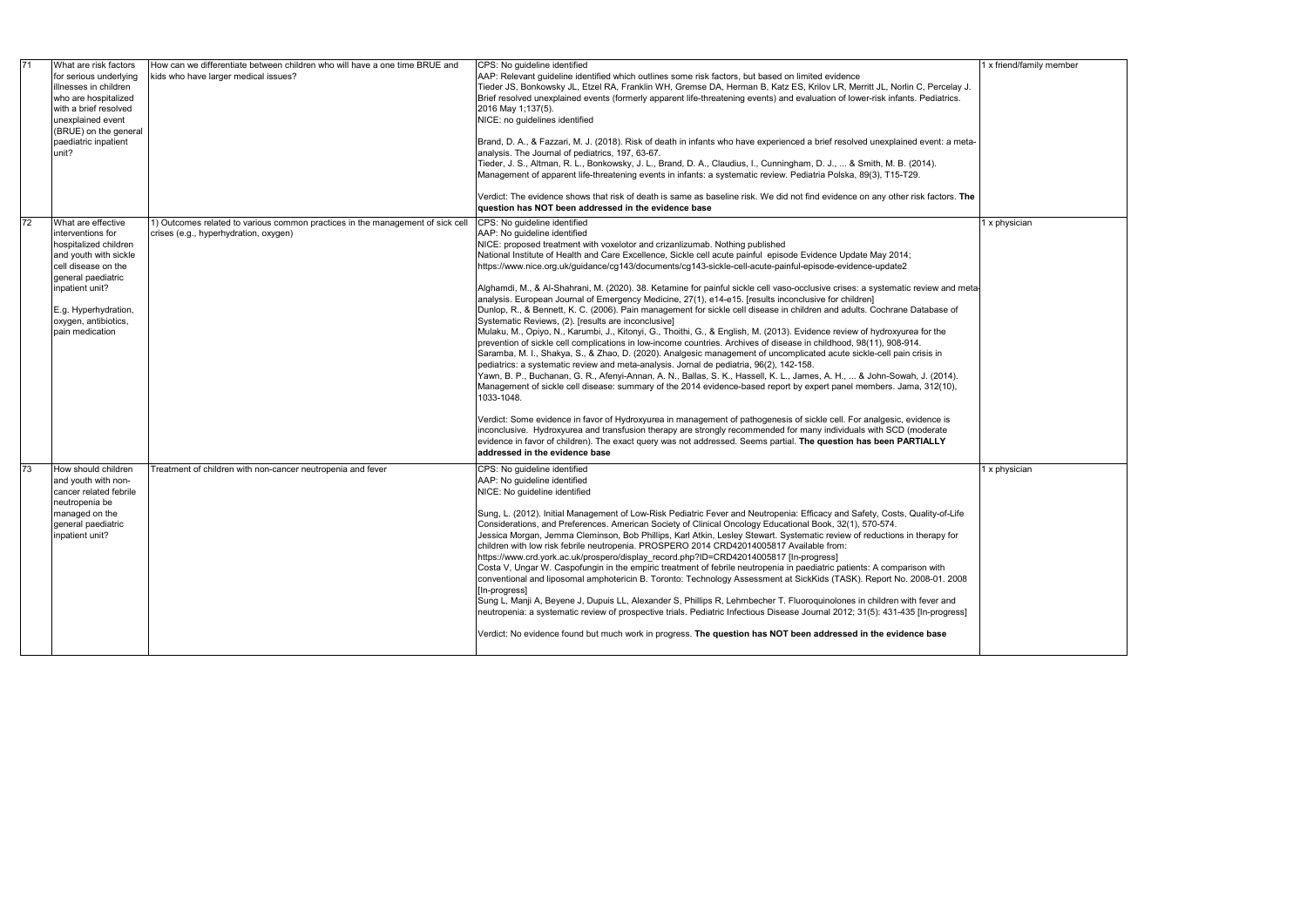| 74 | 1. Febrile infants under 30 days old: can LOS be reduced from the traditional 48h if<br>What are evidence-<br>based quidelines on the certain clinical and biologic criteria met?<br>management of infants   After how long are cultures (blood, CSF, urine) positive if pathogenic? (some<br>research on this but little in Canada)<br>under 1 month $/3$<br>Q#2 Can there be a CPG for infants with fever without source (age <90 days)?<br>month with fever |                                                                                                                                                                                                                                 | CPS: No guideline identified<br>AAP: No quideline identified<br>NICE: Guideline available on diagnosis and treatment but limited evidence referenced.<br>National Institute of Health and Care Excellence, Fever in under 5s: assessment and initial management;<br>www.nice.org.uk/guidance/ng143                                                                                                                                                                                                                                                                                                                                                                                                                                                                                                                                                                                                                                                                                                                                                                                                                                                                                                                                                                                                                                                                                                                                            |  |  |  |  |
|----|----------------------------------------------------------------------------------------------------------------------------------------------------------------------------------------------------------------------------------------------------------------------------------------------------------------------------------------------------------------------------------------------------------------------------------------------------------------|---------------------------------------------------------------------------------------------------------------------------------------------------------------------------------------------------------------------------------|-----------------------------------------------------------------------------------------------------------------------------------------------------------------------------------------------------------------------------------------------------------------------------------------------------------------------------------------------------------------------------------------------------------------------------------------------------------------------------------------------------------------------------------------------------------------------------------------------------------------------------------------------------------------------------------------------------------------------------------------------------------------------------------------------------------------------------------------------------------------------------------------------------------------------------------------------------------------------------------------------------------------------------------------------------------------------------------------------------------------------------------------------------------------------------------------------------------------------------------------------------------------------------------------------------------------------------------------------------------------------------------------------------------------------------------------------|--|--|--|--|
|    | without a source?                                                                                                                                                                                                                                                                                                                                                                                                                                              |                                                                                                                                                                                                                                 | Purssell, E. (2011). Systematic review of studies comparing combined treatment with paracetamol and ibuprofen, with either<br>drug alone. Archives of disease in childhood, 96(12), 1175-1179. [> 6 months]<br>Tan, E., Braithwaite, I., McKinlay, C. J., & Dalziel, S. R. (2020). Comparison of Acetaminophen (Paracetamol) With Ibuprofen<br>for Treatment of Fever or Pain in Children Younger Than 2 Years: A Systematic Review and Meta-analysis. JAMA network<br>open, 3(10), e2022398-e2022398. [<2 yrs]<br>Van den Bruel, A., Thompson, M. J., Haj-Hassan, T., Stevens, R., Moll, H., Lakhanpaul, M., & Mant, D. (2011). Diagnostic value<br>of laboratory tests in identifying serious infections in febrile children: systematic review. Bmj, 342. [Ambulatory]<br>Wallace, S. S., Lopez, M. A., & Caviness, A. C. (2017). Impact of enterovirus testing on resource use in febrile young infants: a<br>systematic review. Hospital pediatrics, 7(2), 96-102. [0 to 3 months]<br>Watts, R., & Robertson, J. (2012). Non-pharmacological management of fever in otherwise healthy children. JBI Evidence<br>Synthesis, 10(28), 1634-1687. [3 months to 18 yrs]<br>Verdict: No evidence-based guidelines available. NICE guideline only suggests what symptoms to observe, what diagnostics to<br>carry and to provide parenteral antibiotics based on certain criteria. The question has NOT been addressed in the evidence<br>base. |  |  |  |  |
| 75 | sedate (eq. feed and<br>sleep) diagnostic tests<br>(eg. CT scans) for<br>children and youth<br>admitted on a general<br>paediatric inpatient<br>unit?                                                                                                                                                                                                                                                                                                          | What are effective non- What is the success rate of non-sedate (eg. feed and sleep) diagnostic tests (eg.<br>CT scans) in children at different ages?<br>Are there non-invasive interventions which increase this success rate? | CPS: No guideline identified<br>AAP: No quideline identified<br>NICE: No guideline identified<br>Heye, P., Saavedra, J., Victoria, T., & Laje, P. (2020). Accuracy of unenhanced, non-sedated MRI in the diagnosis of acute<br>appendicitis in children. Journal of pediatric surgery, 55(2), 253-256. https://doi.org/10.1016/j.jpedsurg.2019.10.039<br>Verdict: Only evidence found is focused on non-sedated MRI for a particular cohort of cases based on a review that was not a<br>systematic review. The question has NOT been addressed in the evidence base.                                                                                                                                                                                                                                                                                                                                                                                                                                                                                                                                                                                                                                                                                                                                                                                                                                                                         |  |  |  |  |

| 2 x physician |  |  |
|---------------|--|--|
|               |  |  |
|               |  |  |
|               |  |  |
|               |  |  |
|               |  |  |
|               |  |  |
|               |  |  |
|               |  |  |
|               |  |  |
|               |  |  |
|               |  |  |
|               |  |  |
|               |  |  |
|               |  |  |
|               |  |  |
|               |  |  |
|               |  |  |
|               |  |  |
| 1 x nurse     |  |  |
|               |  |  |
|               |  |  |
|               |  |  |
|               |  |  |
|               |  |  |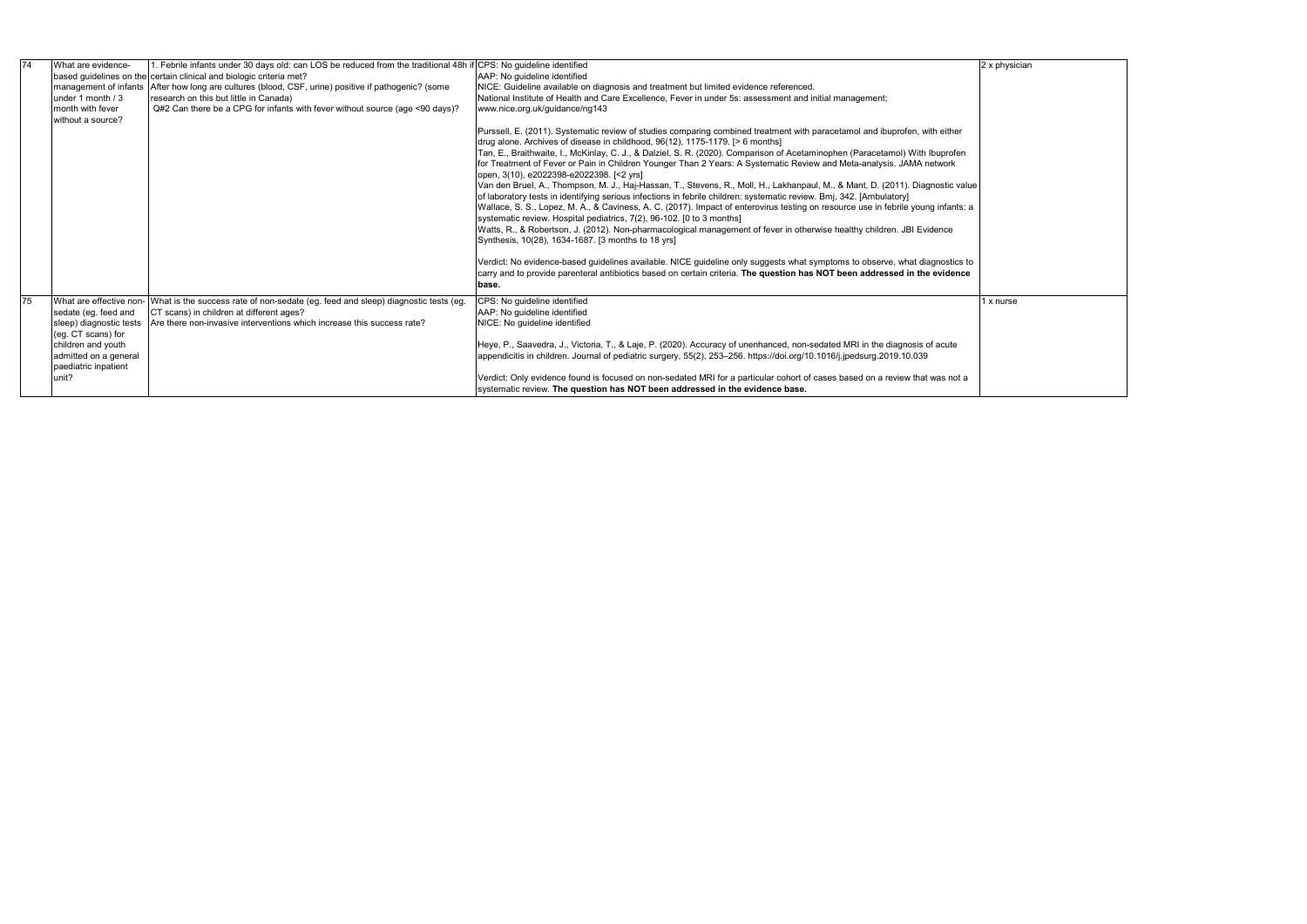## **More detailed information to be shown on the JLA website for the questions discussed at the final workshop.**

| <b>PSP Name</b>          | of verified<br>uncertainties<br>identified by<br>the PSP | Total number Workshop ID Project ID |    | Uncertainty (PICO formatted indicative<br>uncertainty where possible. Advised minimum<br>requirements are 'Population' and<br>'Intervention'. Not all submissions may be<br>suitable for PICO structure, but they should be<br>in a format that will ultimately be of value to the<br>research community)            | Explanatory note (a plain language summary of up to<br>why it is important, for research funders to begin<br>working on. PSPs may wish to include examples of the<br>original survey submissions here)                                                                  | Date of the<br>workshop | Rank of the<br>the final<br>workshop. (If<br>no rank was<br>agreed, please<br>indicate) | Evidence (reference, and weblink where available, to the most recent relevant systematic review identified by the PSP, plus a maximum of 2 other<br>150 words, explaining key points of the uncertainty and  priority setting uncertainty at  systematic reviews, including protocols for future systematic reviews, that the PSP considers relevant.)                                                                                                                                                                                                                                                                                                                                                                                                                                                                                                                                                                                                                                                                                                                                                                                                                                                                                                                                                                                                                                                                                                                                                                                                                                                                                                  |
|--------------------------|----------------------------------------------------------|-------------------------------------|----|----------------------------------------------------------------------------------------------------------------------------------------------------------------------------------------------------------------------------------------------------------------------------------------------------------------------|-------------------------------------------------------------------------------------------------------------------------------------------------------------------------------------------------------------------------------------------------------------------------|-------------------------|-----------------------------------------------------------------------------------------|---------------------------------------------------------------------------------------------------------------------------------------------------------------------------------------------------------------------------------------------------------------------------------------------------------------------------------------------------------------------------------------------------------------------------------------------------------------------------------------------------------------------------------------------------------------------------------------------------------------------------------------------------------------------------------------------------------------------------------------------------------------------------------------------------------------------------------------------------------------------------------------------------------------------------------------------------------------------------------------------------------------------------------------------------------------------------------------------------------------------------------------------------------------------------------------------------------------------------------------------------------------------------------------------------------------------------------------------------------------------------------------------------------------------------------------------------------------------------------------------------------------------------------------------------------------------------------------------------------------------------------------------------------|
| Paediatric Hospital Care | 75                                                       |                                     |    | What best practices and/or care models exist for<br>inpatient care for children and youth with medical<br>complexity on the general paediatric inpatient unit?                                                                                                                                                       | Children with medical complexity have unique needs, as<br>such it is important to best practices for their care on the<br>general paediatric inpatient unit                                                                                                             | Aug 18-19<br>2021       |                                                                                         | Bradshaw, S., Bem, D., Shaw, K., Taylor, B., Chiswell, C., Salama, M.,  & Cummins, C. (2019). Improving health, wellbeing and parenting skills in parents of<br>children with special health care needs and medical complexity–a scoping review. BMC pediatrics, 19(1), 1-11.                                                                                                                                                                                                                                                                                                                                                                                                                                                                                                                                                                                                                                                                                                                                                                                                                                                                                                                                                                                                                                                                                                                                                                                                                                                                                                                                                                           |
| Paediatric Hospital Care |                                                          |                                     |    | What methods of communication are most<br>effective between patients, caregivers and health<br>care providers on a general paediatric inpatient<br>unit?                                                                                                                                                             | A multi-disciplinary team is reponsible for care of children<br>within the general paediatric inpatient unit, as such it is<br>important to identify the best ways for these healthcare<br>professionals to communicate effectively with children and<br>their families | Aug 18-19<br>2021       |                                                                                         | Oja, C., Edbom, T., Nager, A., Månsson, J., & Ekblad, S. (2020). Informing children of their parent's illness: A systematic review of intervention programs with child<br>outcomes in all health care settings globally from inception to 2019. PloS one, 15(5), e0233696<br>Goyal, A. A., Tur, K., Mann, J., Townsend, W., Flanders, S. A., & Chopra, V. (2017). Do Bedside Visual Tools Improve Patient and Caregiver Satisfaction? A<br>Systematic Review of the Literature. Journal of hospital medicine, 12(11), 930-936.<br>Communication in the support to the ill child (reference not found)                                                                                                                                                                                                                                                                                                                                                                                                                                                                                                                                                                                                                                                                                                                                                                                                                                                                                                                                                                                                                                                   |
| Paediatric Hospital Care | 75                                                       |                                     | 34 | What are best practices and support strategies for<br>on the general paediatric inpatient unit?                                                                                                                                                                                                                      | Indigenous children and families face unique challenges, as<br>Indigenous parents, families and children and youth such it is important to best practices for their care on the<br>general paediatric inpatient unit                                                    | Aug 18-19<br>2021       |                                                                                         | Disparities in infant hospitalizations in Indigenous and non-Indigenous populations in Quebec, Canada<br>Pediatric hospital admissions in Indigenous children: a population-based study in remote Australia<br>Functional outcomes during inpatient rehabilitation for American Indian and Alaska Native children with traumatic brain injury                                                                                                                                                                                                                                                                                                                                                                                                                                                                                                                                                                                                                                                                                                                                                                                                                                                                                                                                                                                                                                                                                                                                                                                                                                                                                                           |
| Paediatric Hospital Care | 75                                                       |                                     | 30 | How can we ensure that healthcare delivery in<br>hospital meets the needs of children and youth with<br>developmental disabilities on the general paediatric the general paediatric inpatient unit<br>inpatient unit?                                                                                                | Children with developmental disabilities have unique needs,<br>as such it is important how best to address their needs on                                                                                                                                               | Aug 18-19<br>2021       |                                                                                         | Belanger, R., Leroux, D., & Lefebvre, P. (2021). Supporting caregivers of children born prematurely in the development of language: A scoping review. Paediatrics &<br>Child Health, 26(1), e17-e24.<br>Fang, Z., Barlow, J., & Zhang, C. (2020). Parenting programs that address physical abuse in childhood for families of children with developmental disabilities in<br>mainland China: systematic review and meta-regression. Trauma, Violence, & Abuse, 1524838020915599.                                                                                                                                                                                                                                                                                                                                                                                                                                                                                                                                                                                                                                                                                                                                                                                                                                                                                                                                                                                                                                                                                                                                                                        |
| Paediatric Hospital Care |                                                          |                                     | 31 | What are effective support strategies for parents,<br>families and children and youth hospitalized on the<br>general paediatric inpatient unit? (e.g. support<br>groups, private rooms/sleeping arrangements,<br>breastfeeding support, physical activity, making the<br>ward more adolescent-friendly, screen time) | It can be a stressful experience for children and their families Aug 18-19<br>on the general paediatric inpatien unit, as such it is important 2021<br>to understand what strategies can help these children and<br>families cope better                                |                         |                                                                                         | do Lago, A. S. D., Zaffarani, C., Mendonça, J. F. B., Moran, C. A., Costa, D., & Gomes, E. L. D. F. D. (2020). Effects of physical exercise for children and<br>adolescents undergoing hematopoietic stem cell transplantation: a systematic review and meta-analysis. Hematology, transfusion and cell therapy.<br>Rustler, V., Hagerty, M., Daeggelmann, J., Marjerrison, S., Bloch, W., & Baumann, F. T. (2017). Exercise interventions for patients with pediatric cancer during<br>inpatient acute care: a systematic review of literature. Pediatric blood & cancer, 64(11), e26567.                                                                                                                                                                                                                                                                                                                                                                                                                                                                                                                                                                                                                                                                                                                                                                                                                                                                                                                                                                                                                                                              |
| Paediatric Hospital Care |                                                          |                                     |    | What mental health supports can be provided to<br>parents, families and children and youth while<br>hospitalized on the general paediatric inpatient<br>init?                                                                                                                                                        | t can be a stressful experience for children and their families Aug 18-19<br>on the general paediatric inpatien unit, as such it is important 2021<br>to understand what can be done to support their mental<br>health                                                  |                         |                                                                                         | McCormick, R. (2017). Does access to green space impact the mental well-being of children: A systematic review. Journal of Pediatric Nursing, 37, 3-7.<br>Mirghafourvand, M., Ouladsahebmadarek, E., Hosseini, M. B., Heidarabadi, S., Asghari-Jafarabadi, M., & Hasanpour, S. (2017). The effect of creating opportunities<br>for parent empowerment program on parent's mental health: A systematic review. Iranian Journal of Pediatrics, 27(2). [NICU based]<br>Zhang, Q., Wu, J., Sheng, X., & Ni, Z. (2021). Empowerment programs for parental mental health of preterm infants: A meta-analysis. Patient Education and<br>Counseling.<br>Bieleninik, Ł., Konieczna-Nowak, L., Knapik-Szweda, S., & Kwaśniok, J. (2020). Evaluating feasibility of the LongSTEP (Longitudinal Study of music Therapy's<br>Effectiveness for Premature infants and their caregivers) protocol with a Polish cohort. Nordic Journal of Music Therapy, 29(5), 437-459.<br>Kasparian, N. A., Kan, J. M., Sood, E., Wray, J., Pincus, H. A., & Newburger, J. W. (2019). Mental health care for parents of babies with congenital heart disease<br>during intensive care unit admission: Systematic review and statement of best practice. Early human development, 139, 104837. [ICU based]<br>Parent-directed intervention versus controls whilst their child waits for diagnostic assessment: a systematic review protocol [protocol AND during waiting period]<br>Facchini, M., & Ruini, C. (2020). The role of Music Therapy in the treatment of children with cancer: a systematic review of literature. Complementary Therapies in<br>Clinical Practice, 101289. |
| Paediatric Hospital Care |                                                          |                                     | 39 | What are effective ways to incorporate shared<br>decision-making with parents and children/youth<br>hospitalized on the general paediatric inpatient<br>unit? ("Effectiveness" defined as length of stay,<br>caregiver confidence)                                                                                   | Children and family may feel they cannot participate in<br>naking decisions around the child's clinical care, as such it is 2021<br>important to understand ways to incorporate shared decision<br>making                                                               | Aug 18-19               |                                                                                         | Malone, H., Biggar, S., Javadpour, S., Edworthy, Z., Sheaf, G., & Coyne, I. (2019). Interventions for promoting participation in shared decision-making for children<br>and adolescents with cystic fibrosis. The Cochrane database of systematic reviews, 5(5), CD012578. https://doi.org/10.1002/14651858.CD012578.pub2<br>Coyne, I., O'Mathúna, D. P., Gibson, F., Shields, L., Leclercq, E., & Sheaf, G. (2016). Interventions for promoting participation in shared decision-making for children<br>with cancer. The Cochrane database of systematic reviews, 11(11), CD008970. https://doi.org/10.1002/14651858.CD008970.pub3<br>Kew, K. M., Malik, P., Aniruddhan, K., & Normansell, R. (2017). Shared decision making for people with asthma. Cochrane Database of Systematic Reviews, (10).<br>Liverpool, S., Pereira, B., Hayes, D., Wolpert, M., & Edbrooke-Childs, J. (2020). A scoping review and assessment of essential elements of shared decision-making<br>of parent-involved interventions in child and adolescent mental health. European child & adolescent psychiatry, 1-20.<br>Wyatt, K. D., List, B., Brinkman, W. B., Lopez, G. P., Asi, N., Erwin, P.,  & LeBlanc, A. (2015). Shared decision making in pediatrics: a systematic review and meta-<br>analysis. Academic pediatrics, 15(6), 573-583.<br>Yamaji, N., Suto, M., Takemoto, Y., Suzuki, D., Lopes, K. D. S., & Ota, E. (2020). Supporting the decision making of children with cancer: a meta-synthesis. Journal<br>of Pediatric Oncology Nursing, 37(6), 431-443.                                                                                                 |
| Paediatric Hospital Care | 75                                                       |                                     | 24 | What are effective strategies to mitigate the<br>impacts of prolonged inpatient hospitalizations on<br>the general paediatric inpatient unit? (e.g.<br>addressing unmet needs, prolonged separation<br>from family)                                                                                                  | Prolonged hospitalizations can be stressful for children and Aug 18-19<br>their families, as such it is important to identify effective<br>strategies to mitigate the stressors                                                                                         | 2021                    |                                                                                         | Hahn, E., Seltzer, R., Wright-Sexton, L., Boss, R., & Henderson, C. (2017). The Intensive Care Unit Isn't Right, but There Is Nowhere Else to Go: Family Experience<br>of Recurrent and Prolonged Pediatric Hospitalizations: A Systematic Review (S766). Journal of Pain and Symptom Management, 53(2), 446-447.                                                                                                                                                                                                                                                                                                                                                                                                                                                                                                                                                                                                                                                                                                                                                                                                                                                                                                                                                                                                                                                                                                                                                                                                                                                                                                                                       |
| Paediatric Hospital Care | 75                                                       |                                     | 45 | What are effective alternatives to shorten length of<br>stay for hospitalized children and youth on the<br>general paediatric inpatient unit? (e.g.<br>hospitalization at home, early discharge with close<br>and regular follow-up)                                                                                 | Prolonged hospitalizations can be stressful for children and Aug 18-19<br>their families, as such it is important to identify ways to<br>shorten length of stay                                                                                                         | 2021                    |                                                                                         | Miah, R. (2013). Does transitional care improve neonatal and maternal health outcomes? A systematic review. British Journal of Midwifery, 21(9), 634-646.<br>Segers, E., Ockhuijsen, H., Baarendse, P., van Eerden, I., & van den Hoogen, A. (2019). The impact of family centred care interventions in a neonatal or paediatric<br>intensive care unit on parents' satisfaction and length of stay: a systematic review. Intensive and Critical Care Nursing, 50, 63-70.                                                                                                                                                                                                                                                                                                                                                                                                                                                                                                                                                                                                                                                                                                                                                                                                                                                                                                                                                                                                                                                                                                                                                                               |
| Paediatric Hospital Care |                                                          |                                     |    | What are the most effective communication<br>methods (e.g. handover, rounds, etc.) between<br>healthcare providers on a general paediatric<br>inpatient unit?                                                                                                                                                        | A multi-disciplinary team is reponsible for care of children<br>within the general paediatric inpatient unit, as such it is<br>important to know the best ways for these healthcare<br>professionals to communicate effectively amongst each<br>other                   | Aug 18-19<br>2021       |                                                                                         | Brett, J., Staniszewska, S., Newburn, M., Jones, N., & Taylor, L. (2011). A systematic mapping review of effective interventions for communicating with, supporting<br>and providing information to parents of preterm infants. BMJ open, 1(1).                                                                                                                                                                                                                                                                                                                                                                                                                                                                                                                                                                                                                                                                                                                                                                                                                                                                                                                                                                                                                                                                                                                                                                                                                                                                                                                                                                                                         |
| Paediatric Hospital Care | 75                                                       |                                     | 40 | What is the most effective way to conduct medical<br>rounds, including how to involve caregivers and<br>patients in the decision making while on the general<br>paediatric inpatient unit?                                                                                                                           | Decisions around a child's clinical care are made during<br>medical rounds, as such, it is important to understand the<br>effective methods to include patients and families during this<br>process                                                                     | Aug 18-19<br>2021       |                                                                                         | Ratelle, J. T., Sawatsky, A. P., Kashiwagi, D. T., Schouten, W. M., Erwin, P. J., Gonzalo, J. D.,  & West, C. P. (2019). Implementing bedside rounds to improve<br>patient-centred outcomes: a systematic review. BMJ quality & safety, 28(4), 317-326.                                                                                                                                                                                                                                                                                                                                                                                                                                                                                                                                                                                                                                                                                                                                                                                                                                                                                                                                                                                                                                                                                                                                                                                                                                                                                                                                                                                                 |

| ant systematic review identified by the PSP, plus a maximum of 2 other<br>the PSP considers relevant.)                                                                                                                                                                                                                                                                                                                                                                                                                                                                                                  |
|---------------------------------------------------------------------------------------------------------------------------------------------------------------------------------------------------------------------------------------------------------------------------------------------------------------------------------------------------------------------------------------------------------------------------------------------------------------------------------------------------------------------------------------------------------------------------------------------------------|
|                                                                                                                                                                                                                                                                                                                                                                                                                                                                                                                                                                                                         |
|                                                                                                                                                                                                                                                                                                                                                                                                                                                                                                                                                                                                         |
| mins, C. (2019). Improving health, wellbeing and parenting skills in parents of<br>. BMC pediatrics, 19(1), 1-11.                                                                                                                                                                                                                                                                                                                                                                                                                                                                                       |
| en of their parent's illness: A systematic review of intervention programs with child<br>(5), e0233696.<br>17). Do Bedside Visual Tools Improve Patient and Caregiver Satisfaction? A<br>١6.                                                                                                                                                                                                                                                                                                                                                                                                            |
| s in Quebec, Canada<br>remote Australia<br>a Native children with traumatic brain injury                                                                                                                                                                                                                                                                                                                                                                                                                                                                                                                |
| 1 born prematurely in the development of language: A scoping review. Paediatrics &<br>cal abuse in childhood for families of children with developmental disabilities in<br>puse, 1524838020915599.                                                                                                                                                                                                                                                                                                                                                                                                     |
| iomes, E. L. D. F. D. (2020). Effects of physical exercise for children and<br>riew and meta-analysis. Hematology, transfusion and cell therapy.<br>n, F. T. (2017). Exercise interventions for patients with pediatric cancer during<br>4(11), e26567.                                                                                                                                                                                                                                                                                                                                                 |
| of children: A systematic review. Journal of Pediatric Nursing, 37, 3-7.<br>\sghari-Jafarabadi, M., & Hasanpour, S. (2017). The effect of creating opportunities<br>. Iranian Journal of Pediatrics, 27(2). [NICU based]<br>tal mental health of preterm infants: A meta-analysis. Patient Education and                                                                                                                                                                                                                                                                                                |
| Evaluating feasibility of the LongSTEP (Longitudinal Study of music Therapy's<br>ohort. Nordic Journal of Music Therapy, 29(5), 437-459.<br>V. (2019). Mental health care for parents of babies with congenital heart disease<br>actice. Early human development, 139, 104837. [ICU based]<br>assessment: a systematic review protocol [protocol AND during waiting period]<br>ildren with cancer: a systematic review of literature. Complementary Therapies in                                                                                                                                        |
| ). Interventions for promoting participation in shared decision-making for children<br>ws, 5(5), CD012578. https://doi.org/10.1002/14651858.CD012578.pub2<br>16). Interventions for promoting participation in shared decision-making for children<br>https://doi.org/10.1002/14651858.CD008970.pub3<br>making for people with asthma. Cochrane Database of Systematic Reviews, (10).<br>A scoping review and assessment of essential elements of shared decision-making<br>child & adolescent psychiatry, 1-20.<br>anc, A. (2015). Shared decision making in pediatrics: a systematic review and meta- |
| Supporting the decision making of children with cancer: a meta-synthesis. Journal                                                                                                                                                                                                                                                                                                                                                                                                                                                                                                                       |
| ntensive Care Unit Isn't Right, but There Is Nowhere Else to Go: Family Experience<br>66). Journal of Pain and Symptom Management, 53(2), 446-447.                                                                                                                                                                                                                                                                                                                                                                                                                                                      |
| tcomes? A systematic review. British Journal of Midwifery, 21(9), 634-646.<br>(2019). The impact of family centred care interventions in a neonatal or paediatric<br>v. Intensive and Critical Care Nursing, 50, 63-70.                                                                                                                                                                                                                                                                                                                                                                                 |
| natic mapping review of effective interventions for communicating with, supporting                                                                                                                                                                                                                                                                                                                                                                                                                                                                                                                      |
| ionzalo, J. D.,  & West, C. P. (2019). Implementing bedside rounds to improve<br>326.                                                                                                                                                                                                                                                                                                                                                                                                                                                                                                                   |